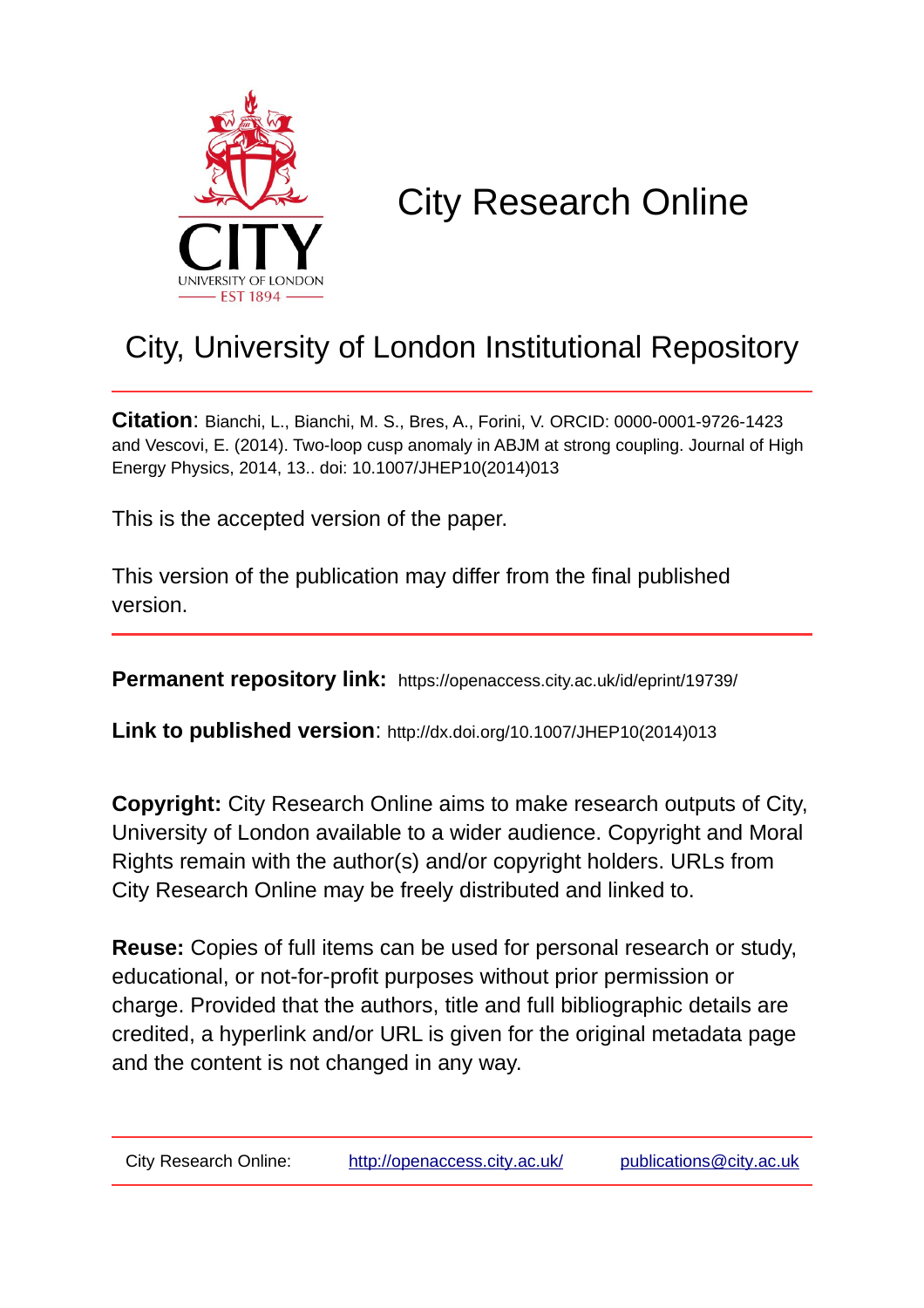### Two-loop cusp anomaly in ABJM at strong coupling

Lorenzo Bianchi<sup>a,1</sup>, Marco S. Bianchi<sup>a,1</sup>, Alexis Brès<sup>a,b,2</sup>, Valentina Forini<sup>a,1</sup> and Edoardo Vescovi<sup>a,1</sup>

<sup>a</sup> Institut für Physik, Humboldt-Universität zu Berlin *Newtonstraße 15, 12489 Berlin, Germany* <sup>b</sup> Master ICFP, Département de Physique, École Normale Supérieure *24 rue Lhomond, 75231 Paris, France.*

 $1$  {lorenzo.bianchi, marco.bianchi, valentina.forini, edoardo.vescovi}@ physik.hu-berlin.de  $^2$  alexis.bres@ens.fr

#### Abstract

We compute the null cusp anomalous dimension of ABJM theory at strong coupling up to two-loop order. This is done by evaluating corrections to the corresponding superstring partition function, weighted by the  $AdS_4 \times \mathbb{CP}^3$  action in AdS light-cone gauge. We compare our result, where we use an anomalous shift in the  $AdS_4$  radius, with the cusp anomaly of  $\mathcal{N} = 4$  SYM, and extract the two-loop contribution to the non-trivial integrable coupling  $h(\lambda)$  of ABJM theory. It coincides with the strong coupling expansion of the exact expression for  $h(\lambda)$  recently conjectured by Gromov and Sizov. Our work provides thus a non-trivial perturbative check for the latter, as well as evidence for twoloop UV-finiteness and quantum integrability of the Type IIA  $AdS_4 \times \mathbb{CP}^3$  superstring in this gauge.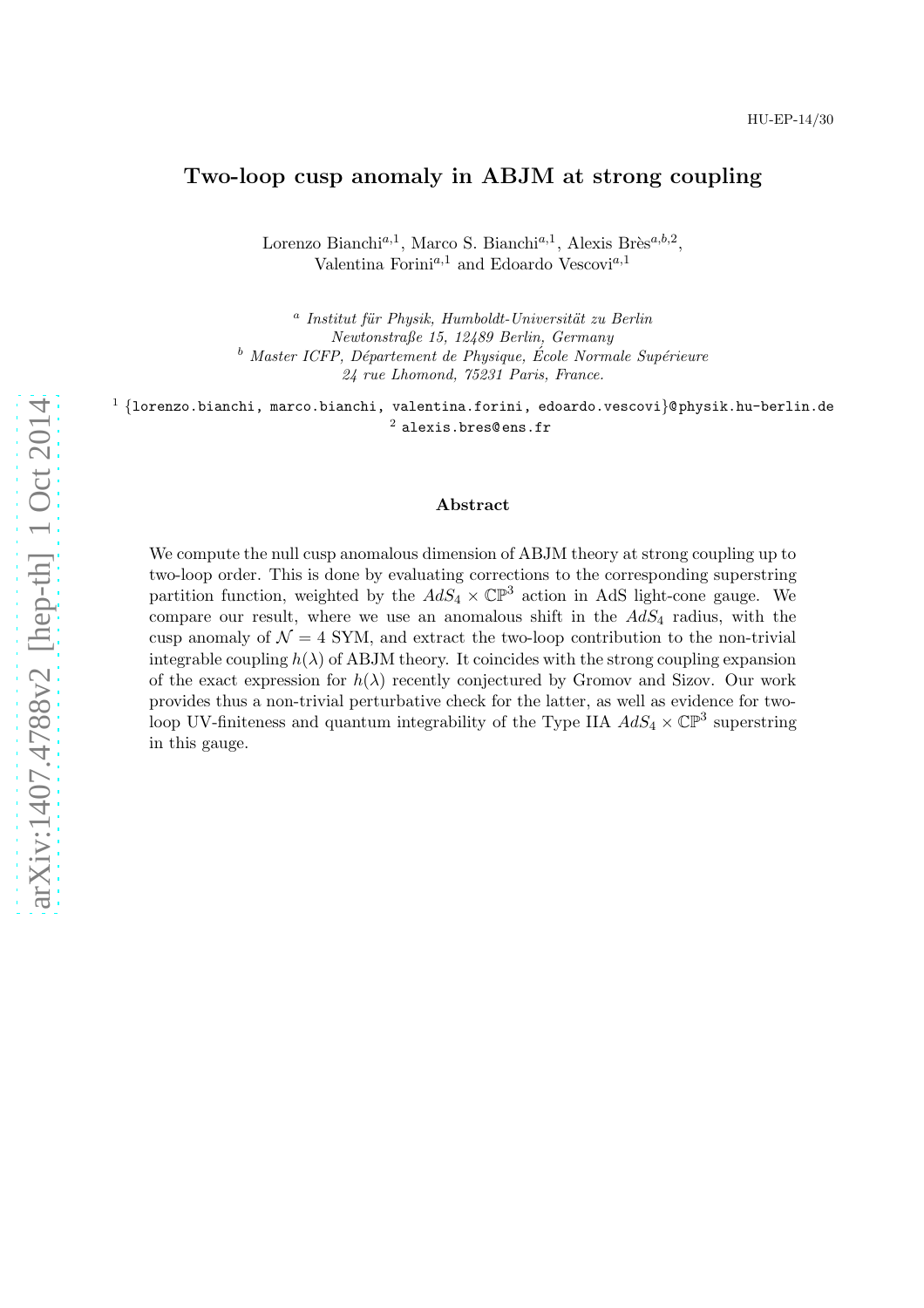# Contents

| $\mathbf{1}$ |                                                      | Overview and results                                   | $\bf{3}$         |
|--------------|------------------------------------------------------|--------------------------------------------------------|------------------|
|              |                                                      | 2 AdS light-cone gauge in $AdS_4 \times \mathbb{CP}^3$ | $\overline{7}$   |
| 3            | The null cusp fluctuation action                     |                                                        | $\boldsymbol{9}$ |
| $\bf 4$      |                                                      | Cusp anomaly at one loop                               | 11               |
| 5            | Cusp anomaly at two loops                            |                                                        | 12               |
|              | 5.1                                                  |                                                        | 12               |
|              | 5.2                                                  |                                                        | 14               |
|              | 5.3                                                  |                                                        | 16               |
|              | 5.4                                                  |                                                        | <b>16</b>        |
| 6            | <b>Concluding remarks</b>                            |                                                        | 17               |
|              | A Lagrangian in the Wess-Zumino type parametrization |                                                        | 18               |
|              | <b>B</b> Details on the expanded Lagrangian          |                                                        | 21               |
|              | C Integral reductions                                |                                                        |                  |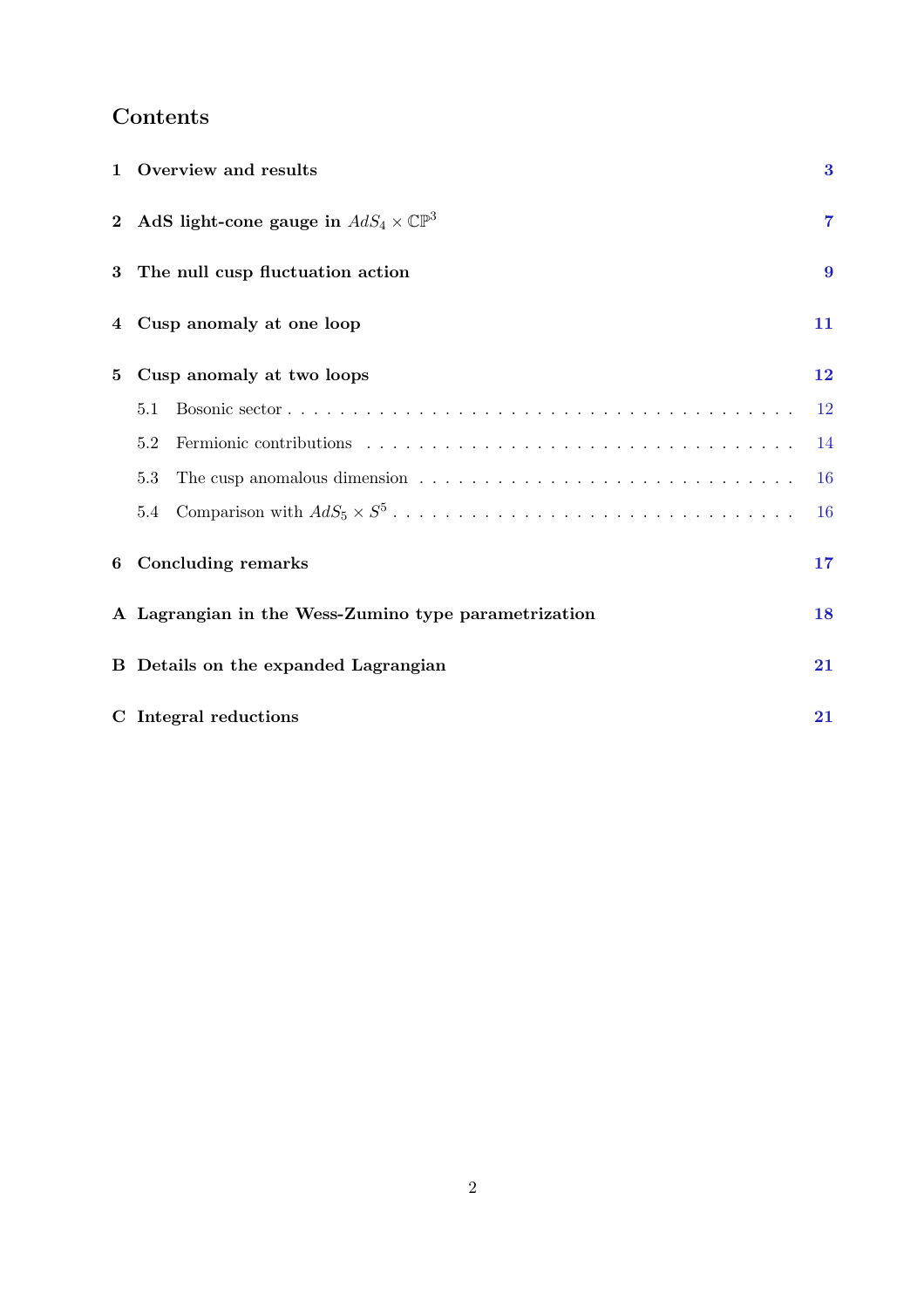## <span id="page-3-0"></span>1 Overview and results

A powerful attribute that the planar  $AdS_4/CFT_3$  system [\[1\]](#page-22-0) shares with its higher-dimensional version, planar  $AdS_5/CFT_4$  [\[2\]](#page-22-1), is the conjectured integrability [\[3](#page-22-2)[–6\]](#page-23-0) of the gauge and (free) string theory model that define it – respectively  $\mathcal{N} = 6$  super Chern-Simons-matter (ABJM) theory in  $d = 3$  and Type IIA superstrings in a  $AdS_4 \times \mathbb{CP}^3$  background with two- and four-form RR fluxes. The explicit realization of the integrable structure is however non-trivial, due to significative peculiarites of this case. A first one is the absence of maximal supersymmetry in the  $AdS_4 \times \mathbb{CP}^3$ background. This makes the construction of the corresponding superstring action difficult, in particular with issues on the κ-symmetry gauge-fixing suitable to describe strings moving only in AdS, the latter being a relevant setting for the studies of quantum integrability  $[7-9]$ .

A second, crucial, peculiarity of the  $AdS_4/CFT_3$  system is that all integrability-based calculations are given in terms of a non-trivial, interpolating function of the 't Hooft coupling  $h(\lambda)$ , appearing in the ABJM magnon dispersion relation [1](#page-3-1)

$$
\epsilon = \frac{1}{2} \sqrt{1 + 16 h^2(\lambda) \sin^2 \frac{p}{2}}.
$$
\n(1.1)

Its knowledge is decisive to grant the conjectured integrability of ABJM theory a full predictive power.

The first few orders of its weak coupling expansion were computed in [\[16–](#page-23-3)[18\]](#page-23-4) and in [\[19–](#page-23-5)[21\]](#page-23-6). At strong coupling, one way to obtain information on  $h(\lambda)$  is to evaluate in string theory the universal scaling function <sup>[2](#page-3-2)</sup> for the ABJM theory  $f_{ABJM}(\lambda)$ , and then compare the result obtained with the asymptotic Bethe ansatz prediction of [\[4\]](#page-22-3). The latter is based on the equivalence of the BES [\[24\]](#page-23-7) equations for the  $\mathcal{N} = 4$  case and the ABJM case and reads

<span id="page-3-5"></span>
$$
f_{\text{ABJM}}(\lambda) = \frac{1}{2} f_{\mathcal{N}=4}(\lambda_{\text{YM}}) \bigg|_{\frac{\sqrt{\lambda_{\text{YM}}}}{4\pi} \to h(\lambda)}, \qquad (1.2)
$$

which implies

<span id="page-3-3"></span>
$$
f_{\text{ABJM}}(\lambda) = 2h(\lambda) - \frac{3\log 2}{2\pi} - \frac{K}{8\pi^2} \frac{1}{h(\lambda)} + \cdots , \qquad (1.3)
$$

where  $f_{\mathcal{N}=4}(\lambda_{\text{YM}})$  is the cusp anomaly of  $\mathcal{N}=4$  SYM and K is the Catalan constant. The leading strong coupling value for  $f(\lambda)$  has been given already in [\[1\]](#page-22-0) and reads  $f(\lambda \gg 1) = \sqrt{2\lambda}$ , from which via [\(1.3\)](#page-3-3) one gets  $h(\lambda \gg 1) = \sqrt{\lambda/2}$ . At one loop in sigma-model perturbation theory, the scaling function has been evaluated in [\[25–](#page-23-8)[37\]](#page-24-0) via the energy of closed spinning strings in the large spin limit or similar means, providing a first subleading correction  $-\log 2/(2\pi)$  to  $h(\lambda)$  on which some debate existed [\[38\]](#page-24-1). In these calculations no issues were encountered in the action to use, as at one-loop only the quadratic part of the fermion Lagrangian is necessary, with a structure which is well-known in terms of the type IIA covariant derivative restricted by the background RR fluxes  $^3$  $^3$ .

<span id="page-3-1"></span><sup>&</sup>lt;sup>1</sup>In the  $\mathcal{N} = 4$  SYM case the relation of  $h(\lambda_{YM})$  with the coupling is trivial at all orders,  $h(\lambda_{YM}) = \sqrt{\lambda_{YM}}/(4\pi)$ , as shown in [\[10–](#page-23-9)[12\]](#page-23-10) by evaluating the so-called "Brehmstrahlung function" both via an extrapolation on results of supersymmetric localization and via integrability. See also discussions in [\[13–](#page-23-11)[15\]](#page-23-12).

<span id="page-3-2"></span><sup>&</sup>lt;sup>2</sup>Scaling function and cusp anomaly appear often as synonyms in the literature. At weak coupling and in the  $\mathcal{N} = 4$  case the scaling function  $f(\lambda_{YM})$ , multiplying the log S in the large spin anomalous dimensions of twist-two operators, equals twice the cusp anomalous dimension  $\Gamma_{\text{cusp}}$  of light-like Wilson loops [\[22\]](#page-23-13). The same has been seen at strong coupling in [\[9,](#page-23-2) [23\]](#page-23-14).

<span id="page-3-4"></span> $3$ Alternatively, one could still use the coset action of [\[39,](#page-24-2) [40\]](#page-24-3) - which is not suitable when strings move confined in AdS [\[40,](#page-24-3) [41\]](#page-24-4) - starting with a classical solution spinning both in  $AdS_4$  with spin S and in  $\mathbb{CP}^3$  with spin J, and taking on the resulting expression for the one-loop energy a smooth  $J \to 0$  limit [\[26\]](#page-23-15).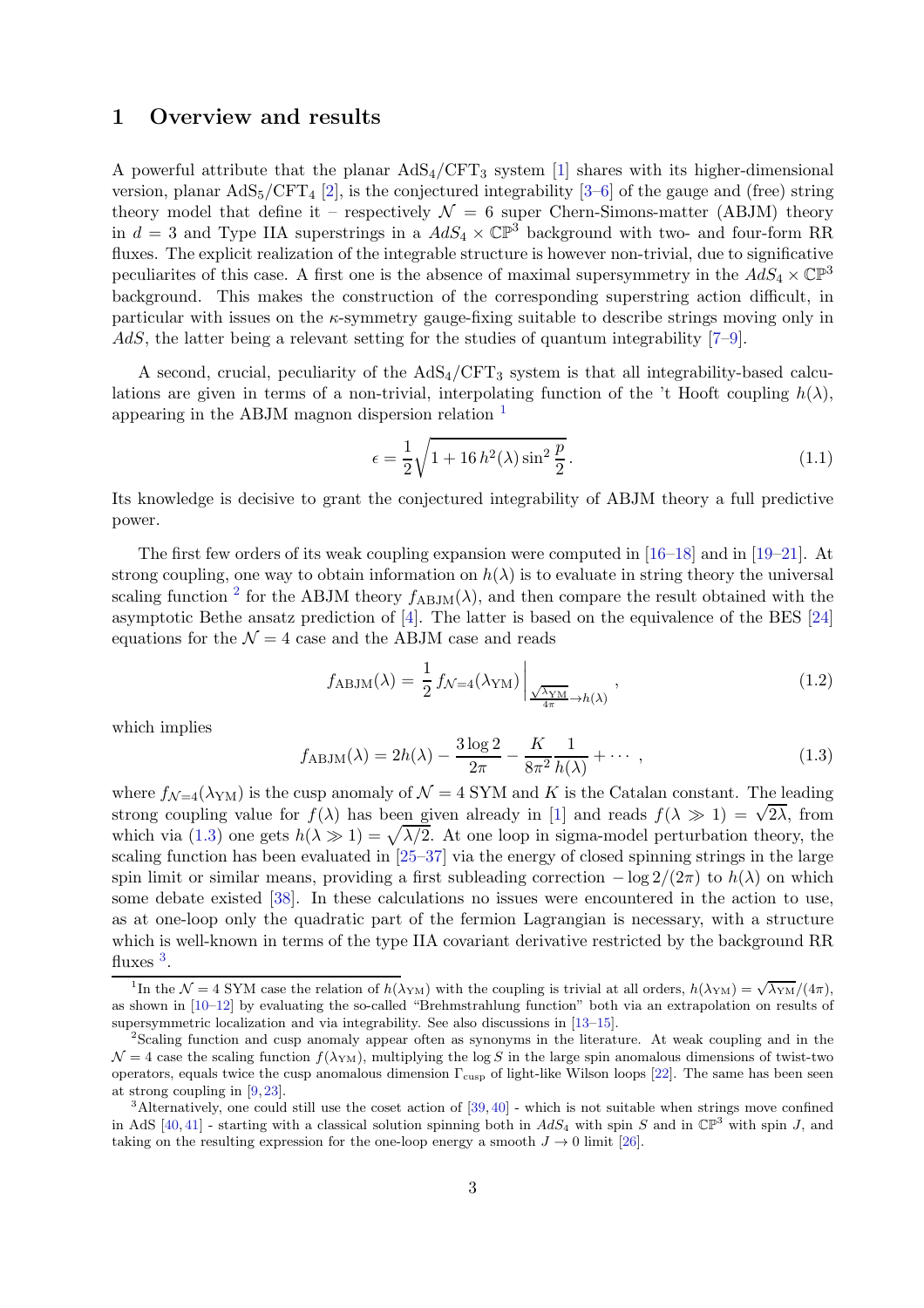We extend here the evaluation of the ABJM cusp anomaly to the two-loop order in sigma-model perturbation theory using the open string approach [\[9,](#page-23-2) [23\]](#page-23-14) (in Type IIA), namely expanding the string partition function for the Euclidean surface ending on a null cusp at the boundary of  $AdS_4$ , as done in the  $AdS_5 \times S^5$  setting in [\[42\]](#page-24-5). As the classical string lies solely in  $AdS_4$  and higherorder fermions are needed we must first face the problem, mentioned above, of using the correct superstring action. The coset  $OSp(6|4)/(U(3) \times SO(1,3))$  sigma-model formulation of it [\[39,](#page-24-2)[40\]](#page-24-3) is built following the lines of (flat space and) type IIB superstrings [\[43\]](#page-24-6), and exhibits classical integrability. It can be interpreted as a partially gauge-fixed type IIA Green Schwarz action, where the  $\kappa$ -symmetry gauge-fixing sets to zero eight fermionic modes corresponding to the eight broken supersymmetries. However, as first argued in [\[40\]](#page-24-3) and later clarified in [\[41\]](#page-24-4), it is not suitable to describe the dynamics of a string lying solely in the  $AdS_4$  $AdS_4$  part <sup>4</sup> of the  $AdS_4 \times \mathbb{CP}^3$  superspace, in that in this case four of the eight modes set to zero are in fact dynamical fermionic degrees of freedom of the superstring. Any action willing to capture the semiclassical dynamics on these classical string configurations should contain these physical fermions, and should therefore be found via another, sensible  $\kappa$ -symmetry gauge-fixing of the full action. This has been done in [\[45,](#page-24-7) [46\]](#page-24-8)  $^5$  $^5$ , starting from the  $D = 11$  membrane action [\[48\]](#page-24-9) based on the supercoset  $OSp(8|4)/(SO(7) \times SO(1,3))$ , performing double dimensional reduction and choosing a  $\kappa$ -symmetry light-cone gauge for which both light-like directions lie in  $AdS_4$ . The output is an action, at most quartic in the fermions, which is the  $AdS_4 \times \mathbb{CP}^3$  counterpart of the gauge-fixed action of [\[49,](#page-24-10) [50\]](#page-24-11). As the latter was effi-ciently used in [\[42\]](#page-24-5) to evaluate the strong coupling corrections to the  $\mathcal{N}=4$  SYM cusp anomaly up to two-loop order, the analysis of [\[45,](#page-24-7)[46\]](#page-24-8) is the natural setup where to perform our calculation.

Any known classical string solution found in  $AdS_5$ , which can be embedded within an  $AdS_4$ subspace, is immediately a solution for this theory [\[1\]](#page-22-0). Therefore we start using the null cusp solution of  $[9, 42]$  $[9, 42]$  in the  $AdS_4 \times \mathbb{CP}^3$  action of  $[45, 46]$  $[45, 46]$  and proceed evaluating corrections to the string path integral on it. These quantum string corrections are in general non-trivial to calculate, in connection with issues of potential UV divergences and the lack of manifest powercounting renormalizability of the string action when expanded around a particular background (see discussion in  $[42,51-53]$  $[42,51-53]$ <sup>[6](#page-4-2)</sup>, but have the additional important role of establishing the quantum consistency of the proposed string actions. This is a further motivation for the study at the quantum level of the action proposed in [\[45\]](#page-24-7), where the more complicated structure of the  $\mathbb{CP}^3$ background translates in a considerably more involved expression with respect to [\[49,](#page-24-10) [50\]](#page-24-11). About the integrability of this string non-coset model, the standard analysis of [\[57\]](#page-25-1) - which applies to the action of [\[40\]](#page-24-3) - is not possible here. The classical integrability of strings generically moving in the full  $AdS_4 \times \mathbb{CP}^3$  superspace has been however shown by constructing a Lax connection with zero curvature up to quadratic order in the fermions  $[58]$ <sup>[7](#page-4-3)</sup>.

Similarly to the  $AdS_5 \times S^5$  case, the  $AdS$  light-cone approach to the evaluation of the cusp anomaly turns out to be extremely efficient. The background solution is "homogeneous", namely the fluctuation Lagrangian turns out to have only constant coefficients. This makes immediate the study of the fluctuation spectrum and highly simplifies the semiclassical analysis at higher orders <sup>[8](#page-4-4)</sup>. Additional simplifications come from the fact that bosonic propagators in the AdS light-

<sup>&</sup>lt;sup>4</sup>The same is true when the string forms a worldsheet instanton by wrapping a  $\mathbb{CP}^1$  cycle in  $\mathbb{CP}^3$  [\[44\]](#page-24-13).

<span id="page-4-1"></span><span id="page-4-0"></span> ${}^{5}$ See also [\[47\]](#page-24-14).

<span id="page-4-2"></span><sup>&</sup>lt;sup>6</sup>In the evaluation of the worldsheet S-matrix starting from the light-cone gauge fixed  $AdS_5 \times S^5$  GS superstring action, non-cancellation of UV divergences has been observed already beyond the tree-level order (see discussion in [\[54\]](#page-25-3)). These issues, non present in alternative perturbative methods based on unitarity cuts [\[54–](#page-25-3)[56\]](#page-25-4), are still calling for an explanation.

 ${}^{7}A$  study of classical integrability (prior to gauge-fixing) for general motion of the string in several backgrounds of interest for the AdS/CFT correspondence is in [\[59\]](#page-25-5).

<span id="page-4-4"></span><span id="page-4-3"></span><sup>&</sup>lt;sup>8</sup> The evaluation of perturbative (sigma-model) string corrections for non-homogenous solutions is currently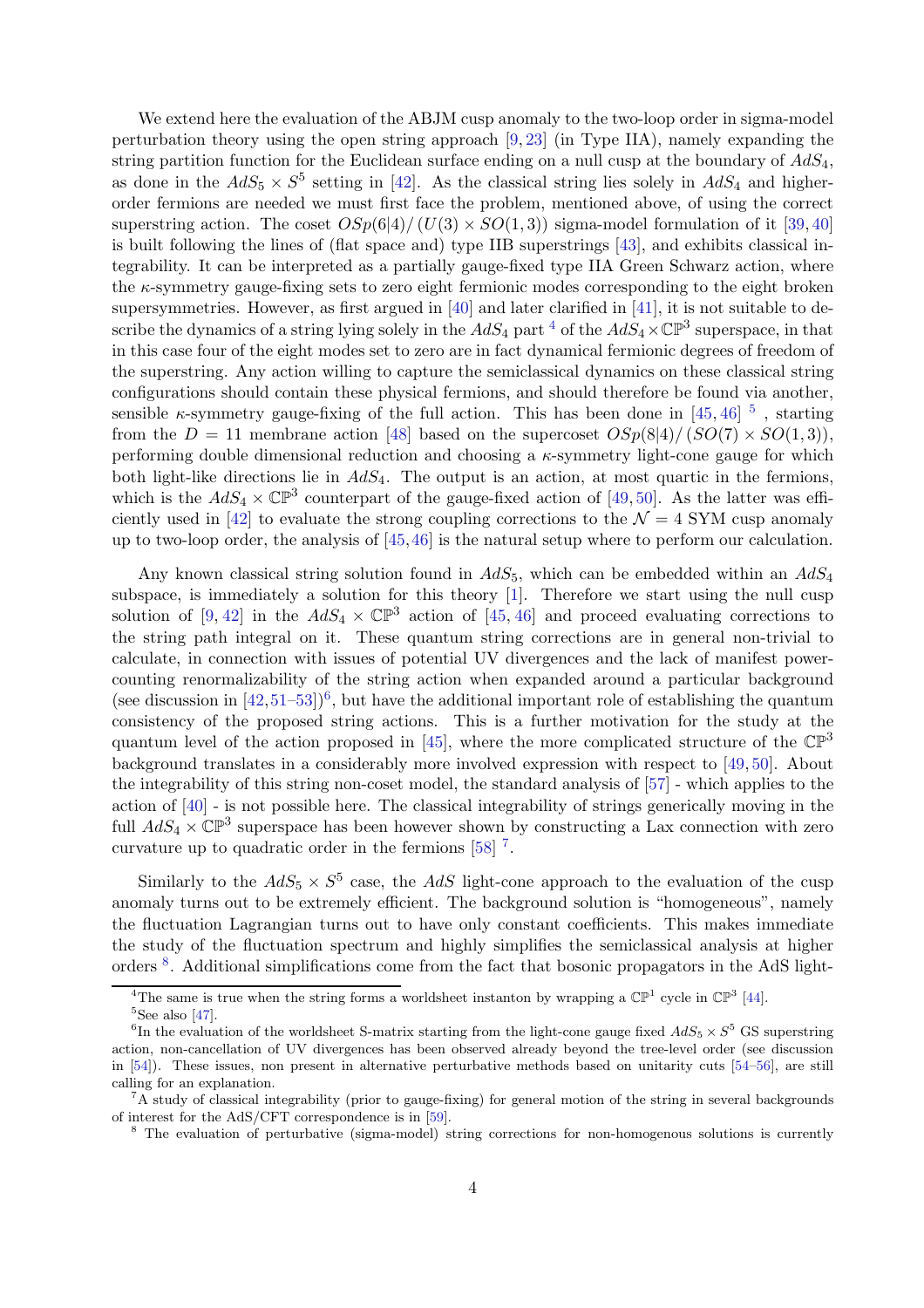cone gauge are only diagonal, which limitates the number of Feynman graphs to be considered <sup>[9](#page-5-0)</sup>. In general, the actual calculation inherits from its  $AdS_5 \times S^5$  a similar mechanism of cancellation of divergences, and even the significative difference given by the presence of massless fermions in the spectrum turns out not to play a role (apart from the cancellation of UV divergences) in our final result, as they behave like effectively decoupled. The relevant interaction vertices are the same and no genuinely new contributions, in terms of scalar integrals, appears. This results in a different weight factor in front of the same structures (log 2 at one loop and the Catalan constant K at two loops) appearing in the  $AdS_5 \times S^5$  case, where the weight is in terms of the ratio of the  $AdS_4$  and  $\mathbb{CP}^3$  radii, as well as the number of bosonic transverse AdS directions and massive fermions.

An important further ingredient in the  $AdS_4 \times \mathbb{CP}^3$  calculation is the correction to the effective string tension [\[64\]](#page-25-6) which must be considered for the first time at this order in sigma-model perturbation theory. The original "dictionary" proposal [\[1\]](#page-22-0) for the effective string tension in terms of the effective 't Hooft coupling  $\lambda$  of ABJM reads

$$
T = \frac{R^2}{2\pi\alpha'} = 2\sqrt{2\lambda}, \qquad \lambda = \frac{N}{k}, \qquad (1.4)
$$

where R is the  $\mathbb{CP}^3$  radius. As pointed out in [\[64\]](#page-25-6), the geometry (and flux, in the ABJ [\[65\]](#page-25-7) theory) of the background induces higher order corrections to the radius of curvature in the Type IIA description, which in the planar limit of interest here appear in the form of a shift in the square root

<span id="page-5-1"></span>
$$
T = 2\sqrt{2\left(\lambda - \frac{1}{24}\right)}.
$$
\n(1.5)

We emphasize that the string perturbative expansion is an expansion in inverse string tension whose coefficients are obviously not affected by the correction  $(1.5)$ . The radius shift is a (corrected)  $AdS<sub>4</sub>/CFT<sub>3</sub>$  dictionary proposal, an assumed, new input which plays a role when expressing the result in terms of the 't Hooft coupling.

All this leads to the main result of this work, which is the evaluation of the first two strong coupling corrections to the ABJM cusp anomalous dimension

<span id="page-5-2"></span>
$$
f_{\rm ABJM}(\lambda) = \sqrt{2\lambda} - \frac{5\log 2}{2\pi} - \left(\frac{K}{4\pi^2} + \frac{1}{24}\right) \frac{1}{\sqrt{2\lambda}} + \mathcal{O}(\sqrt{\lambda})^{-2}.
$$
 (1.6)

The formula can be rewritten in a more compact way defining the shifted coupling

$$
\tilde{\lambda} \equiv \lambda - \frac{1}{24},\tag{1.7}
$$

from which

$$
f_{\text{ABJM}}\left(\tilde{\lambda}\right) = \sqrt{2\tilde{\lambda}} - \frac{5\log 2}{2\pi} - \frac{K}{4\pi^2\sqrt{2\tilde{\lambda}}} + \mathcal{O}(\sqrt{\tilde{\lambda}})^{-2}.
$$
 (1.8)

This form of the result makes evident the striking similarity with the  $AdS_5 \times S^5$  result

$$
f_{\rm YM}(\lambda_{\rm YM}) = \frac{\sqrt{\lambda_{\rm YM}}}{\pi} - \frac{3\log 2}{\pi} - \frac{K}{\pi\sqrt{\lambda_{\rm YM}}} + \mathcal{O}(\sqrt{\lambda_{\rm YM}})^{-2},\tag{1.9}
$$

limited to one-loop order, as in these cases in the fluctuation spectrum (and thus in the propagator) non-trivial special elliptic functions appear [\[37,](#page-24-0) [60–](#page-25-8)[62\]](#page-25-9) which depend on the worldsheet coordinates.

<span id="page-5-0"></span><sup>&</sup>lt;sup>9</sup>In the first two-loop calculation of [\[63\]](#page-25-10) the conformal gauge was used, in which propagators are non-diagonal, implying the evaluation of a larger number of two-loop diagrams.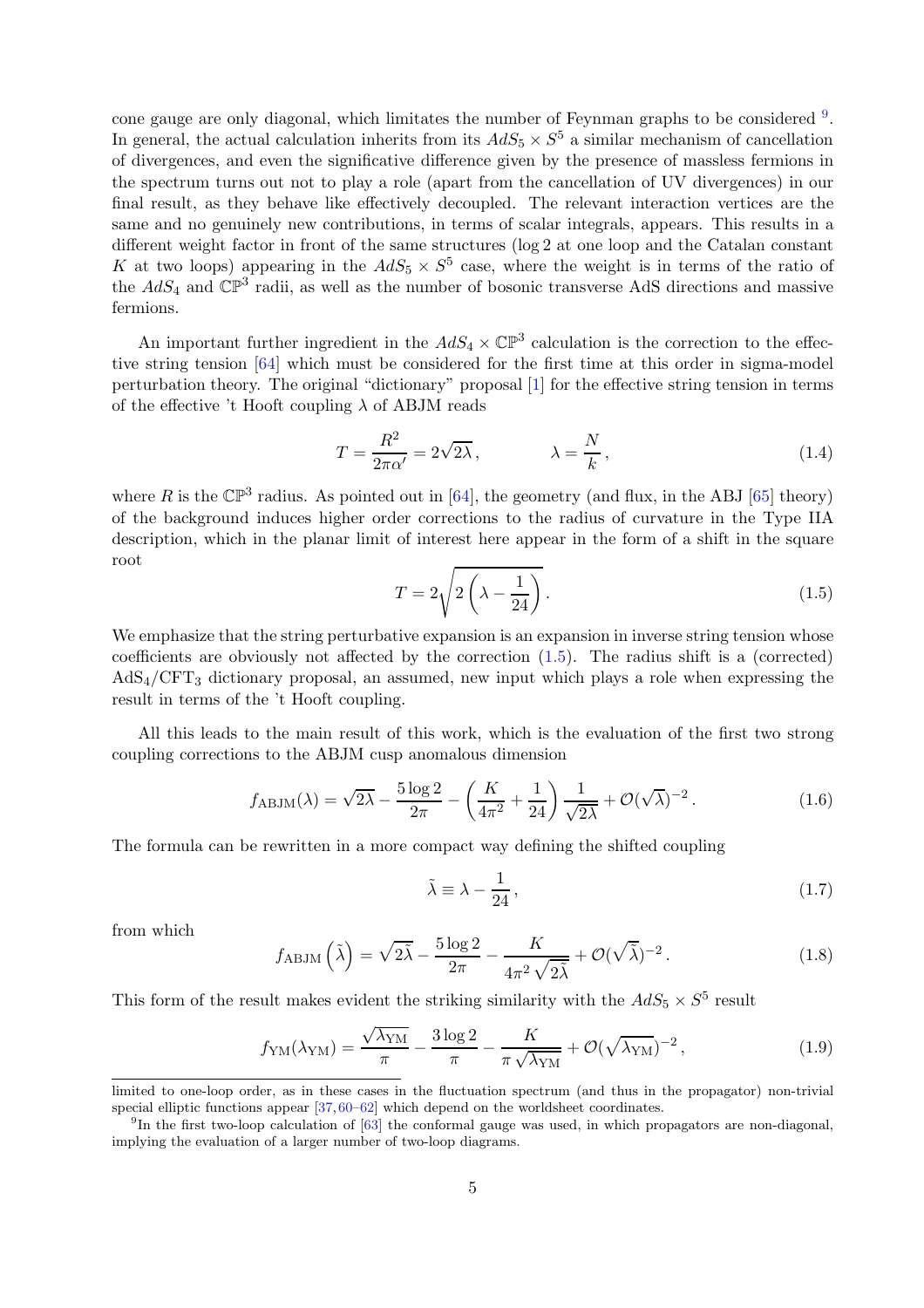where the change in the transcendentality pattern is due to the corresponding difference in the effective string tensions.

From  $(1.6)$  and via  $(1.2)$  we get then the strong-coupling two-loop correction for the interpolating function  $h(\lambda)$ , that we report here together with the weak coupling results [\[16–](#page-23-3)[21\]](#page-23-6)

<span id="page-6-2"></span>
$$
h^{2}(\lambda) = \lambda^{2} - \frac{2\pi^{3}}{3}\lambda^{4} + \mathcal{O}(\lambda^{6}) \qquad \lambda \ll 1 ,
$$
  
\n
$$
h(\lambda) = \sqrt{\frac{\lambda}{2}} - \frac{\log 2}{2\pi} - \frac{1}{48\sqrt{2\lambda}} + \mathcal{O}(\sqrt{\lambda})^{-2} \qquad \lambda \gg 1 ,
$$
\n(1.10)

where we emphasize the a priori non-obvious fact the two-loop coefficient at strong coupling is only due to the anomalous radius shift.

A conjecture for the exact expression of  $h(\lambda)$  has been recently made [\[66\]](#page-25-11), in a spirit quite close to the one followed in  $[10, 11]$  $[10, 11]$  on the comparison between two exact computations of the same observable (see footnote 1). The authors of [\[66\]](#page-25-11) elaborated on the similarity between two all-order calculations in ABJM theory: one - the "slope function" [\[67\]](#page-25-12) - derived via integrability as exact solution of a quantum spectral curve [\[6\]](#page-23-0) and one - a 1/6 BPS Wilson loop [\[68](#page-25-13)[–70\]](#page-25-14) - obtained with supersymmetric localization. As the first of the two exact results is expressed in terms of the effective coupling  $h(\lambda)$ , an "extrapolation" for the latter has been derived in an exact, implicit, form  $10$ . It is

<span id="page-6-3"></span><span id="page-6-1"></span>
$$
\lambda = \frac{\sinh 2\pi h(\lambda)}{2\pi} {}_3F_2\left(\frac{1}{2}, \frac{1}{2}, \frac{1}{2}; 1, \frac{3}{2}; -\sinh^2 2\pi h(\lambda)\right),\tag{1.11}
$$

with weak and strong coupling expansions

$$
h(\lambda) = \lambda - \frac{\pi^2}{3} \lambda^3 + \frac{5\pi^4}{12} \lambda^5 - \frac{893\pi^6}{1260} \lambda^7 + \mathcal{O}(\lambda^9) \qquad \lambda \ll 1, \qquad (1.12)
$$

$$
h(\lambda) = \sqrt{\frac{1}{2} \left( \lambda - \frac{1}{24} \right)} - \frac{\log 2}{2\pi} + \mathcal{O}\left(e^{-2\pi\sqrt{2\lambda}}\right) \qquad \lambda \gg 1. \qquad (1.13)
$$

We see that [\(1.13\)](#page-6-1) above, expanded for large  $\lambda$ , agrees with [\(1.10\)](#page-6-2).

In general, the mutual consistency of several ingredients - our direct perturbative string calculation, the corrected dictionary of  $[64]$ , the prediction  $(1.2)-(1.3)$  $(1.2)-(1.3)$  from the Bethe Ansatz  $[4]$  and the conjecture of [\[66\]](#page-25-11) for the interpolating function  $h(\lambda)$  - provides highly non-trivial evidence in support of the proposal [\(1.11\)](#page-6-3) for the interpolating function  $h(\lambda)$  of ABJM theory, and furnishes an indirect check of the quantum integrability of the  $AdS_4 \times \mathbb{CP}^3$  superstring theory in this  $\kappa$ -symmetry light-cone gauge.

The paper proceeds as follows. In Section [2](#page-7-0) we introduce the AdS light-cone gauge-fixed action which in Section [3](#page-9-0) we write in terms of fluctuations over the null cusp classical solution. In Section [4](#page-11-0) we compute the one-loop correction to the cusp anomaly. In Section [5](#page-12-0) we extend the computation of the string partition function to one more order, verifying the cancellation of UV divergences and obtaining the strong coupling two-loop correction to the ABJM cusp anomaly. In Appendix [A](#page-18-0) we present for completeness a different parametrization of the  $\kappa$ -symmetry gauge-fixed action of [\[46\]](#page-24-8) which can be transparently compared with its  $AdS_5 \times S^5$  counterpart. Appendices [B](#page-21-0) and [C](#page-21-1) contain, respectively, details on the expanded Lagrangian and explicit reductions for the relevant integrals which we use in Section [5.](#page-12-0)

<span id="page-6-0"></span><sup>&</sup>lt;sup>10</sup>As noticed in [\[66\]](#page-25-11), a more solid derivation of  $h(\lambda)$  would require comparison between the localization results of [\[69,](#page-25-15) [70\]](#page-25-14) and the ABJM Bremsstrahlung function [\[71](#page-25-16)[–74\]](#page-25-17), similarly to the case of the  $h(\lambda_{\text{YM}})$  of  $\mathcal{N}=4$  SYM, see footnote 1.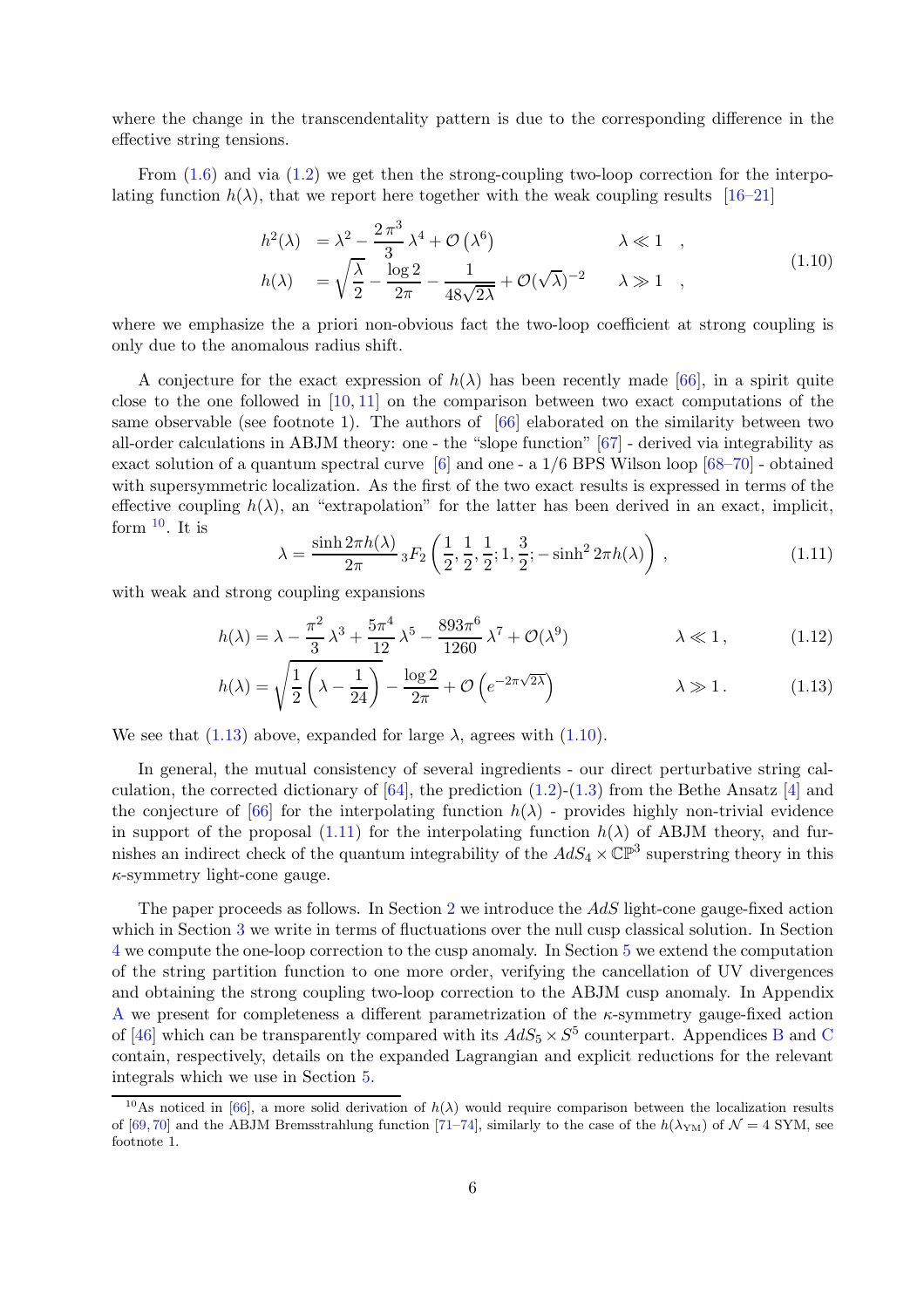# <span id="page-7-0"></span>2 AdS light-cone gauge in  $AdS_4 \times \mathbb{CP}^3$

Our starting point is the  $AdS_4 \times \mathbb{CP}^3$  Lagrangian in the *k*-symmetry light-cone gauge proposed in [\[45,](#page-24-7)[46\]](#page-24-8). This is obtained by double dimensional reduction from the eleven-dimensional membrane action [\[48\]](#page-24-9) based on the supercoset  $OSp(8|4)/(SO(7) \times SO(1, 3))$ , and choosing a  $\kappa$ -symmetry light-cone gauge for which both light-like directions lie in  $AdS_4$ . In the spirit of [\[49,](#page-24-10) [50\]](#page-24-11) (and of earlier studies of brane models on the  $AdS \times S$  backgrounds) the construction of [\[45,](#page-24-7) [46\]](#page-24-8) formulates the bulk string theory in a way which is naturally related to the boundary CFT theory. In particular, the 32-dimensional spinors whose components are the coordinates associated to the odd generators of  $OSp(8|4)$  are divided in  $\theta$  and  $\eta$  fermions corresponding, respectively, to super-Poincaré generators and superconformal generators. The AdS  $\kappa$ -symmetry light-cone gauge consists in setting to zero that half of the fermions which correspond to fermionic generators having negative charge w.r.t. the  $SO(1,1)$  generator  $M^{+-}$  from the Lorentz group acting on the Minkowski boundary of  $AdS_4$ <sup>[11](#page-7-1)</sup>. As our analysis below explicitly shows, it has the advantage of encompassing a quantum analysis of string configurations classically moving in the  $AdS<sub>4</sub>$  sector of  $AdS_4 \times \mathbb{CP}^{3}$ <sup>[12](#page-7-2)</sup>.

The  $AdS_4 \times \mathbb{CP}^3$  background metric is

<span id="page-7-4"></span>
$$
ds_{10}^2 = R^2 \left( \frac{1}{4} ds_{AdS_4}^2 + ds_{\mathbb{CP}^3}^2 \right), \qquad (2.1)
$$

where R is the  $\mathbb{CP}^3$  radius. For  $AdS_4$  the Poincaré patch is used and the parametrization of  $\mathbb{CP}^3$ is at this stage arbitrary

$$
ds_{AdS_4}^2 = \frac{dw^2 + dx^+ dx^- + dx^1 dx^1}{w^2} \qquad x^{\pm} \equiv x^2 \pm x^0, \qquad (2.2)
$$

$$
ds_{\mathbb{CP}^3}^2 = g_{MN} dz^M dz^N \qquad M = 1, ..., 6.
$$
 (2.3)

Above,  $x^{\pm}$  are the light-cone coordinates,  $x^{m} = (x^{0}, x^{1}, x^{2})$  parametrize the three-dimensional boundary of  $AdS_4$  and  $w \equiv e^{2\varphi}$  is the radial coordinate. The *k*-symmetry light-cone gauge-fixed Lagrangian of  $[45, 46]$  $[45, 46]$  can be written as follows  $^{13}$  $^{13}$  $^{13}$ 

$$
S = -\frac{T}{2} \int d\tau d\sigma L
$$
\n
$$
L = \gamma^{ij} \left[ \frac{e^{-4\varphi}}{4} \left( \partial_i x^+ \partial_j x^- + \partial_i x^1 \partial_j x^1 \right) + \partial_i \varphi \partial_j \varphi + g_{MN} \partial_i z^M \partial_j z^N \right. \\
\left. + e^{-4\varphi} \left( \partial_i x^+ \varpi_j + \partial_i x^+ \partial_j z^M h_M + e^{-4\varphi} B \partial_i x^+ \partial_j x^+ \right) \right] \\
- 2 \varepsilon^{ij} e^{-4\varphi} \left( \omega_i \partial_j x^+ + e^{-2\varphi} C \partial_i x^1 \partial_j x^+ + \partial_i x^+ \partial_j z^M \ell_M \right) ,
$$
\n
$$
(2.5)
$$

<span id="page-7-1"></span><sup>11</sup>Another  $\kappa$ -symmetry gauge condition based on a similar "superconformal" basis has been considered in [\[75\]](#page-25-18).

<span id="page-7-3"></span><sup>13</sup>Inspired by [\[49\]](#page-24-10) we modify the action proposed in [\[45,](#page-24-7)[46\]](#page-24-8) with a convenient rescaling of the fermions

$$
\theta_a \to \sqrt{2} \theta_a \qquad \theta_4 \to \sqrt{2} e^{-\varphi} \theta_4 \qquad \eta_a \to \sqrt{2} e^{-2\varphi} \eta_a \qquad \eta_4 \to \sqrt{2} e^{-\varphi} \eta_4 \tag{2.4}
$$

and similar ones for the complex conjugates. With respect to [\[45,](#page-24-7) [46\]](#page-24-8), we also partially change notation.

<span id="page-7-2"></span><sup>&</sup>lt;sup>12</sup>An alternative  $\kappa$ -symmetry gauge fixing of the complete  $AdS_4 \times \mathbb{CP}^3$  superspace [\[41\]](#page-24-4) which is suitable for studying regions of the theory that are not reachable by the supercoset sigma model of [\[39,](#page-24-2) [40\]](#page-24-3) (see Introduction) has been considered in [\[47\]](#page-24-14).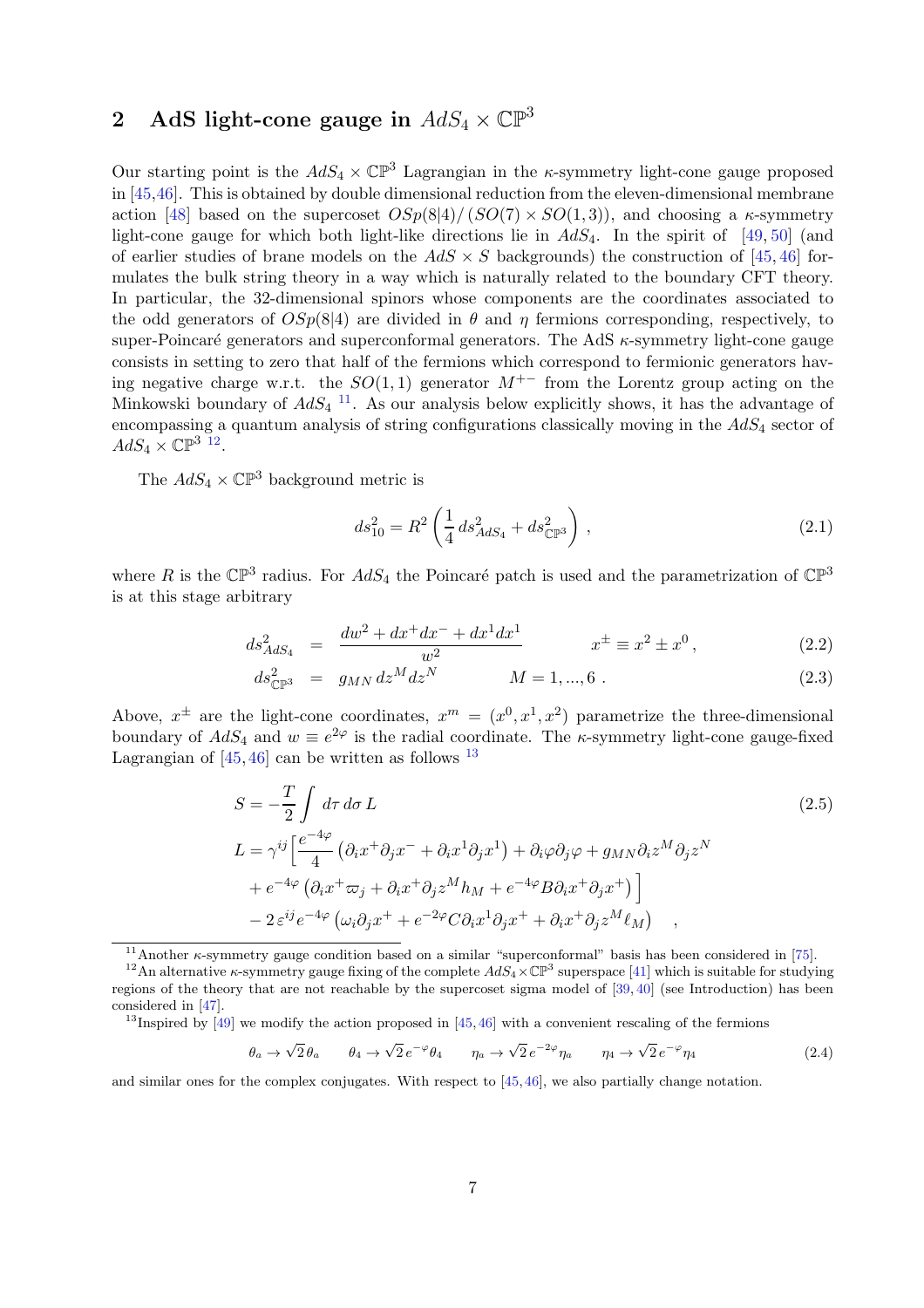where the string tension  $T$  has been defined in  $(1.5)$  and the following quantities

<span id="page-8-0"></span>
$$
\varpi_i = i \left( \partial_i \theta_a \bar{\theta}^a - \theta_a \partial_i \bar{\theta}^a + \partial_i \theta_4 \bar{\theta}^4 - \theta_4 \partial_i \bar{\theta}^4 + \partial_i \eta_a \bar{\eta}^a - \eta_a \partial_i \bar{\eta}^a + \partial_i \eta_4 \bar{\eta}^4 - \eta_4 \partial_i \bar{\eta}^4 \right) ,
$$
\n(2.6)

$$
\omega_i = \hat{\eta}_a \hat{\partial}_i \bar{\theta}^a + \hat{\partial}_i \theta_a \hat{\eta}^a + \frac{1}{2} \left( \partial_i \theta_4 \bar{\eta}^4 - \partial_i \eta_4 \bar{\theta}^4 + \eta_4 \partial_i \bar{\theta}^4 - \theta_4 \partial_i \bar{\eta}^4 \right) , \qquad (2.7)
$$

$$
B = 8\left[ (\hat{\eta}_a \hat{\eta}^a)^2 + \varepsilon_{abc} \hat{\eta}^a \hat{\eta}^b \hat{\eta}^c \bar{\eta}^4 + \varepsilon^{abc} \hat{\eta}_a \hat{\eta}_b \hat{\eta}_c \eta_4 + 2\eta_4 \bar{\eta}^4 \left( \hat{\eta}_a \hat{\eta}^a - \theta_4 \bar{\theta}^4 \right) \right],
$$
\n(2.8)

$$
C = 2\,\hat{\eta}_a\hat{\eta}^a + \theta_4\bar{\theta}^4 + \eta_4\bar{\eta}^4\,,\tag{2.9}
$$

$$
h_M = 2 \left[ \Omega_M^a \varepsilon_{abc} \hat{\eta}^b \hat{\eta}^c - \Omega_{aM} \varepsilon^{abc} \hat{\eta}_b \hat{\eta}_c + 2 \left( \Omega_{aM} \hat{\eta}^a \hat{\eta}^4 - \Omega_M^a \hat{\eta}_a \eta_4 \right) + 2 \left( \theta_4 \bar{\theta}^4 + \eta_4 \bar{\eta}^4 \right) \tilde{\Omega}_a^{\ a}{}_{M} \right], \tag{2.10}
$$

$$
\ell_M = 2 i \left[ \Omega_{aM} \hat{\eta}^a \bar{\theta}^4 + \Omega_M^a \hat{\eta}_a \theta_4 + \left( \theta_4 \bar{\eta}^4 - \eta_4 \bar{\theta}^4 \right) \tilde{\Omega}_a^{\ a}{}_M \right] \tag{2.11}
$$

include fermions up to the fourth power. As in the  $AdS_5 \times S^5$  case [\[49,](#page-24-10)[50\]](#page-24-11), the action is quadratic in the  $\theta$ -fermions and quartic in the  $\eta$ -fermions.

Above, the fermionic coordinates  $\eta_a$  and  $\theta_a$  (and their conjugates) transform in the fundamental (antifundamental) representation of  $SU(3)$   $(a = 1, 2, 3)$ , and correspond to the unbroken 24 supersymmetries of the  $AdS_4 \times \mathbb{CP}^3$  background. The remaining fermions  $\eta_4$ ,  $\theta_4$  and their conjugates originate from the eight broken supersymmetries. The manifest symmetry of the action is thus only the  $SU(3)$  subgroup of the  $SU(4)$  global symmetry of  $\mathbb{CP}^3$ . This feature, as we will see, will be inherited by the quantum fluctuations around the light-like cusp (see also discus-sion in Appendix [A\)](#page-18-0). The  $\Omega_M^a$  and  $\Omega_{aM}$  appearing in the Lagrangian are the complex vielbein of  $\mathbb{CP}^3$ ,  $ds_{\mathbb{CP}^3}^2 = \Omega_M^a \Omega_{aN} dz^{\tilde{M}} dz^N$ , namely components of the Cartan one-forms of  $SU(4)/U(3)$ ,  $\Omega^a = \Omega^a_M \, d\bar{z}^M$  and  $\Omega_a = \Omega_{aM} \, dz^M$ . In the construction of [\[45\]](#page-24-7),  $\tilde{\Omega}_a{}^a$  is associated to a one-form corresponding to the fiber direction of  $S<sup>7</sup>$ . Its expression is given explicitly below in terms of the  $\mathbb{CP}^3$  coordinates. The  $\Omega^a_M$  and  $\tilde{\Omega}^a_a$  appear in [\[45\]](#page-24-7) in a "dressed"  $OSp(6|4)/(U(3) \times SO(1,3))$  supercoset element where the dressing incorporates the information on the broken supersymmetries and  $U(1)$  fiber direction. In  $(2.6)$ , hatted quantities are related to unhatted ones via a rotation by matrices T (similar matrices were conveniently introduced in [\[50\]](#page-24-11)) which depend on the  $\mathbb{CP}^3$ coordinates and act as follows on e.g. a  $\eta_a$  fermion

<span id="page-8-1"></span>
$$
\hat{\eta}_a = T_a{}^b \eta_b + T_{ab} \,\bar{\eta}^b \,, \qquad \qquad \hat{\eta}^a = T^a{}_b \,\bar{\eta}^b + T^{ab} \,\eta_b \,. \tag{2.12}
$$

In [A](#page-18-0)ppendix A we rewrite the Lagrangian [\(2.5\)](#page-7-4) in a form that is more similar to the  $AdS_5 \times S^5$ of [\[49\]](#page-24-10), and comment more on the Cartan forms  $\Omega$  and T-matrices.

The parametrization for  $\mathbb{CP}^3$  chosen in [\[76\]](#page-26-0) consists of complex variables  $z^a$  and  $\bar{z}_a$ , transforming in the 3 and  $\bar{3}$  of  $SU(3)$  respectively. Then the metric reads

$$
ds_{\mathbb{CP}^3}^2 = g_{ab} \, dz^a \, dz^b + g^{ab} \, d\bar{z}_a \, d\bar{z}_b + 2 \, g_a{}^b \, dz^a \, d\bar{z}_b \,,\tag{2.13}
$$

where

$$
g_{ab} = \frac{1}{4|z|^4} \left( |z|^2 - \sin^2|z| + \sin^4|z| \right) \bar{z}_a \, \bar{z}_b \,, \qquad g^{ab} = \frac{1}{4|z|^4} \left( |z|^2 - \sin^2|z| + \sin^4|z| \right) z^a \, z^b \,,
$$
  
\n
$$
g_a{}^b = \frac{\sin^2|z|}{2|z|^2} \, \delta_a^b + \frac{1}{4|z|^4} \left( |z|^2 - \sin^2|z| - \sin^4|z| \right) \bar{z}_a \, z^b \qquad \text{and} \quad |z|^2 \equiv z^a \, \bar{z}_a \,.
$$
\n(2.14)

For the one-forms appearing in the Lagrangian explicit expressions then follow, which can be derived from their definition

$$
\Omega^a = \Omega^a_{\ \,b} \, dz^b + \Omega^{a,b} \, d\bar{z}_b \,, \qquad \Omega_a = \Omega_{a,b} \, dz^b + \Omega_a^{\ \,b} \, d\bar{z}_b \,, \qquad \tilde{\Omega}_a^{\ \,a} = \tilde{\Omega}_a^{\ \,a}_{\ \,b} \, dz^b + \tilde{\Omega}_a^{\ \,a,b} \, d\bar{z}_b \,, \tag{2.15}
$$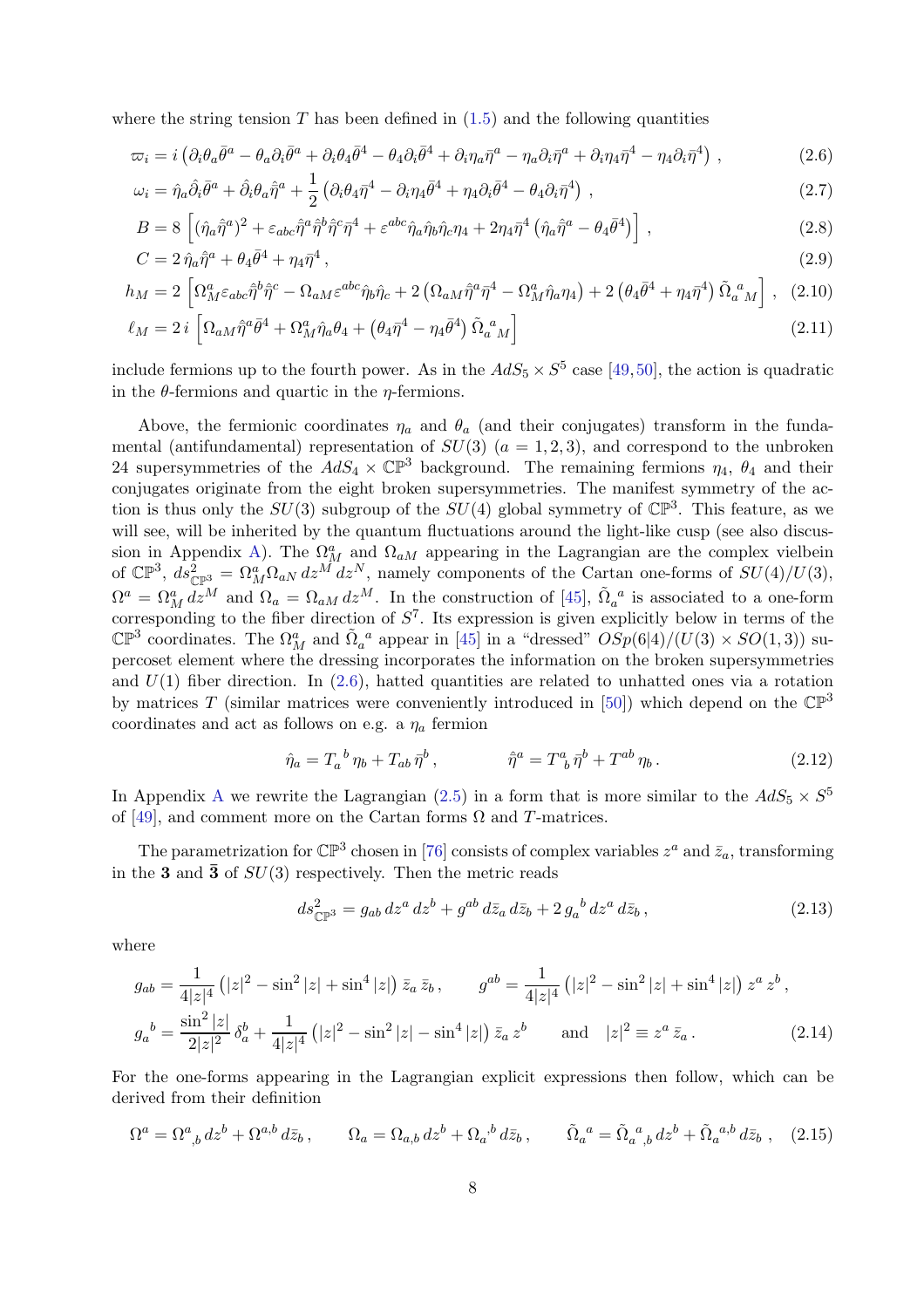using  $(A.7)$ . For example,

<span id="page-9-6"></span>
$$
\tilde{\Omega}_a^{\ a} = i \, \frac{\sin^2 |z|}{|z|^2} \left( dz^a \, \bar{z}_a - z^a \, d\bar{z}_a \right) \,. \tag{2.16}
$$

In this parametrization, the T-matrices introduced in [\(2.12\)](#page-8-1) can be grouped in a unitary matrix  $T_{\hat{a}}{}^{\hat{b}}$  which reads explicitly [\[76\]](#page-26-0)

<span id="page-9-5"></span>
$$
T_a^{\hat{b}} = \begin{pmatrix} T_a^{\hat{b}} & T_{ab} \\ T^{ab} & T^a_{\hat{b}} \end{pmatrix} = \begin{pmatrix} \delta_a^b \cos|z| + \bar{z}_a z^b \frac{1 - \cos|z|}{|z|^2} & i \varepsilon_{acb} z^c \frac{\sin|z|}{|z|} \\ -i \varepsilon^{acb} \bar{z}_c \frac{\sin|z|}{|z|} & \delta_b^a \cos|z| + z^a \bar{z}_b \frac{1 - \cos|z|}{|z|^2} \end{pmatrix} . \tag{2.17}
$$

The action [\(2.5\)](#page-7-4) has gauge-fixed local fermionic symmetry. To fix bosonic local symmetry and further proceed with our analysis it is convenient to use, as discussed in [\[49\]](#page-24-10) and used in [\[42,](#page-24-5)[52,](#page-25-19)[53\]](#page-25-0), a "modified" conformal gauge

<span id="page-9-1"></span>
$$
\gamma^{ij} = \text{diag}\left(-e^{4\varphi}, e^{-4\varphi}\right) \,,\tag{2.18}
$$

in combination with the standard light-cone gauge

<span id="page-9-2"></span>
$$
x^{+} = p^{+} \tau, \qquad p^{+} = \text{const.}
$$
 (2.19)

In what follows we will give directly the expression of the Euclidean version of the action [\(2.5\)](#page-7-4) in this gauge (choosing  $p^+ = 1$ ) and on the null cusp background [\[9,](#page-23-2)[42\]](#page-24-5).

# <span id="page-9-0"></span>3 The null cusp fluctuation action

In this section we consider the Wick-rotated, Euclidean formulation of the Lagrangian [\(2.5\)](#page-7-4) in the bosonic light-cone gauge [\(2.18\)](#page-9-1)-[\(2.19\)](#page-9-2) and compute its fluctuations about the null cusp background. The equations of motion derived from the (Euclidean) AdS light-cone gauge Lagrangian [\(2.5\)](#page-7-4) admit a classical solution for which the on-shell action is the area of the minimal surface ending on a null cusp on the  $AdS_4$  boundary. This configuration is just the  $AdS_4$  embedding of the classical string solution found in the  $AdS_5$  background [\[9,](#page-23-2) [42\]](#page-24-5), and reads

<span id="page-9-3"></span>
$$
w \equiv e^{2\varphi} = \sqrt{\frac{\tau}{\sigma}} \qquad x^1 = 0
$$
  

$$
x^+ = \tau \qquad x^- = -\frac{1}{2\sigma} \qquad z^M = 0.
$$
 (3.1)

The requirement that the open string Euclidean world-sheet described by these coordinates ends on a cusp at the boundary of  $AdS_4$  at  $w = 0$  is manifestly enforced by the relation  $x^+ x^- = -\frac{1}{2}w^2$ . In the AdS/CFT dictionary of [\[7,](#page-23-1)[77\]](#page-26-1), the Wilson loop evaluated on a light-like cusp contour is then given by the superstring partition function

<span id="page-9-4"></span>
$$
\langle W_{cusp} \rangle = Z_{string} \equiv \int \mathcal{D}[x, w, z, \theta, \eta] e^{-S_E} . \tag{3.2}
$$

In order to compute it perturbatively, we first construct the Euclidean action  $S_E$  for fluctuations about the background [\(3.1\)](#page-9-3). Following [\[42\]](#page-24-5), we will use a suitable parametrization of fluctuations which, combined with a further redefinition of the worldsheet coordinates  $t = \log \tau$  and  $s = \log \sigma$ , is such that the coefficients of the fluctuation action become constant, namely  $(\tau, \sigma)$ -independent.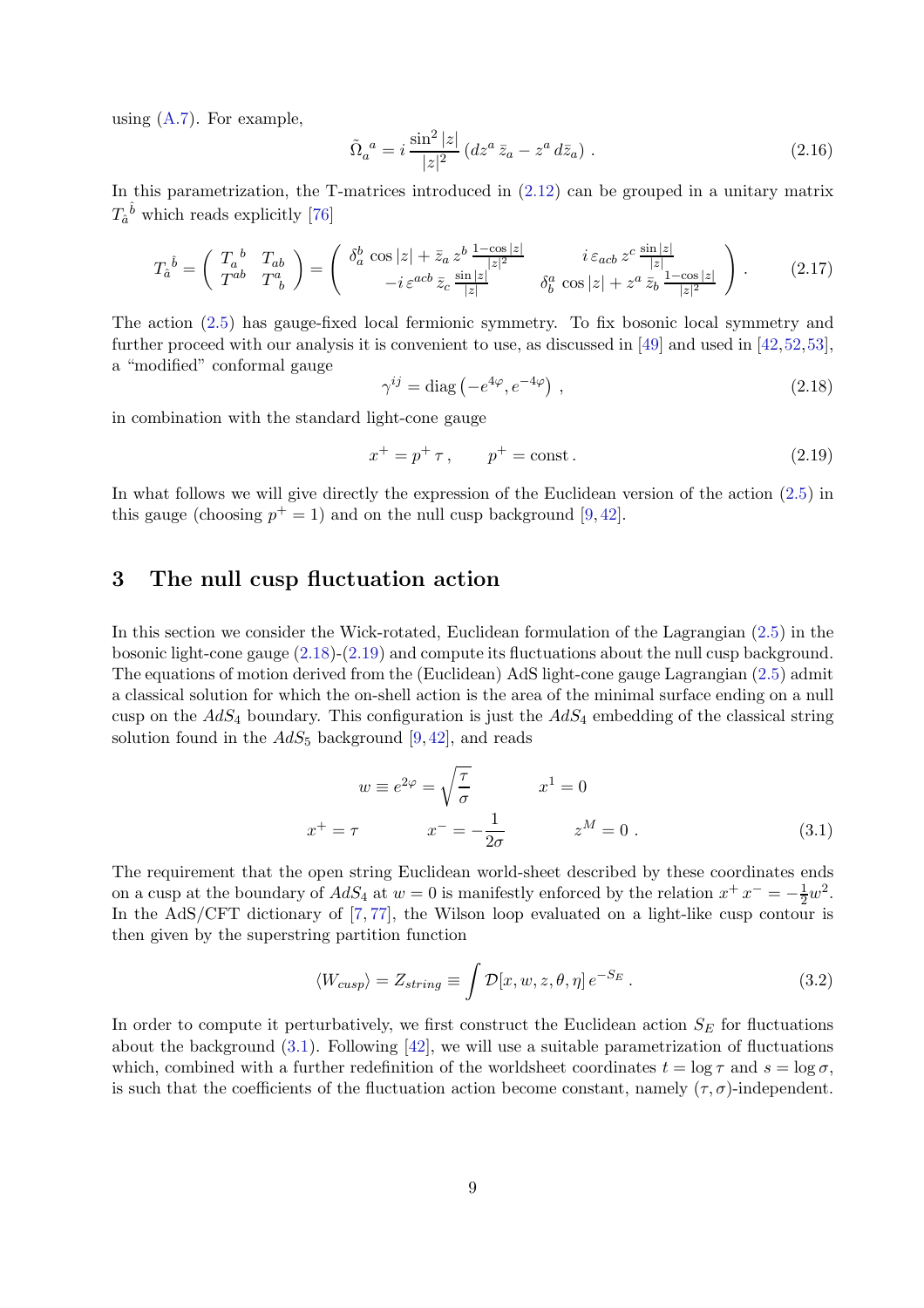It reads  $^{14}$  $^{14}$  $^{14}$ 

<span id="page-10-1"></span>
$$
x^{1} = 2\sqrt{\frac{\tau}{\sigma}}\tilde{x}^{1} \qquad w = \sqrt{\frac{\tau}{\sigma}}\tilde{w} \qquad \tilde{w} = e^{2\tilde{\varphi}}
$$
  

$$
z^{a} = \tilde{z}^{a} \qquad \tilde{z}^{a} = \tilde{z}^{a} \qquad a = 1, 2, 3
$$
  

$$
\eta = \frac{1}{\sqrt{\sigma}}\tilde{\eta} \qquad \theta = \frac{1}{\sqrt{\sigma}}\tilde{\theta}.
$$
 (3.3)

After the Wick rotation  $\tau \to -i \tau$ ,  $p^+ \to ip^+$  and having set  $p^+ = 1$ , we end up with the following action for fluctuations over the null-cusp background [\(3.1\)](#page-9-3)

<span id="page-10-4"></span>
$$
S_E = \frac{T}{2} \int dt \, ds \mathcal{L} \qquad , \qquad \mathcal{L} = \mathcal{L}_B + \mathcal{L}_F^{(2)} + \mathcal{L}_F^{(4)} \,, \tag{3.4}
$$

where

$$
\mathcal{L}_B = \left(\partial_t \tilde{x}^1 + \frac{1}{2} \tilde{x}^1\right)^2 + \frac{1}{\tilde{w}^4} \left(\partial_s \tilde{x}^1 - \frac{1}{2} \tilde{x}^1\right)^2 + \tilde{w}^2 \left(\partial_t \varphi\right)^2 + \frac{1}{\tilde{w}^2} \left(\partial_s \varphi\right)^2 + \frac{1}{16} \left(\tilde{w}^2 + \frac{1}{\tilde{w}^2}\right) + \frac{1}{\tilde{w}^2} \tilde{g}_{MN} \partial_t \tilde{z}^M + \frac{1}{\tilde{w}^2} \tilde{g}_{MN} \partial_s \tilde{z}^M \partial_s \tilde{z}^N
$$
\n(3.5)

$$
\mathcal{L}_{F}^{(2)} = i \left[ \partial_{t} \tilde{\theta}_{a} \tilde{\bar{\theta}}^{a} - \tilde{\theta}_{a} \partial_{t} \tilde{\bar{\theta}}^{a} + \partial_{t} \tilde{\theta}_{4} \tilde{\bar{\theta}}^{4} - \tilde{\theta}_{4} \partial_{t} \tilde{\bar{\theta}}^{4} + \partial_{t} \tilde{\eta}_{a} \tilde{\bar{\eta}}^{a} - \tilde{\eta}_{a} \partial_{t} \tilde{\bar{\eta}}^{a} + \partial_{t} \tilde{\eta}_{4} \tilde{\bar{\eta}}^{4} - \tilde{\eta}_{4} \partial_{t} \tilde{\bar{\eta}}^{4} \right] + + \frac{2i}{w^{2}} \left[ \hat{\eta}_{a} \left( \hat{\partial}_{s} \bar{\theta}^{a} - \frac{1}{2} \hat{\theta}^{a} \right) + \left( \hat{\partial}_{s} \theta_{a} - \frac{1}{2} \hat{\theta}_{a} \right) \hat{\eta}^{a} + \frac{1}{2} \left( \partial_{s} \theta_{4} \bar{\eta}^{4} - \partial_{s} \eta_{4} \bar{\theta}^{4} + \eta_{4} \partial_{s} \bar{\theta}^{4} - \theta_{4} \partial_{s} \bar{\eta}^{4} \right) \right] + \partial_{t} \tilde{z}^{M} \tilde{h}_{M} + \frac{4i}{\tilde{w}^{3}} \tilde{C} \left( \partial_{s} \tilde{x}^{1} - \frac{1}{2} \tilde{x}^{1} \right) - \frac{2i}{\tilde{w}^{2}} \partial_{s} \tilde{z}^{M} \tilde{\ell}_{M}
$$
(3.6)

$$
\mathcal{L}_F^{(4)} = \frac{1}{\tilde{w}^4} \tilde{B} \,. \tag{3.7}
$$

In the expressions above, with  $\tilde{B}$ ,  $\tilde{C}$ ,  $\tilde{h}_M$  and  $\tilde{\ell}_M$  we indicate the quantities  $B$ ,  $C$ ,  $h_M$  and  $\ell_M$  in [\(2.6\)](#page-8-0) where a tilde over each field appears (namely, the weighting factors for the fluctuations in [\(3.3\)](#page-10-1) have already been made explicit in the derivatives of products).

Since the Lagrangian has now constant coefficients and is thus translationally invariant, the (infinite) world-sheet volume factor V factorizes. The scaling function is then defined via the string partition function as [\[42\]](#page-24-5)

<span id="page-10-3"></span>
$$
W = -\ln Z = \frac{1}{2}f(\lambda)V = W_0 + W_1 + W_2 + \dots, \qquad V = \frac{1}{4}V_2 \equiv \frac{1}{4}\int dt \, ds \qquad (3.8)
$$

where  $W_0 \equiv S_E$  coincides with the value of the action on the background,  $W_1, W_2, ...$  are onetwo- and higher loop corrections, and for the ratio  $V/V_2$  we use the same convention as in [\[42\]](#page-24-5) <sup>[15](#page-10-2)</sup>. From [\(3.8\)](#page-10-3) we explicitly define  $f(\lambda)$  in terms of the effective action W

<span id="page-10-5"></span>
$$
f(\lambda) = \frac{8}{V_2} W. \tag{3.9}
$$

We are now ready to compute the effective action perturbatively in inverse powers of the effective string tension  $g \equiv \frac{T}{2}$  $\frac{T}{2}$ . From this we will extract the corresponding strong coupling perturbative expansion for the scaling function

<span id="page-10-6"></span>
$$
f(g) = g \left[ 1 + \frac{a_1}{g} + \frac{a_2}{g^2} + \dots \right], \qquad g = \frac{T}{2} \,. \tag{3.10}
$$

<span id="page-10-0"></span><sup>&</sup>lt;sup>14</sup>The factor 2 in the fluctuation of the field  $x^1$  is introduced to normalize the kinetic term of  $\tilde{x}^1$ .

<span id="page-10-2"></span> $15$ This is related to coordinate transformation and field redefinitions occurring between the GKP [\[8\]](#page-23-17) string, whose energy is given in terms of  $f(\lambda)$ , and the null cusp solution in the Poincaré patch here used, see discussion in [\[53\]](#page-25-0).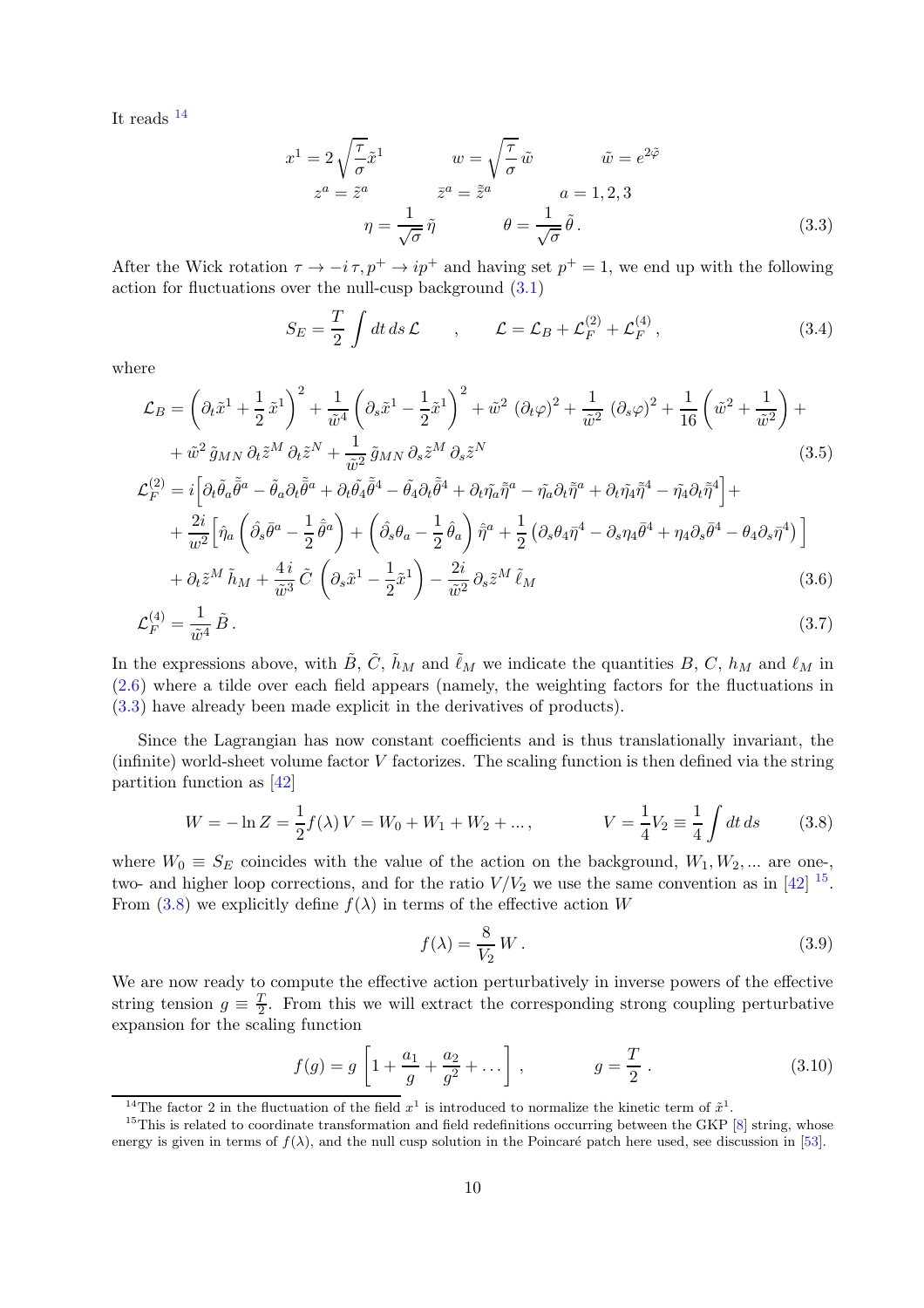where we have factorized the classical result from  $W_0 = S_E$  [\[1\]](#page-22-0) and the effective string tension T is defined in  $(1.5)$ .

### <span id="page-11-0"></span>4 Cusp anomaly at one loop

We start considering one-loop quantum corrections to the free energy [\(3.2\)](#page-9-4), which are derived expanding the fluctuation Lagrangian [\(3.4\)](#page-10-4) to second order in the fields. For the bosonic part we obtain

$$
\mathcal{L}_B^{(2)} = (\partial_t \tilde{x}^1)^2 + (\partial_s \tilde{x}^1)^2 + \frac{1}{2} (\tilde{x}^1)^2 + (\partial_t \tilde{\varphi})^2 + (\partial_s \tilde{\varphi})^2 + \tilde{\varphi}^2 + |\partial_t \tilde{z}^a|^2 + |\partial_s \tilde{z}^a|^2.
$$
 (4.1)

The bosonic degrees of freedom consist of six real massless scalars (associated to the  $\mathbb{CP}^3$  coordinates), one real scalar  $\tilde{x}^1$  with mass  $m^2 = \frac{1}{2}$  $\frac{1}{2}$  and one real scalar  $\tilde{\varphi}$  with mass  $m^2 = 1$ . This is a simple truncation (one less transverse degree of freedom in the AdS space) of the bosonic spectrum found in the  $AdS_5 \times S^5$  [\[42\]](#page-24-5). For the fermions one gets an off-diagonal kinetic matrix

$$
\mathcal{L}_F^{(2)} = i \Theta K_F \Theta^T \quad \text{where} \quad \Theta \equiv \left( \tilde{\theta}_a, \tilde{\theta}_4, \tilde{\bar{\theta}}^a, \tilde{\bar{\theta}}^4, \tilde{\eta}_a, \tilde{\eta}_4, \tilde{\bar{\eta}}^a, \tilde{\bar{\eta}}^4 \right), \tag{4.2}
$$

which reads

<span id="page-11-1"></span>
$$
K_F = \begin{pmatrix} 0 & 0 & -\partial_t & 0 & 0 & 0 & -\partial_s - \frac{1}{2} & 0 \\ 0 & 0 & 0 & -\partial_t & 0 & 0 & 0 & -\partial_s \\ -\partial_t & 0 & 0 & 0 & \partial_s + \frac{1}{2} & 0 & 0 & 0 \\ 0 & -\partial_t & 0 & 0 & 0 & \partial_s & 0 & 0 \\ 0 & 0 & \partial_s - \frac{1}{2} & 0 & 0 & 0 & -\partial_t & 0 \\ 0 & 0 & 0 & \partial_s & 0 & 0 & 0 & -\partial_t \\ -\partial_s + \frac{1}{2} & 0 & 0 & 0 & -\partial_t & 0 & 0 \\ 0 & -\partial_s & 0 & 0 & 0 & -\partial_t & 0 & 0 \end{pmatrix} . \tag{4.3}
$$

Fermions contribute to the partition function with the determinant  $(\partial_{\mu} = i p_{\mu}, \mu = 0, 1)$ 

$$
\det K_F = (p^2)^2 \left( p^2 + \frac{1}{4} \right)^6, \tag{4.4}
$$

from which we read that the fermionic spectrum is composed of six massive degrees of freedom with mass  $m^2 = 1/4$  and two massless ones. The latter are of  $\eta_4$  and  $\theta_4$  type, namely those fermionic directions corresponding to the broken supersymmetries. The presence of massless fermions marks a difference with respect to the  $\mathcal{N} = 4$  SYM case, already noticed in this theory when studying fluctuations over classical string solutions only lying in  $AdS_4$  [\[28,](#page-23-18)[32,](#page-24-15)[36,](#page-24-16)[37\]](#page-24-0) (see comments in section [5.4\)](#page-16-1).

The one-loop effective action is computed as

$$
W_1 = -\log Z_1 \tag{4.5}
$$

where  $Z_1$  is the ratio of fermionic over bosonic determinants. Therefore

$$
W_1 = \frac{1}{2} V_2 \int \frac{d^2 p}{(2\pi)^2} \left[ \log \left( p^2 + 1 \right) + \log \left( p^2 + \frac{1}{2} \right) + 4 \log \left( p^2 \right) - 6 \log \left( p^2 + \frac{1}{4} \right) \right] = -\frac{5 \log 2}{16\pi} V_2 \,. \tag{4.6}
$$

The one-loop correction to the scaling function reads, according to [\(3.9\)](#page-10-5),

<span id="page-11-2"></span>
$$
a_1 = -\frac{5\log 2}{2\pi} \tag{4.7}
$$

and agrees with previous independent results [\[28,](#page-23-18) [32,](#page-24-15) [36\]](#page-24-16).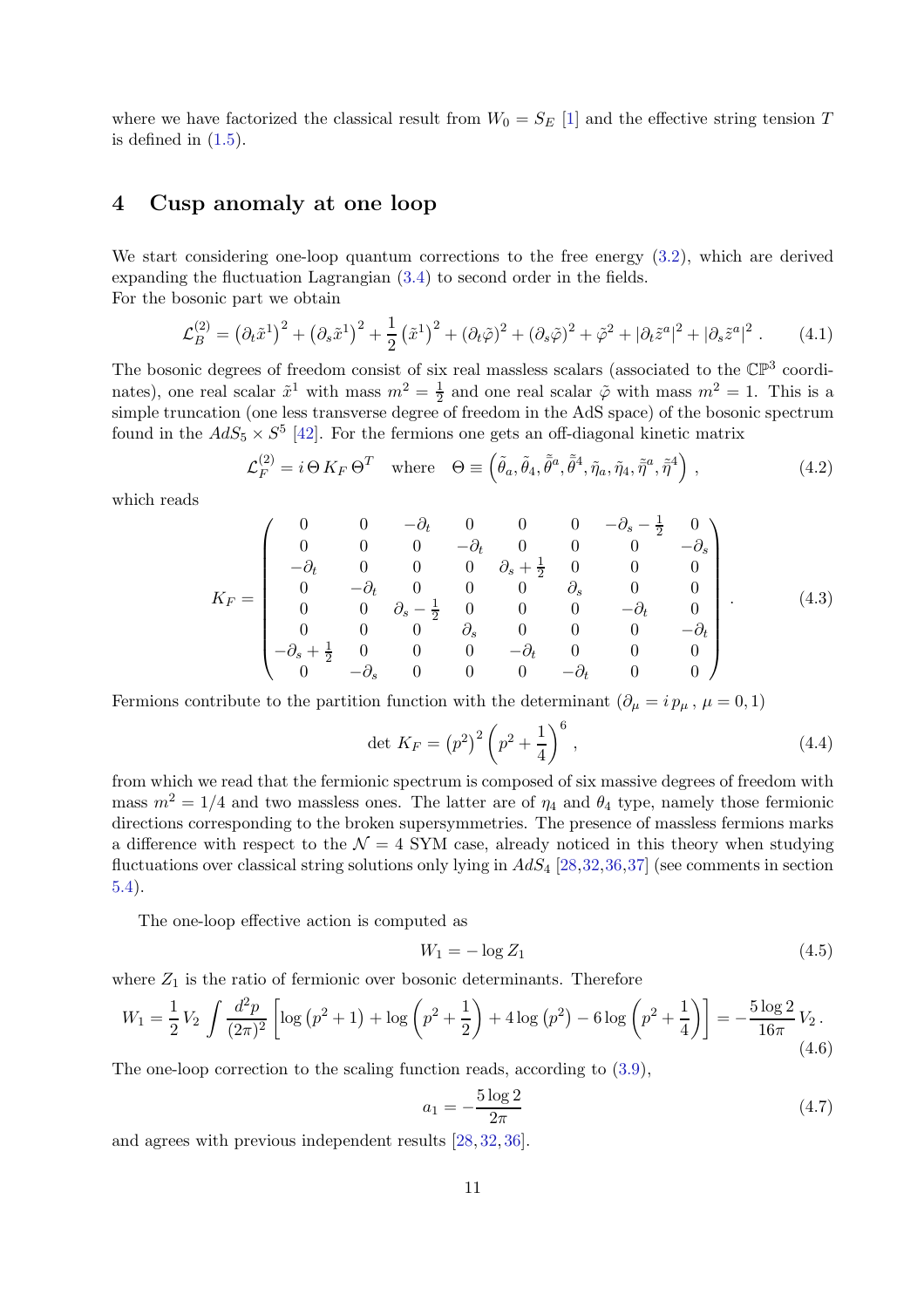#### <span id="page-12-0"></span>5 Cusp anomaly at two loops

In this section we provide the details on the computation of the two-loop coefficient of the scaling function. The calculation follows the lines of [\[42\]](#page-24-5), with some important differences which we point out in section [5.4.](#page-16-1) In particular the aim is to compute the connected vacuum diagrams of the fluctuation Lagrangian around the null cusp background. Denoting by  $W$  the free energy of the theory,  $W = -\log Z$ , the two-loop contribution is given by

$$
W_2 = \langle S_{int} \rangle - \frac{1}{2} \langle S_{int}^2 \rangle_c , \qquad (5.1)
$$

where  $S_{int}$  is the interacting part of the action at cubic and quartic order (see appendix [B\)](#page-21-0). The subscript c indicates that only connected diagrams need to be included. In the following we use  $S_{int} = T \int dt \, ds \, \mathcal{L}_{int}$  and we give the expressions of the vertices as they appear in  $\mathcal{L}_{int}$ . Throughout this section we drop tildes from fluctuation fields in order not to clutter formulae. Also, we neglect the string tension  $T$  and the volume  $V_2$  in the intermediate steps and reinstate them at the end of the calculation.

#### <span id="page-12-1"></span>5.1 Bosonic sector

Let us first consider the purely bosonic sector. As pointed out in section [4,](#page-11-0) the spectrum of the theory contains one real boson of squared mass 1, one real boson of squared mass  $\frac{1}{2}$  and three complex massless bosons. The interaction among these excitations involves cubic and quartic vertices which give rise to the diagrams in figure [5.1.](#page-12-1)



Figure 1: Sunset, double bubble and double tadpole are the diagrams appearing in the two-loop contribution to the partition function.

We observe that the AdS light-cone gauge Lagrangian contains only diagonal bosonic propagators, which introduces considerable simplifications in the perturbative computation. The explicit expressions of the propagators are

$$
G_{\varphi\varphi}(p) = \frac{1}{p^2 + 1} \qquad G_{z_a\bar{z}^b}(p) = \frac{2\,\delta_a^b}{p^2} \qquad G_{x^1x^1}(p) = \frac{1}{p^2 + \frac{1}{2}}. \tag{5.2}
$$

The cubic interactions involving only bosonic fields are of three different kinds

<span id="page-12-2"></span>
$$
V_{\varphi x^1 x^1} = -4 \varphi \left[ \left( \partial_s - \frac{1}{2} \right) x^1 \right]^2 \qquad V_{\varphi^3} = 2 \varphi \left[ \left( \partial_t \varphi \right)^2 - \left( \partial_s \varphi \right)^2 \right] \qquad V_{\varphi |z|^2} = 2 \varphi \left[ \left| \partial_t z \right|^2 - \left| \partial_s z \right|^2 \right]. \tag{5.3}
$$

When combining vertices and propagators in the sunset diagrams they originate various noncovariant integrals with components of the loop momenta in the numerators. Standard reduction techniques allow to rewrite every integral as a linear combination of the two following scalar ones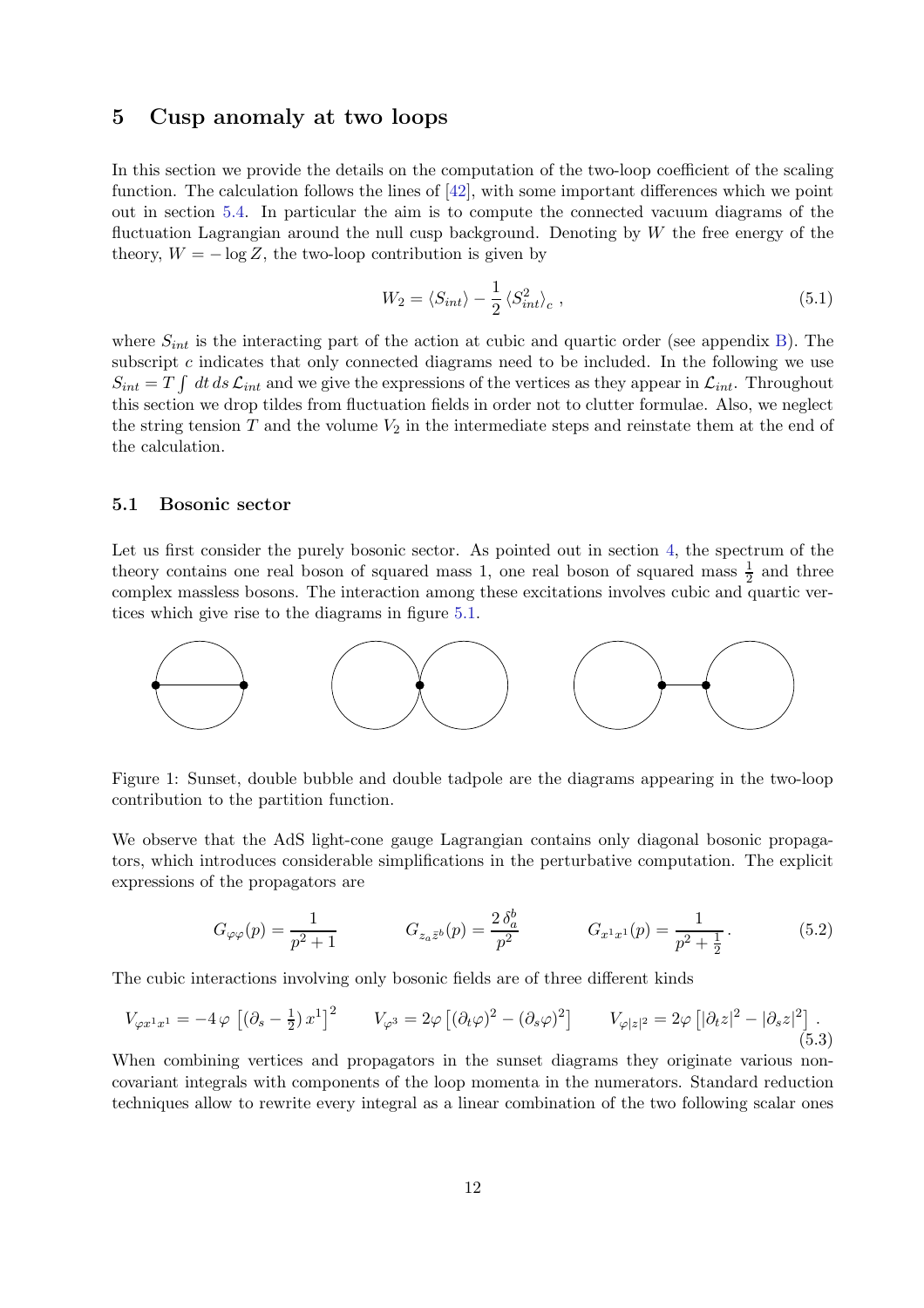(explicit reductions for the relevant integrals are spelled out in appendix [C\)](#page-21-1)

$$
I\left(m^{2}\right) \equiv \int \frac{d^{2}p}{\left(2\pi\right)^{2}} \frac{1}{p^{2} + m^{2}} \tag{5.4}
$$

$$
I\left(m_1^2, m_2^2, m_3^2\right) \equiv \int \frac{d^2p \, d^2q \, d^2r}{\left(2\pi\right)^4} \frac{\delta^{(2)}(p+q+r)}{(p^2+m_1^2)(q^2+m_2^2)(r^2+m_3^2)} \quad . \tag{5.5}
$$

The latter integral is finite, provided none of the masses vanishes, and is otherwise IR divergent. The former is clearly UV logarithmically divergent, and also develops IR singularities in the massless case. In our computation we expect all UV divergences to cancel and therefore no divergent integral to appear in the final result. Nonetheless, performing reduction of potentially divergent tensor integrals to scalar ones still implies the choice of a regularization scheme. In our case we use the one adopted in [\[42,](#page-24-5) [51,](#page-24-12) [78\]](#page-26-2). This prescription consists of performing all manipulations in the numerators in  $d = 2$ , which has the advantage of simpler tensor integral reductions. In this process we set to zero power UV divergent massless tadpoles, as in dimensional regularization

$$
\int \frac{d^2 p}{(2\pi)^2} (p^2)^n = 0, \qquad n \ge 0.
$$
\n(5.6)

All remaining logarithmically divergent integrals happen to cancel out in the computation and there is no need to pick up an explicit regularization scheme to compute them.

As an explicit example, we consider the contribution to the sunset coming from the first vertex in [\(5.3\)](#page-12-2)

<span id="page-13-0"></span>
$$
-\frac{1}{2}\langle V_{\varphi x^1 x^1}^2 \rangle = -\int \frac{d^2 p \, d^2 q \, d^2 r}{(2\pi)^4} \frac{(1+4q_1^2) \, (1+4r_1^2) \, \delta^{(2)}(p+q+r)}{(p^2+1)(q^2+\frac{1}{2})(r^2+\frac{1}{2})} = \frac{1}{2} I\left(1, \frac{1}{2}, \frac{1}{2}\right) \,. \tag{5.7}
$$

The reason why the coefficient of the integral in the second term of  $(5.7)$  is exactly  $(-1)$  is the topic of section [5.4.](#page-16-1) We note that the integral  $I(1, \frac{1}{2})$  $\frac{1}{2}, \frac{1}{2}$  $\frac{1}{2}$ ) already appeared in [\[42\]](#page-24-5) and is a particular case of the general class

<span id="page-13-2"></span>
$$
I\left(2m^2, m^2, m^2\right) = \frac{K}{8\pi^2 m^2},\tag{5.8}
$$

where  $K$  is the Catalan constant

$$
K \equiv \sum_{n=0}^{\infty} \frac{(-1)^n}{(2n+1)^2} \,. \tag{5.9}
$$

The contribution of the sunset diagram involving the second vertex in [\(5.3\)](#page-12-2) is proportional to  $I(1)^2$ , whereas the contribution of the third vertex vanishes

$$
-\frac{1}{2}\langle V_{\varphi^3}^2 \rangle = 2I(1)^2 \qquad -\frac{1}{2}\langle V_{\varphi|z|^2}^2 \rangle = 0 \qquad (5.10)
$$

The final contribution of the bosonic sunset diagrams is

<span id="page-13-1"></span>
$$
W_{2,\text{bos. sunset}} = \frac{1}{2} I\left(1, \frac{1}{2}, \frac{1}{2}\right) + 2 I(1)^2. \tag{5.11}
$$

The first two vertices in [\(5.3\)](#page-12-2) can also be contracted to generate non-1PI graphs, namely double tadpoles. However the resulting diagrams turn out to vanish individually.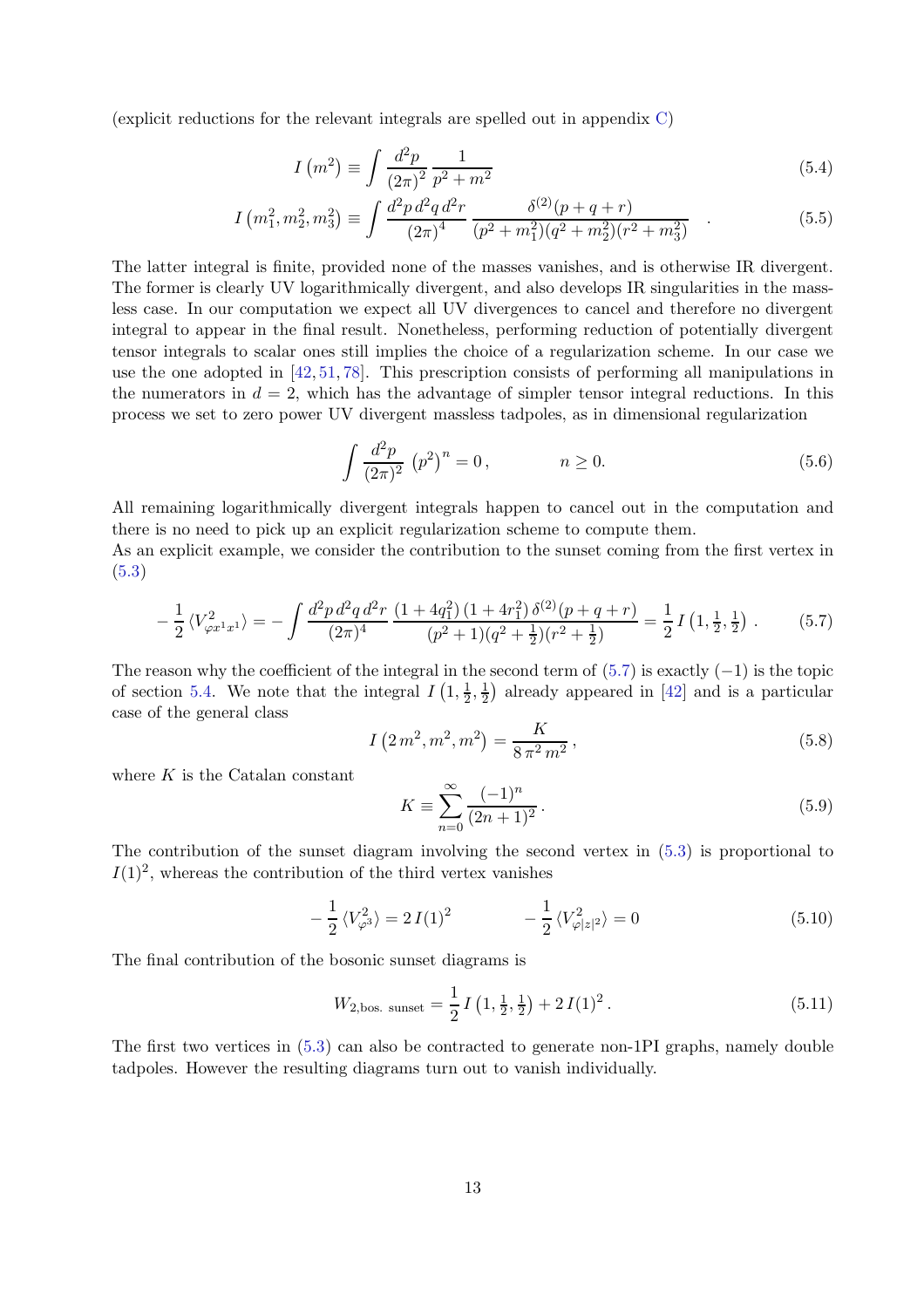Next we consider bosonic double bubble diagrams. The relevant quartic vertices are

$$
V_{\varphi^2 x^1 x^1} = 16 \varphi^2 \left[ \left( \partial_s - \frac{1}{2} \right) x^1 \right]^2 \tag{5.12}
$$

$$
V_{\varphi^4} = 4\varphi^2 \left[ (\partial_t \varphi)^2 + (\partial_s \varphi)^2 + \frac{1}{6} \varphi^2 \right]
$$
\n(5.13)

$$
V_{\varphi^2|z|^2} = 4\,\varphi^2 \left[|\partial_t z|^2 + |\partial_s z|^2\right] \tag{5.14}
$$

$$
V_{z^{4}} = \frac{1}{6} \left[ (\bar{z}_{a} \partial_{t} z^{a})^{2} + (\bar{z}_{a} \partial_{s} z^{a})^{2} + (z^{a} \partial_{t} \bar{z}_{a})^{2} + (z^{a} \partial_{s} \bar{z}_{a})^{2} - |z|^{2} (|\partial_{t} z|^{2} + |\partial_{s} z|^{2}) - |\bar{z}_{a} \partial_{t} z^{a}|^{2} - |\bar{z}_{a} \partial_{s} z^{a}|^{2} \right].
$$
\n(5.15)

Despite the lengthy expressions of the vertices, the only non-vanishing contribution comes from  $V_{\varphi^4}$  and gives

<span id="page-14-1"></span>
$$
W_{2,\text{bos. bubble}} = -2 I(1)^2 \tag{5.16}
$$

and cancels the divergent part of [\(5.11\)](#page-13-1). As a result, the bosonic sector turns out to be free of divergences without the need of fermonic contributions, which was already observed in the  $AdS_5 \times S^5$  case [\[42\]](#page-24-5).

#### <span id="page-14-0"></span>5.2 Fermionic contributions

We compute the diagrams arising from interactions involving fermions. The fermionic propagators can be read from the inverse of the kinetic matrix  $K_F$  [\(4.3\)](#page-11-1)

$$
G_{\eta_4 \bar{\eta}^4}(p) = G_{\theta_4 \bar{\theta}^4}(p) = \frac{p_0}{p^2} \qquad G_{\eta_4 \bar{\theta}^4}(p) = G_{\theta_4 \bar{\eta}^4}(-p) = -\frac{p_1}{p^2}
$$
  
\n
$$
G_{\eta_a \bar{\eta}^b}(p) = G_{\theta_a \bar{\theta}^b}(p) = \frac{p_0}{p^2 + \frac{1}{4}} \delta_a^b \qquad G_{\eta_a \bar{\theta}^b}(p) = G_{\theta_a \bar{\eta}^b}(-p) = -\frac{p_1 + \frac{i}{2}}{p^2 + \frac{1}{4}} \delta_a^b \qquad (5.17)
$$

The main difference between the spectrum of  $AdS_5 \times S^5$  and the one introduced in section [4](#page-11-0) resides in the fermionic part. Although both theories have eight fermionic degrees of freedom, in  $AdS_4\times\mathbb{CP}^3$  they are split into six massive and two massless excitations, which interact non-trivially among themselves.

We start by considering diagrams involving at least one massless fermion. The relevant cubic vertices are (we denote by  $\psi$  the fermions  $\eta$  and  $\theta$  collectively)

$$
V_{z\eta_a\eta_4} = -2 \partial_t z^a \eta_a \eta_4 + h.c.
$$
  
\n
$$
V_{z\eta_a\theta_4} = 2 \partial_s z^a \eta_a \theta_4 - h.c.
$$
  
\n
$$
V_{\varphi\eta_4\bar{\theta}^4} = -2 i \varphi (\bar{\theta}^4 \partial_s \eta_4 - \partial_s \bar{\theta}^4 \eta_4) - h.c.
$$
  
\n
$$
V_{x^1 \bar{\psi}^4 \psi_4} = -2 i (\bar{\eta}^4 \eta_4 + \bar{\theta}^4 \theta_4) (\partial_s - \frac{1}{2}) x^1.
$$
  
\n(5.18)

The quartic interactions are either not suitable for constructing a double tadpole diagram or they produce vanishing integrals. These include vector massless tadpoles, which vanish by parity, and tensor massless tadpoles, which have power UV divergences and are set to zero. For completeness we list them in appendix [B.](#page-21-0)

Focussing on the Feynman graphs which can be constructed from cubic interaction we also note that the only double tadpole diagrams that can be produced using [\(5.18\)](#page-14-1) involve tensor massless tadpole integrals and therefore vanish. In the sector with massless fermions we are therefore left with the sunset diagrams, which, thanks to the diagonal structure of the bosonic propagators, turn out to be only five

$$
W_{2,\psi_4} = -\frac{1}{2} \left\langle V_{z\eta_a\eta_4} V_{z\eta_a\eta_4} + V_{z\eta_a\theta_4} V_{z\eta_a\theta_4} + 2 V_{z\eta_a\eta_4} V_{z\eta_a\theta_4} + V_{\varphi\eta_4\bar{\theta}^4} V_{\varphi\eta_4\bar{\theta}^4} + V_{x^1\bar{\psi}^4\psi_4} V_{x^1\bar{\psi}^4\psi_4} \right\rangle. \tag{5.19}
$$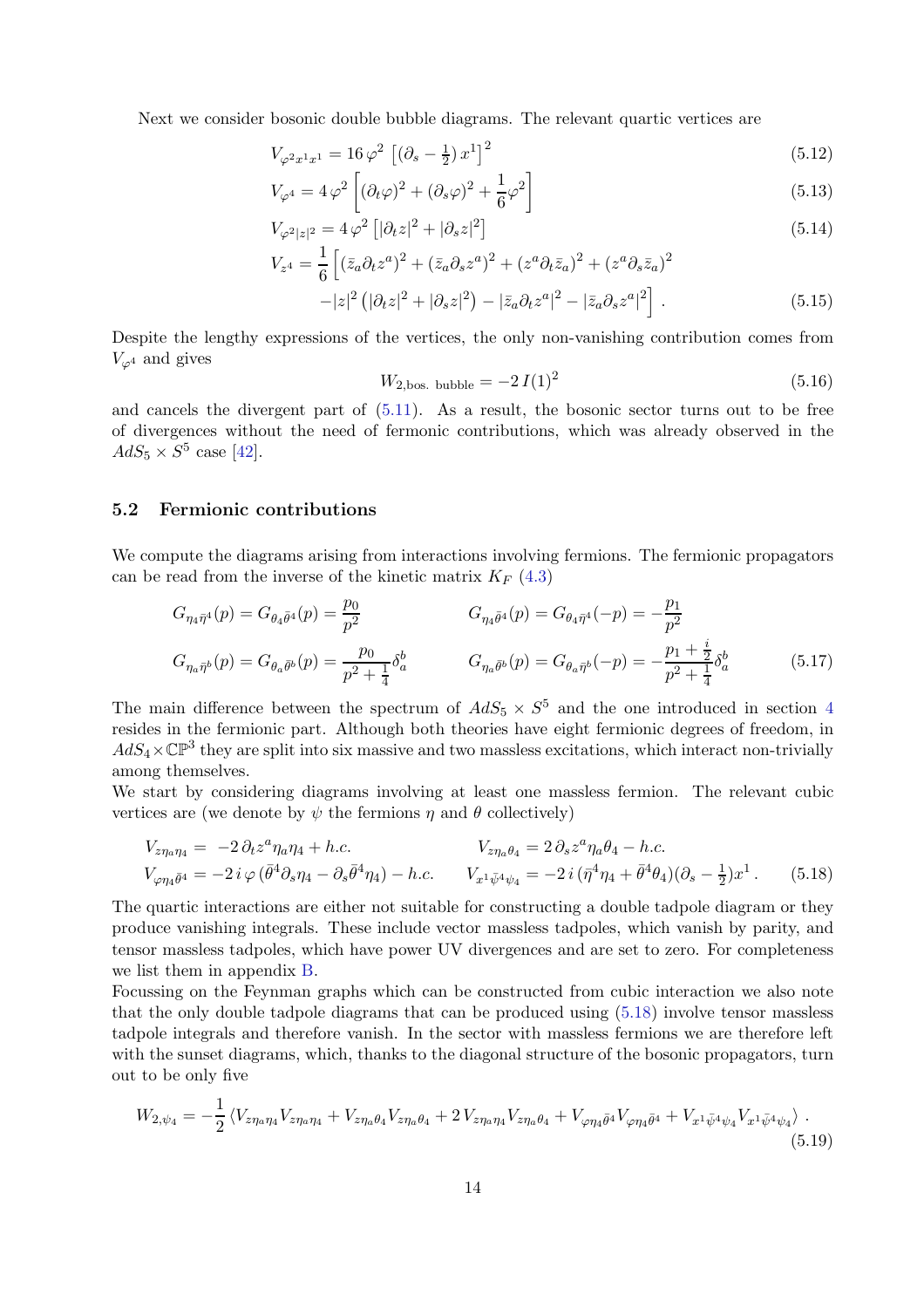The explicit computation of the individual contributions shows that they are all vanishing. As an example we consider

$$
-\frac{1}{2}\left\langle V_{\varphi\eta_4\bar{\theta}^4}V_{\varphi\eta_4\bar{\theta}^4}\right\rangle = 4\int \frac{d^2p \,d^2q \,d^2r}{(2\pi)^4} \frac{(p_1-q_1)^2(p_0q_0-p_1q_1)\,\delta^{(2)}(p+q+r)}{p^2q^2(r^2+1)} = 0\tag{5.20}
$$

and similar cancellations happen for the other diagrams. Therefore we conclude that  $W_{2,\psi_4} = 0$ and that massless fermions are effectively decoupled at two loops.

We then move to consider massive fermions, starting from their cubic coupling to bosons

$$
V_{z\eta\eta} = -\epsilon^{abc}\partial_t\bar{z}_a\eta_b\eta_c + h.c.
$$
  
\n
$$
V_{z\eta\theta} = -2\epsilon^{abc}\bar{z}_a\eta_b(\partial_s - \frac{1}{2})\theta_c - h.c.
$$
  
\n
$$
V_{\varphi\eta\theta} = -4i\varphi\eta_a(\partial_s - \frac{1}{2})\bar{\theta}^a - h.c.
$$
  
\n
$$
V_{x^1\eta\eta} = -4i\bar{\eta}^a\eta_a(\partial_s - \frac{1}{2})x^1.
$$
\n(5.21)

Precisely as in the massless case, this generates five possible sunset diagrams. None of them is vanishing. We present the details of a particularly relevant example, i.e. the one involving the vertex  $V_{x^1\eta\eta}$ . This gives

$$
-\frac{1}{2}\left\langle V_{x^1\eta\eta}V_{x^1\eta\eta}\right\rangle = 24\int \frac{d^2p\,d^2q\,d^2r}{(2\pi)^4} \frac{(p_1^2 + \frac{1}{4})q_0\,r_0\,\delta^{(2)}(p+q+r)}{(p^2 + \frac{1}{2})(q^2 + \frac{1}{4})(r^2 + \frac{1}{4})} = -\frac{3}{8}I\left(\frac{1}{2}, \frac{1}{4}, \frac{1}{4}\right) + \frac{3}{4}I\left(\frac{1}{4}\right)^2.
$$
\n(5.22)

We note the appearance of another integral in the class  $(5.8)$ . The coefficient in front of this integral depends on the degrees of freedom of the theory and is thoroughly discussed in section [\(5.4\)](#page-16-1). The partial results of the remaining sunset diagrams are

<span id="page-15-1"></span><span id="page-15-0"></span>
$$
-\frac{1}{2}\left\langle (V_{z\eta\eta} + V_{z\eta\theta})(V_{z\eta\eta} + V_{z\eta\theta}) \right\rangle = 3I\left(\frac{1}{4}\right)^2 - 6I\left(\frac{1}{4}\right)I(0) -\frac{1}{2}\left\langle V_{\varphi\eta\theta}V_{\varphi\eta\theta} \right\rangle_{1\text{PI}} = 6I\left(\frac{1}{4}\right)I(1) + \frac{3}{4}I\left(\frac{1}{4}\right)^2.
$$
 (5.23)

The latter vertices can be contracted also in a non-1PI manner

$$
-\frac{1}{2}\left\langle V_{\varphi\eta\theta}V_{\varphi\eta\theta}\right\rangle_{\text{non-1PI}} = -\frac{1}{2}G_{\varphi\varphi}(0) \times 2^6 \times 3^2 \times \int \frac{d^2p}{(2\pi)^2} \frac{p_1^2 + \frac{1}{4}}{p^2 + \frac{1}{4}} = -\frac{9}{2}I\left(\frac{1}{4}\right)^2\tag{5.24}
$$

where the factor in front of the integrals comes from the expression of the vertex and from counting the degrees of freedoms that can run in the loops. As in [\[42\]](#page-24-5), the divergent contribution proportional to  $I\left(\frac{1}{4}\right)$  $\frac{1}{4}$ )<sup>2</sup> cancels exactly those coming from [\(5.22\)](#page-15-0) and [\(5.23\)](#page-15-1). The total cubic fermionic part reads

$$
W_{2,\text{ferm. cubic}} = -\frac{3}{8} I\left(\frac{1}{2}, \frac{1}{4}, \frac{1}{4}\right) + 6 I\left(\frac{1}{4}\right) I(1) - 6 I\left(\frac{1}{4}\right) I(0). \tag{5.25}
$$

Finally we consider the fermionic double bubble diagrams. These involve the fermionic quartic vertices. However, most of the vertices appearing in the Lagrangian cannot contribute to the partition function either because the bosonic propagators are diagonal or because they would produce vanishing integrals. We present the whole list of quartic vertices in appendix [B](#page-21-0) and we spell out here only the relevant ones for our computation

$$
V_{\varphi^2 \eta \theta} = 8 i \varphi^2 \eta_a (\partial_s - \frac{1}{2}) \bar{\theta}^a - h.c. \quad V_{zz \eta \theta} = -2 i \left[ |z|^2 \eta_a (\partial_s - \frac{1}{2}) \bar{\theta}^a - \bar{z}_b z^a \eta_a (\partial_s - \frac{1}{2}) \bar{\theta}^b \right] - h.c. \tag{5.26}
$$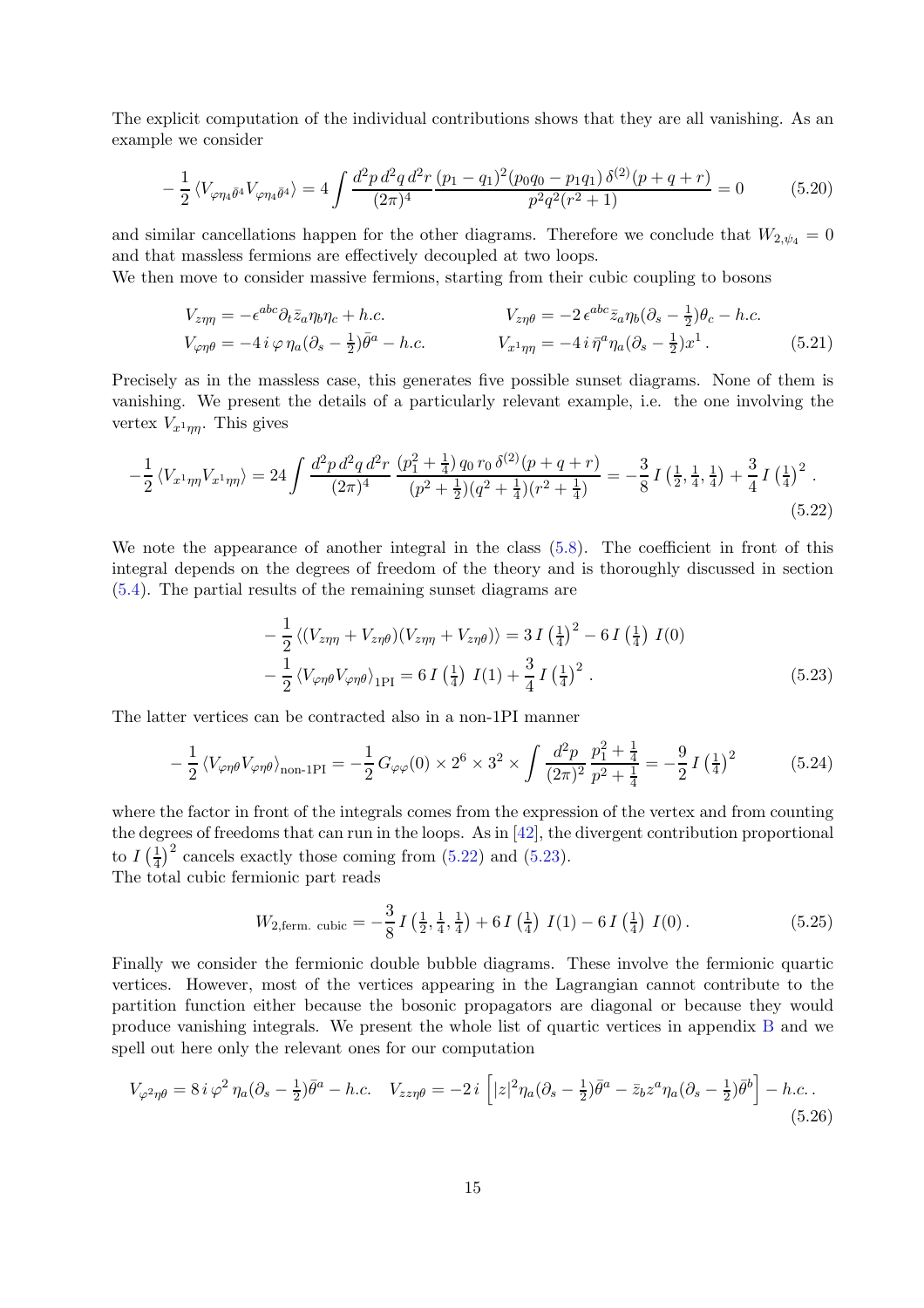Although we can build a diagram with  $V_{\eta^4}$ , fermion propagators carry one component of the loop momentum in the numerator and produce vector tadpole integrals, which vanish by parity. We conclude that the contribution from fermionic double bubble graphs is

$$
W_{2, \text{ferm. bubbles}} = -6 I \left(\frac{1}{4}\right) I(1) + 6 I \left(\frac{1}{4}\right) I(0). \tag{5.27}
$$

Summing all the partial results and reinstating the dependence on the string tension and the volume, we obtain

<span id="page-16-3"></span>
$$
W_2 = \frac{V_2}{T} \left[ \frac{1}{2} I \left( 1, \frac{1}{2}, \frac{1}{2} \right) - \frac{3}{8} I \left( \frac{1}{2}, \frac{1}{4}, \frac{1}{4} \right) \right] = -\frac{1}{4} \frac{V_2}{T} I \left( 1, \frac{1}{2}, \frac{1}{2} \right) = -\frac{K}{16 \pi^2} \frac{V_2}{T}
$$
(5.28)

where T is defined in  $(1.5)$ . Finally we can plug this expression into equation  $(3.9)$  and read out the second order of the strong coupling expansion [\(3.10\)](#page-10-6) of the ABJM cusp anomalous dimension

<span id="page-16-2"></span>
$$
a_2 = -\frac{K}{4\pi^2} \,. \tag{5.29}
$$

#### <span id="page-16-0"></span>5.3 The cusp anomalous dimension

We summarize the results of our superstring computation, presenting the strong coupling expansion of the ABJM cusp anomalous dimension up to two-loop order. Reinstating the definition of the string tension  $(1.5)$  in terms of the ABJM 't Hooft coupling and plugging  $(4.7)$  and  $(5.29)$  into [\(3.10\)](#page-10-6), we find

$$
f_{ABJM}(\lambda) = \sqrt{2\lambda} - \frac{5\log 2}{2\pi} - \left(\frac{K}{4\pi^2} + \frac{1}{24}\right)\frac{1}{\sqrt{2\lambda}} + \mathcal{O}\left(\lambda^{-1}\right) ,\qquad (5.30)
$$

which is the main result of the paper. From the string dual point of view it looks convenient to define the shifted coupling

$$
\tilde{\lambda} \equiv \lambda - \frac{1}{24},\tag{5.31}
$$

in terms of which we can rewrite the scaling function more compactly as

$$
f_{ABJM}\left(\tilde{\lambda}\right) = \sqrt{2\tilde{\lambda}} - \frac{5\log 2}{2\pi} - \frac{K}{4\pi^2\sqrt{2\tilde{\lambda}}} + \mathcal{O}\left(\tilde{\lambda}^{-1}\right). \tag{5.32}
$$

# <span id="page-16-1"></span>**5.4** Comparison with  $AdS_5 \times S^5$

In this section we point out similarities and differences between the calculation we performed and its  $AdS_5 \times S^5$  analogue [\[42\]](#page-24-5). The starting points, i.e. the Lagrangians in  $AdS$  light-cone gauge, look rather different. Yet the final results of the two-loop computations are strikingly similar. More precisely, when written in terms of the string tension, the two expressions have exactly the same structure up to the numerical coefficients in front of the integrals. Indeed the  $AdS_5$  computation gives

<span id="page-16-4"></span>
$$
W_2^{(AdS_5)} = \frac{V_2}{T} \left[ \frac{1}{4} I \left( 1, \frac{1}{2}, \frac{1}{2} \right) - \frac{1}{4} I \left( \frac{1}{2}, \frac{1}{4}, \frac{1}{4} \right) \right],
$$
\n(5.33)

which looks very similar in structure to [\(5.28\)](#page-16-3). Furthermore, using [\(5.8\)](#page-13-2), both combinations sum up to

$$
W_2 = -\frac{V_2}{T} \frac{1}{4} I\left(1, \frac{1}{2}, \frac{1}{2}\right) \tag{5.34}
$$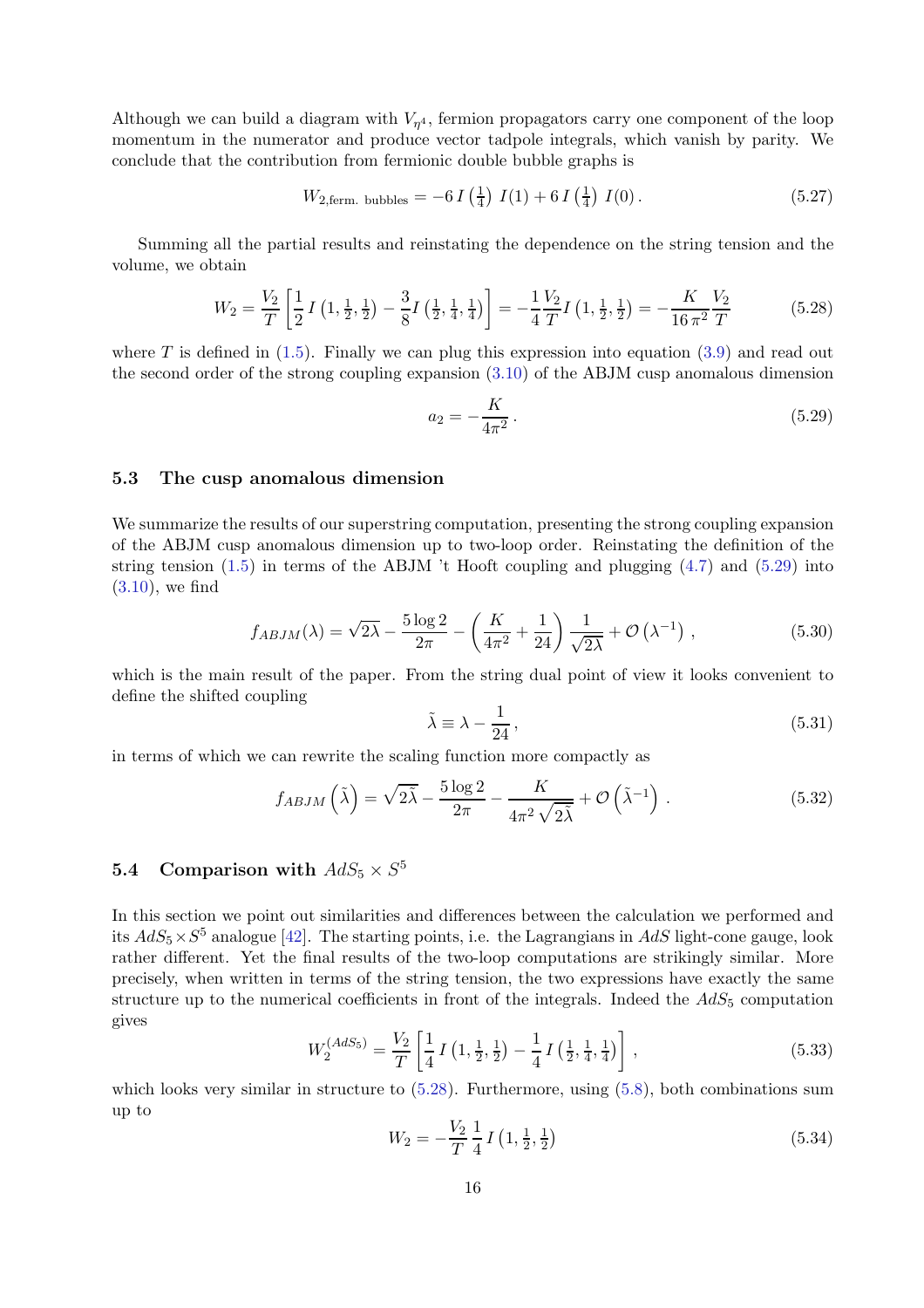and only the different relation between the string tension and the 't Hooft couplings distinguishes the final results. It is easy to trace the origin of the integrals and their coefficients back in the vertices of the Lagrangian and to understand their meaning. In particular in both computations only the sunset diagrams involving the interactions  $V_{\varphi xx}$  and  $V_{x\psi\psi}$  (with massive fermions) seem to effectively contribute. All other terms are also important, but just serve to cancel divergences. Hence we can now focus on the relevant interactions and point out the differences between the  $AdS_5$  and the  $AdS_4$  cases.

We start from the bosonic sectors. The two theories differ for the number of scalar degrees of freedom with given masses. Focussing on massive fluctuations, after gauge fixing we have one scalar with  $m^2 = 1$  associated to the radial coordinate of  $AdS_{d+1}$  and  $(d-2)$  real scalars with  $m^2 = \frac{1}{2}$  $\frac{1}{2}$ . In the metric we chose for the  $AdS_4 \times \mathbb{CP}^3$  background, the size of the  $AdS_4$  part is rescaled by a factor of  $r^2 = 4$ . We have compensated this, parametrizing the radial coordinate as  $w = e^{r\varphi}$  and introducing a factor r in the fluctuation of  $x^1$ , so as to have the same normalization for their kinetic terms as in  $AdS_5 \times S^5$ . This causes some factors r to appear in interaction vertices in our Lagrangian. Apart from this, the relevant interaction vertices are exactly the same. Then, the number of x fields  $(d-2)$  and this factor r determine the coefficient of the integral  $I(1, \frac{1}{2})$  $\frac{1}{2}, \frac{1}{2}$  $\frac{1}{2}$ appearing in equations [\(5.28\)](#page-16-3) and [\(5.33\)](#page-16-4).

Turning to fermions, the first striking difference between the  $AdS_5$  and  $AdS_4$  cases is the presence of massless ones. As pointed out at the beginning of section [5.2](#page-14-0) their contribution is effectively vanishing at two loops (though they do contribute at first order). Focussing on massive fermions, the relevant cubic interactions giving rise to  $I\left(\frac{1}{2}\right)$  $\frac{1}{2}, \frac{1}{4}$  $\frac{1}{4}, \frac{1}{4}$  $\frac{1}{4}$ ) look again similar in the  $AdS_4$  and  $AdS_5$ cases. The difference is given once more by the ratio of the radii r (through the normalization of  $\varphi$ and x coordinates) and the number  $n_f$  of massive fermions in the spectrum ( $n_f = 8$  for  $AdS_5 \times S^5$ and  $n_f = 6$  for  $AdS_4 \times \mathbb{CP}^3$ .

The final results [\(5.28\)](#page-16-3) and [\(5.33\)](#page-16-4) can be re-expressed in the general form

$$
W_2^{(AdS_{d+1})} = \frac{V_2}{T} \frac{(d-2)r^2}{8} \left[ I\left(1, \frac{1}{2}, \frac{1}{2}\right) - \frac{n_f}{8} I\left(\frac{1}{2}, \frac{1}{4}, \frac{1}{4}\right) \right]
$$
  
=  $\frac{V_2}{T} \frac{(d-2)r^2}{8} \left(1 - \frac{n_f}{4}\right) I\left(1, \frac{1}{2}, \frac{1}{2}\right), \qquad d = 3, 4,$  (5.35)

where the cases at hand are  $d = 4$ ,  $n_f = 8$ ,  $r = 1$  for  $\mathcal{N} = 4$  SYM and  $d = 3$ ,  $n_f = 6$ ,  $r = 2$  for ABJM.

# <span id="page-17-0"></span>6 Concluding remarks

In this work we have computed the cusp anomalous dimension of ABJM theory up to second order in its strong coupling expansion. This result has been determined considering the  $AdS_4 \times \mathbb{CP}^3$   $\kappa$ symmetry gauge-fixed action of [\[45,](#page-24-7)[46\]](#page-24-8) and studying its fluctuations about the null cusp background [\(3.1\)](#page-9-3), which is a classical solution thereof. As in the  $AdS_5 \times S^5$  counterpart of this calculation [\[42\]](#page-24-5), the AdS light-cone gauge approach [\[49\]](#page-24-10) makes the explicit evaluation rather manageable, allowing us to push the expansion of the string partition function up to second order.

While at one loop we confirm a known result [\[28,](#page-23-18) [32,](#page-24-15) [36\]](#page-24-16), at two-loops we provide a new important piece of data, see [\(1.6\)](#page-5-2), which we combine with a proposal based on the Bethe Ansatz of  $AdS_4/\text{CFT}_3$  [\[4\]](#page-22-3) to give our two-loop correction to the so-called interpolating function  $h(\lambda)$  of ABJM theory, equation [\(1.10\)](#page-6-2). Importantly, the recent conjecture of [\[66\]](#page-25-11) for an all-order expression of  $h(\lambda)$ , implicitly given in terms of a non-trivial hypergeometric function, agrees with our result, which is a relevant perturbative test of validity for the conjecture. In particular, at this level of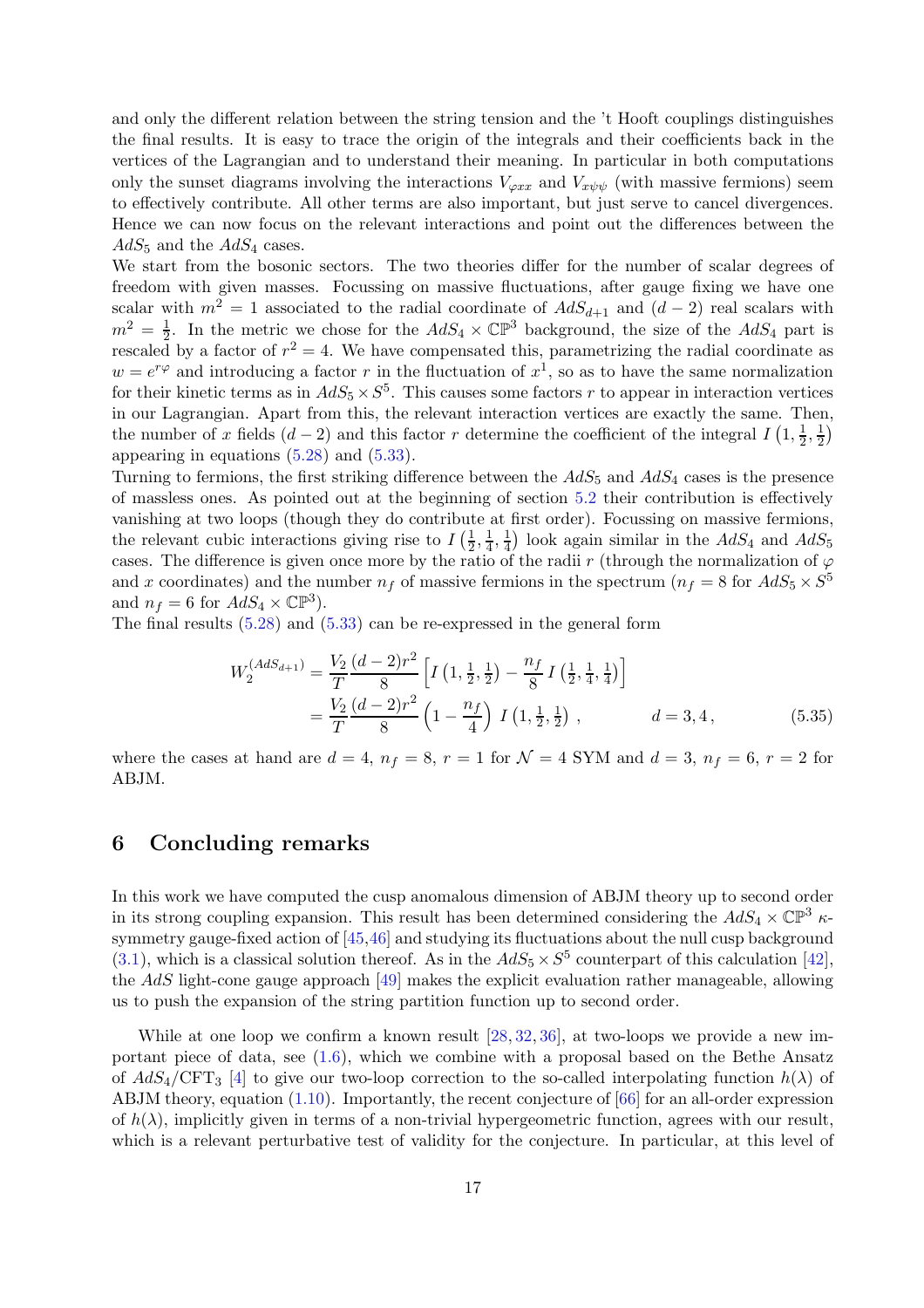perturbation theory we must implement in our calculation a "correction" to the string tension in terms of the 't Hooft coupling, which was pointed out in [\[64\]](#page-25-6) to be due to higher order corrections (in curvature) to the background. We show that the strong coupling two-loop correction for  $h(\lambda)$ is only due to the anomalous shift of the curvature radius in the Type IIA description [\[64\]](#page-25-6). This supports the observation in  $[66]$  on the origin of the shift appearing in its proposal  $(1.13)$ , which knows nothing about the gravity side but coincides in fact with the correction of [\[64\]](#page-25-6).

In perspective, we observe that the light-cone gauge approach could be pushed to a much stronger check of [\(1.11\)](#page-6-3), by testing its finite coupling regime. Following [\[79\]](#page-26-3), one could discretize the light-cone Lagrangian [\(3.4\)](#page-10-4), put it on a lattice and perform numerical simulations to determine the ABJM scaling function in terms of the coupling constant, for any value thereof. By comparison with the same results for  $\mathcal{N} = 4$  SYM one could then provide numerical values of  $h(\lambda)$  at some finite values of  $\lambda$ , which could then be contrasted with [\(1.11\)](#page-6-3).

The manifest cancellation of UV divergences that we find here provides a direct demonstration of the quantum consistency of the  $AdS_4 \times \mathbb{CP}^3$  action of [\[45,](#page-24-7) [46\]](#page-24-8), and shows that it can be readily used for non-trivial strong coupling computations in the  $AdS_4/CFT_3$  framework (following for example [\[52,](#page-25-19) [53\]](#page-25-0)). In particular, the consistency of the result with predictions coming from integrability, the conjecture [\[66\]](#page-25-11) and the "corrected" dictionary of [\[64\]](#page-25-6) can be taken as evidence, albeit indirect, of quantum integrability for the Type IIA  $AdS_4 \times \mathbb{CP}^3$  superstring in this gauge.

# Acknowledgments

It is a pleasure to thank Alessandra Cagnazzo, Andrea Cavaglià, Ben Hoare, Valentina G.M.Puletti, Nikolay Gromov, Radu Roiban, Roberto Tateo and Arkady Tseytlin for discussions, and in particular Ben Hoare for useful comments on the draft. The work of LB, AB, VF and EV is funded by DFG via the Emmy Noether Program "Gauge Fields from Strings".

## <span id="page-18-0"></span>A Lagrangian in the Wess-Zumino type parametrization

In this appendix we rewrite the Lagrangian [\(2.5\)](#page-7-4) in a form that resembles the Wess-Zumino type parametrization introduced in [\[49\]](#page-24-10), and compare it to the  $AdS_5 \times S^5$  case. In [49] the authors found two possible ways to eliminate the fermion rotation [\(2.12\)](#page-8-1), either by a change of parametrization for  $S<sup>5</sup>$  or by the introduction of a covariant derivative for the terms quadratic in fermions. Here we explore only the second option and we leave the first one for future development. We first introduce a collective index for upper and lower indices so that

$$
\eta_{\hat{a}} = \left(\begin{array}{c} \eta_a \\ \bar{\eta}^a \end{array}\right) . \tag{A.1}
$$

In this notation the action of the matrix  $T$  on the fermions  $(2.12)$  can be rewritten as

$$
\hat{\eta}_\hat{a} = T_a{}^{\hat{b}} \eta_\hat{b} \tag{A.2}
$$

where the matrix  $T_{\hat{a}}{}^{\hat{b}}$  is given in [\(2.17\)](#page-9-5). We also introduce the shorthand notation

$$
\partial_i \eta_a \bar{\eta}^a - \eta_a \partial_i \bar{\eta}^a = -\eta^{\hat{a}} \partial_i \eta_{\hat{a}} , \qquad (A.3)
$$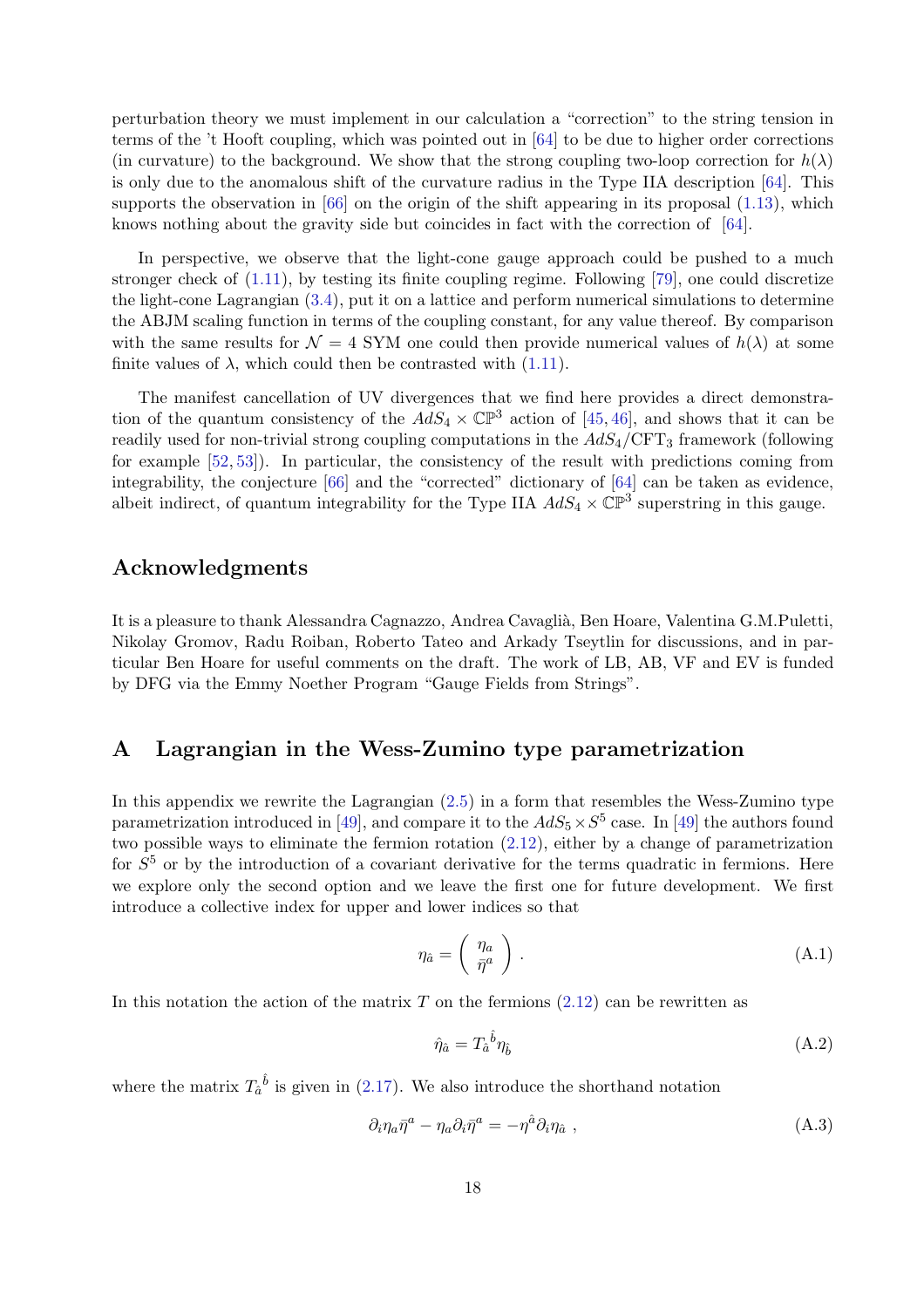where  $\eta^{\hat{a}} = (\bar{\eta}^a, \eta_a)$ . In [\[49\]](#page-24-10) a recipe for going from the Killing parametrization to a Wess-Zumino type gauge was given, which consists of rotating back the fermions. This generates additional terms coming from derivatives that can be reabsorbed into a covariant derivative. In particular, we apply the transformation

$$
\eta_{\hat{a}} \to \left(T^{-1}\right)^{\hat{b}}_{\hat{a}} \eta_{\hat{b}}\,. \tag{A.4}
$$

In contrast with the  $AdS_5 \times S^5$  case the matrix T is not block diagonal, therefore one has  $\eta^{\hat{a}}\partial_i\eta_{\hat{a}}=\hat{\eta}^{\hat{a}}\hat{\partial}_i\eta_{\hat{a}}$ , where it is crucial to use hatted indices. This transformation removes all the hats from fermions, at the price of introducing the covariant derivative

<span id="page-19-0"></span>
$$
D = d - \Omega, \tag{A.5}
$$

where  $\Omega \equiv \Omega_{\hat{a}}{}^{\hat{b}} = dT_{\hat{a}}{}^{\hat{c}} (T^{-1})_{\hat{c}}{}^{\hat{b}}$  and  $d\Omega - \Omega \wedge \Omega = 0$ . More explicitly<sup>[16](#page-19-1)</sup>, the (matrix) Cartan form entering the definition of the (dimensionally reduced) supercoset element reads

<span id="page-19-4"></span>
$$
\Omega_a^{\ \hat{b}} = i \begin{pmatrix} \Omega_a^{\ b} - \delta_a^b \Omega_c^{\ c} & \epsilon_{acb} \Omega_c^c \\ -\epsilon^{acb} \Omega_c & -\Omega_a^a + \delta_b^a \Omega_c^{\ c} \end{pmatrix},
$$
\n(A.6)

with components given by

$$
\Omega_a{}^b = i \frac{(1 - \cos|z|)}{|z|^2} (\bar{z}_a dz^b - d\bar{z}_a z^b) - i \bar{z}_a z^b \frac{(1 - \cos|z|)^2}{2|z|^4} (dz^c \bar{z}_c - z^c d\bar{z}_c),\tag{A.7}
$$

$$
\Omega_a = dz_a \frac{\sin|z|}{|z|} + \bar{z}_a \frac{\sin|z|(1 - \cos|z|)}{2|z|^3} (dz^c \bar{z}_c - z^c d\bar{z}_c) + \bar{z}_a \left(\frac{1}{|z|} - \frac{\sin|z|}{|z|^2}\right) d|z|,\tag{A.8}
$$

$$
\Omega^{a} = dz^{a} \frac{\sin|z|}{|z|} + z^{a} \frac{\sin|z|(1 - \cos|z|)}{2|z|^{3}} (z^{c} d\bar{z}_{c} - dz^{c} \bar{z}_{c}) + z^{a} \left(\frac{1}{|z|} - \frac{\sin|z|}{|z|^{2}}\right) d|z|.
$$
 (A.9)

Above,  $\Omega_c^c$  is the trace of [\(A.7\)](#page-19-0) and is related to  $\tilde{\Omega}_c^c$  defined in [\(2.16\)](#page-9-6) via  $\tilde{\Omega}_c^c = 2\Omega_c^c$ .

We can also decompose the matrix  $\Omega$  in order to separate the contributions from the vielbein and from the spin connection $17$ 

<span id="page-19-5"></span>
$$
\Omega_{\hat{a}}{}^{\hat{b}} = \Omega^{\hat{c}}(E_{\hat{c}})_{\hat{a}}{}^{\hat{b}} + \Omega^c{}_d(J_c^d)_{\hat{a}}{}^{\hat{b}} \tag{A.10}
$$

with $18$ 

$$
(E_{\hat{c}})_{\hat{a}}{}^{\hat{b}} = i \begin{pmatrix} 0 & \epsilon_{acb} \\ -\epsilon^{acb} & 0 \end{pmatrix} \qquad (J_c^d)_{\hat{a}}{}^{\hat{b}} = i \begin{pmatrix} \delta_a^d \delta_c^b - \delta_a^b \delta_c^d & 0 \\ 0 & -\delta_b^d \delta_c^a + \delta_b^a \delta_c^d \end{pmatrix} . \tag{A.12}
$$

This decomposition provides a way to project out the spin connection and find the exact relation between the vielbein  $\Omega_{\hat{a}}$  and the matrix  $\Omega$ 

$$
\Omega_{\hat{c}} = \frac{1}{2} \operatorname{Tr}(E_{\hat{c}} \Omega) \tag{A.13}
$$

$$
\Omega^{\hat{c}}(E_{\hat{c}})_{\hat{a}}{}^{\hat{b}} = \begin{pmatrix} \Omega^{c}(E_{c})_{a}{}^{b} + \Omega_{c}(E^{c})_{a}{}^{b} & \Omega^{c}(E_{c})_{ab} + \Omega_{c}(E^{c})_{ab} \\ \Omega^{c}(E_{c})^{ab} + \Omega_{c}(E^{c})^{ab} & \Omega^{c}(E_{c})^{a}{}_{b} + \Omega_{c}(E^{c})^{a}{}_{b} \end{pmatrix}
$$
\n(A.11)

and the explicit expression of  $(E_{\hat{c}})_{\hat{a}}{}^{\hat{b}}$  shows that the only non-vanishing elements are  $(E_c)_{ab}$  and  $(E^c)^{ab}$ .

<span id="page-19-1"></span><sup>&</sup>lt;sup>16</sup> The matrix  $\Omega$  was already introduced in [\[76\]](#page-26-0) however there it was defined as  $\Omega_{\hat{a}}{}^{\hat{b}} = iT_{\hat{a}}{}^{\hat{c}}dT^{-1}{}_{\hat{c}}{}^{\hat{b}} = -idT_{\hat{a}}{}^{\hat{c}}T^{-1}{}_{\hat{c}}{}^{\hat{b}}$ , differing from ours by a factor of i. To make contact with the expressions of  $[76]$  we add such a factor in formula [\(A.6\)](#page-19-4).

<sup>&</sup>lt;sup>17</sup>A similar procedure was applied in [\[49\]](#page-24-10) where in that case the decomposition is expressed in terms of the  $SO(5)$  $\gamma$ -matrices.

<span id="page-19-3"></span><span id="page-19-2"></span><sup>&</sup>lt;sup>18</sup>Let us stress that the meaning of the first term of equation  $(A.10)$  in matrix form is the following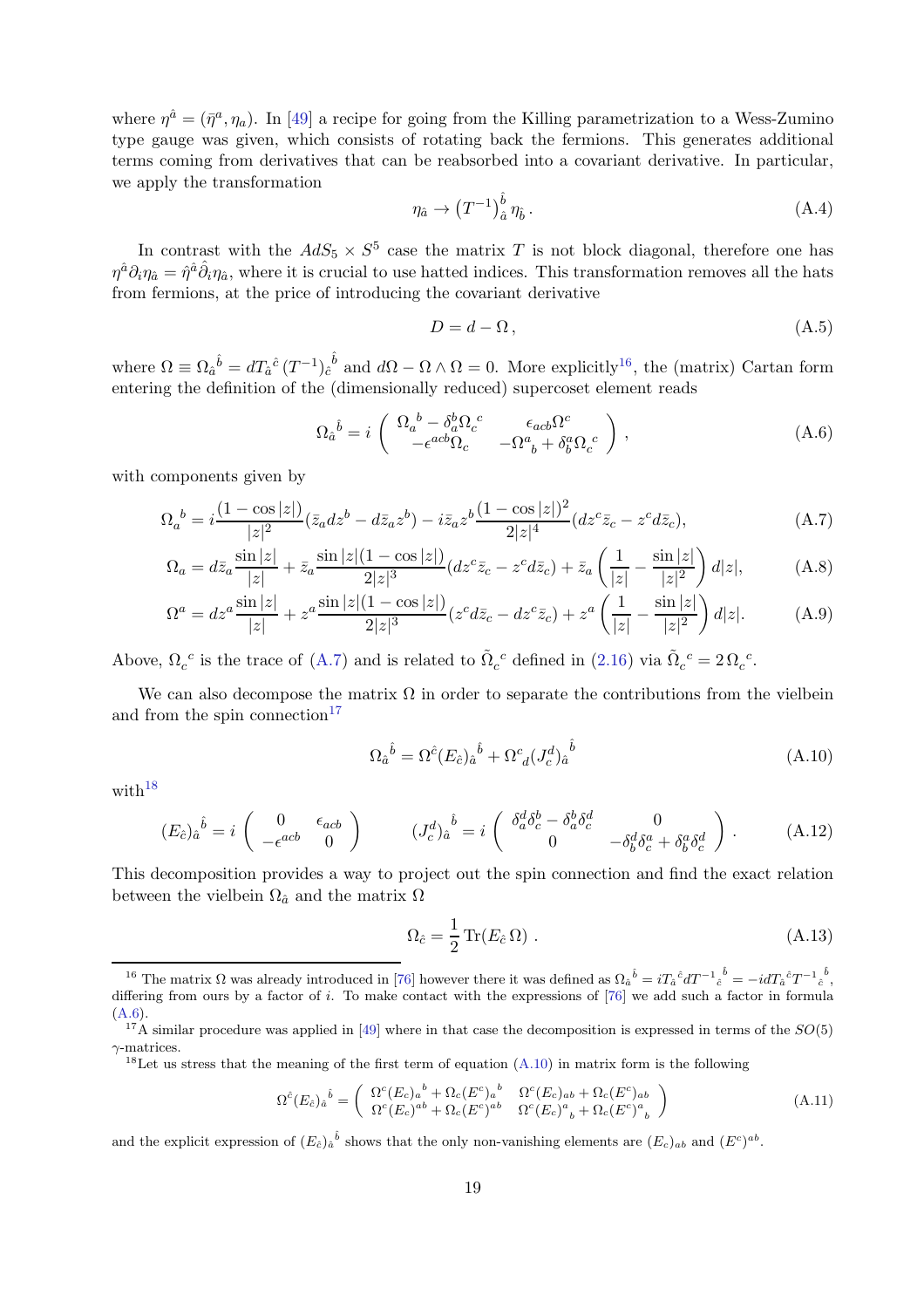After having introduced all the necessary ingredients, we are ready to rewrite the Lagrangian in a form which resembles the  $AdS_5 \times S^5$  case. We separate it into

$$
L = L_B + L_F^{(2)} + L_F^{(4)} \tag{A.14}
$$

where the bosonic contribution is simply given by the standard bosonic sigma model with  $AdS_4 \times$  $\mathbb{CP}^3$  as target space

$$
L_B = \gamma^{ij} \left[ \frac{e^{-4\varphi}}{4} \left( \partial_i x^+ \partial_j x^- + \partial_i x^1 \partial_j x^1 \right) + \partial_i \varphi \partial_j \varphi + \Omega^a{}_i \Omega_{aj} \right]
$$
(A.15)

where the vielbein  $\Omega^a{}_i$  are defined in the natural way  $\Omega^a = \Omega^a{}_i d\sigma^i$  with  $\sigma^i = (\tau, \sigma)$ . Notice also that  $\Omega^{\hat{a}}{}_i \Omega_{\hat{a}}{}_j = 2 \Omega^a{}_i \Omega_{aj}$  for the symmetry of the worldsheet metric. The quadratic part in the fermion fields can be expressed as

$$
L_F^{(2)} = -2e^{-4\varphi}\partial_i x^+ \Big[\frac{i}{2}\gamma^{ij}(\eta^{\hat{a}}D_j\eta_{\hat{a}} + \theta^{\hat{a}}D_j\theta_{\hat{a}} - 2\Omega_j^{\hat{c}}\eta E_{\hat{c}}\eta) + \varepsilon^{ij}\eta^{\hat{a}}C_{\hat{a}}{}^{\hat{b}}(D_j\theta_{\hat{b}} + e^{-2\varphi}\eta_{\hat{b}}\partial_j x^1) + \frac{i}{2}\gamma^{ij}(\bar{\eta}^4\partial_j\eta_4 + \bar{\theta}^4\partial_j\theta_4 - 4i\eta_a\Omega_j^a\eta_4 + 2i\Omega_a{}^a{}_j\Theta - h.c.) + \frac{1}{2}\varepsilon^{ij}(\bar{\eta}^4\partial_j\theta_4 - \bar{\theta}^4\partial_j\eta_4 + 4i\eta_a\Omega_j^a\theta_4 + 2i\Omega_a{}^a{}_j\tilde{\Theta} - e^{-2\varphi}\Theta\partial_j x^1 + h.c.)\Big].
$$
\n(A.16)

Here we have introduced the charge conjugation matrix C, given explicitly by<sup>[19](#page-20-0)</sup>

<span id="page-20-1"></span>
$$
C_{\hat{a}}{}^{\hat{b}} = \begin{pmatrix} \delta_a^b & 0 \\ 0 & -\delta_b^a \end{pmatrix}, \tag{A.17}
$$

and the combinations  $\Theta = \theta_4 \bar{\theta}^4 + \eta_4 \bar{\eta}^4$  and  $\tilde{\Theta} = \theta_4 \bar{\eta}^4 - \eta_4 \bar{\theta}^4$ . The first line of this Lagrangian  $(A.16)$  closely resembles expression (1.6) of [\[49\]](#page-24-10), that is the  $AdS_5 \times S^5$  Lagrangian in Wess-Zumino type parametrization. This is the part of the Lagrangian that does not contain the fermions  $\eta_4$ and  $\theta_4$ , which emerge [\[45\]](#page-24-7) when obtaining the  $AdS_4 \times \mathbb{CP}^3$  action from dimensional reduction of the  $AdS_4 \times S^7$  supermembrane action. The main difference with respect to  $AdS_5 \times S^5$  is that the  $SU(4)$  R-symmetry is not explicitly realized on the fermionic Lagrangian  $(A.16)$ . This feature is inherited by the quantum fluctuations around the light-like cusp. As a result of the broken symmetry, the spectrum contains fermionic degrees of freedom with different masses (one gets 6 massive and 2 massless excitations). Our one- and two-loop calculations have explicitly shown that the role of the massless fermions ( $\tilde{\eta}_4$  and  $\tilde{\theta}_4$ ) is crucial for compensating the bosonic degrees of freedom, making the one-loop partition function UV-finite. At two loops their interactions with the other excitations would in principle start playing a part. Nevertheless it turns out that the massless fermions decouple from the computation and do not contribute to the two-loop result.

The last term of the superstring Lagrangian is quartic in fermions

$$
L_F^{(4)} = 4 e^{-8\varphi} \gamma^{ij} \partial_i x^+ \partial_j x^+ [(\eta_a \bar{\eta}^a)^2 + 2 \varepsilon^{abc} \eta_a \eta_b \eta_c \eta_4 + 2 \eta_4 \bar{\eta}^4 \eta_a \bar{\eta}^a - \Theta^2 + h.c.]. \tag{A.18}
$$

As discussed for the quadratic part, the first terms clearly reminds the expression for  $AdS_5 \times S^5$ (equation (1.10) of [\[49\]](#page-24-10)), whereas the others contain the non-trivial interactions of  $\eta_4$  and  $\theta_4$ .

<span id="page-20-0"></span> $19$ The fact that the matrix is diagonal and not anti-diagonal is a consequence of our conventions for grouping the spinors. Notice also that for our conventions  $\eta^{\hat{a}}\eta_{\hat{a}}=0$  whereas  $\eta^{\hat{a}}C_{\hat{a}}{}^{\hat{b}}\eta_{\hat{b}}=-2\eta_a\bar{\eta}^a$ .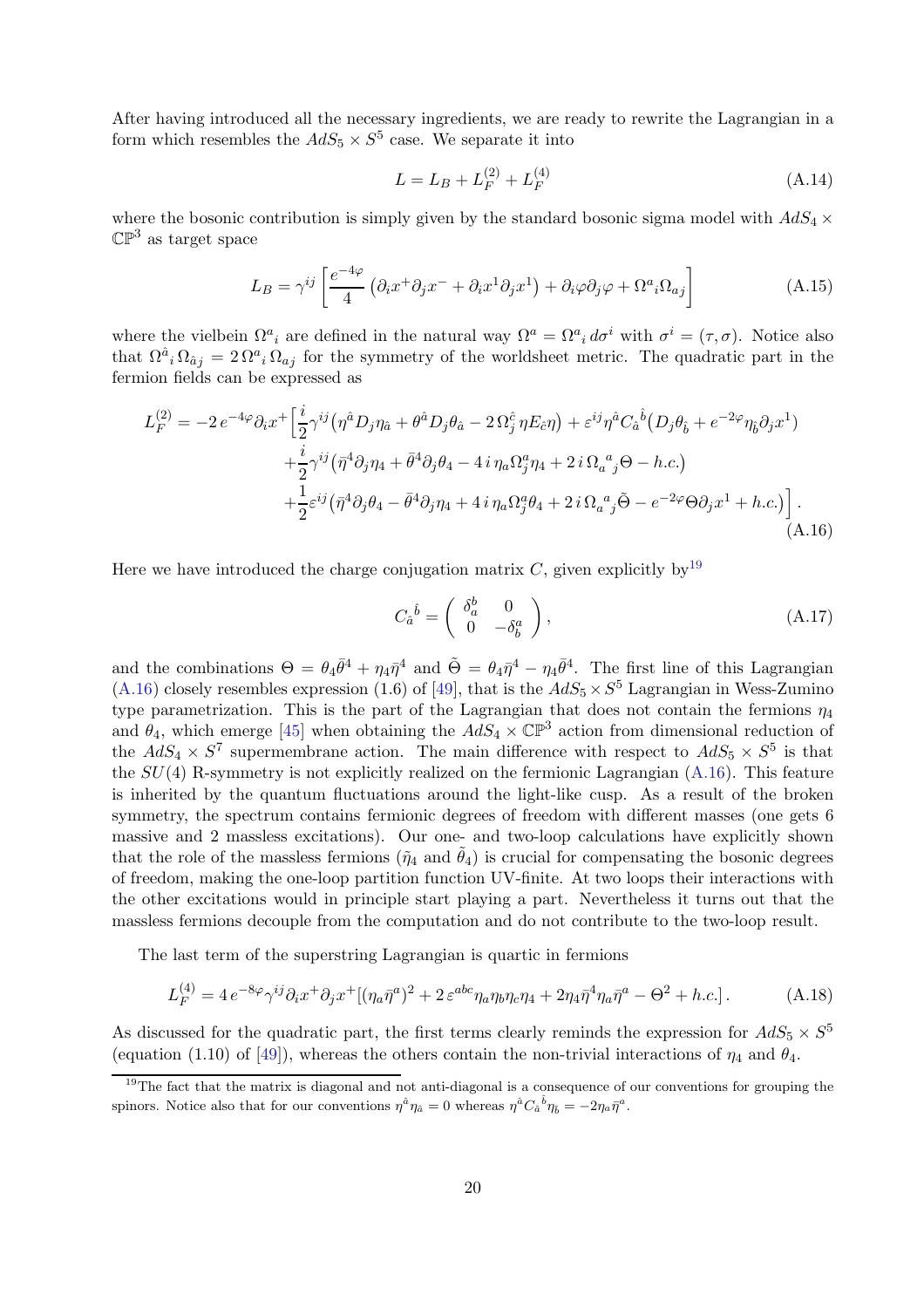# <span id="page-21-0"></span>B Details on the expanded Lagrangian

In this appendix we provide the details of the Lagrangian [\(3.4\)](#page-10-4) expanded up to quartic order. As in section [5](#page-12-0) we list the vertices as they appear in  $\mathcal{L}_{int}$ , namely with an extra factor  $\frac{1}{2}$  with respect to the original Lagrangian. We drop tildas, understanding that we are dealing with the fluctuation fields of [\(3.4\)](#page-10-4). The cubic vertices are

$$
V_{\varphi x^{1}x^{1}} = -4 \varphi \left[ (\partial_{s} - \frac{1}{2}) x^{1} \right]^{2} \qquad V_{\varphi^{3}} = 2 \varphi \left[ (\partial_{t} \varphi)^{2} - (\partial_{s} \varphi)^{2} \right] \qquad V_{\varphi |z|^{2}} = 2 \varphi \left[ |\partial_{t} z|^{2} - |\partial_{s} z|^{2} \right]
$$
  
\n
$$
V_{z\eta\eta} = -\epsilon^{abc} \partial_{t} \bar{z}_{a} \eta_{b} \eta_{c} + h.c.
$$
  
\n
$$
V_{\varphi\eta\theta} = -4 i \varphi \eta_{a} (\partial_{s} - \frac{1}{2}) \bar{\theta}^{a} - h.c.
$$
  
\n
$$
V_{x\eta} = -2 \epsilon^{abc} \bar{z}_{a} \eta_{b} (\partial_{s} - \frac{1}{2}) \theta_{c} - h.c.
$$
  
\n
$$
V_{z\eta\eta\theta} = -4 i \bar{\eta}^{a} \eta_{a} (\partial_{s} - \frac{1}{2}) x^{1}
$$
  
\n
$$
V_{z\eta\eta a} \eta_{4} = -2 \partial_{t} z^{a} \eta_{a} \eta_{4} + h.c.
$$
  
\n
$$
V_{\varphi\eta a} \bar{\theta}^{4} = -2 i \varphi (\bar{\theta}^{4} \partial_{s} \eta_{4} - \partial_{s} \bar{\theta}^{4} \eta_{4}) - h.c.
$$
  
\n
$$
V_{x1} \bar{\psi}^{4} \psi_{4} = -2 i (\bar{\eta}^{4} \eta_{4} + \bar{\theta}^{4} \theta_{4}) (\partial_{s} - \frac{1}{2}) x^{1}
$$
  
\n(B.1)

The quartic vertices read

$$
V_{z^{4}} = \frac{1}{6} \left[ (\bar{z}_{a} \partial_{t} z^{a})^{2} + (\bar{z}_{a} \partial_{s} z^{a})^{2} + (z^{a} \partial_{t} \bar{z}_{a})^{2} + (z^{a} \partial_{s} \bar{z}_{a})^{2} - |z|^{2} (|\partial_{t} z|^{2} + |\partial_{s} z|^{2}) - |\bar{z}_{a} \partial_{t} z^{a}|^{2} - |\bar{z}_{a} \partial_{s} z^{a}|^{2} \right]
$$
(B.2)

$$
V_{\varphi^2 x^1 x^1} = 16 \varphi^2 \left[ (\partial_s - \frac{1}{2}) x^1 \right]^2 \qquad \qquad V_{\varphi^4} = 4 \varphi^2 \left[ (\partial_t \varphi)^2 + (\partial_s \varphi)^2 + \frac{1}{6} \varphi^2 \right] \qquad (B.3)
$$

$$
V_{\varphi^2|z|^2} = 4\,\varphi^2 \left[|\partial_t z|^2 + |\partial_s z|^2\right] \qquad V_{\dot{z}\bar{z}\bar{\psi}^4\psi_4} = -2\,i\,(\bar{\eta}^4 \eta_4 + \bar{\theta}^4 \theta_4)\bar{z}_b \partial_t z^b + h.c.
$$
\n(B.4)\n
$$
V_{\eta^2 \eta_4 \bar{\eta}_4} = 8\,\bar{\eta}^4 \eta_4 \bar{\eta}^a \eta_a \qquad V_{z'\bar{z}\bar{\psi}^4\psi_4} = -2\,i\,(\bar{\eta}^4 \theta_4 - \bar{\theta}^4 \eta_4)\bar{z}_b \partial_s z^b - h.c.
$$
\n(B.5)

$$
V_{\eta^2 \eta_4 \bar{\eta}_4} = 8 \bar{\eta}^4 \eta_4 \bar{\eta}^a \eta_a
$$
\n
$$
V_{z' \bar{z} \bar{\psi}^4 \psi_4} = -2 i (\bar{\eta}^4 \theta_4 - \theta^4 \eta_4) \bar{z}_b \partial_s z^b - h.c.
$$
\n(B.5)\n
$$
V_{\eta^4} = 4 (\bar{\eta}^a \eta_a)^2
$$
\n
$$
V_{\varphi^2 \eta_4 \bar{\theta}^4} = 4 i \varphi^2 (\bar{\theta}^4 \partial_s \eta_4 - \partial_s \bar{\theta}^4 \eta_4) - h.c.
$$
\n(B.6)

$$
V_{\eta_4 \bar{\eta}_4 \theta_4 \bar{\theta}_4} = -8 \bar{\eta}^4 \eta_4 \bar{\theta}^4 \theta_4
$$
\n
$$
V_{\varphi x^1 \bar{\psi}^4 \psi_4} = 12 i \varphi (\bar{\eta}^4 \eta_4 + \bar{\theta}^4 \theta_4)(\partial_s - \frac{1}{2}) x^1
$$
\n
$$
V_{\eta^3 \eta_4} = 4 \epsilon^{abc} \eta_a \eta_b \eta_c \eta_4 + h.c.
$$
\n(B.7)\n
$$
V_{zz \bar{\eta}^a \eta_4} = -2 i \epsilon_{abc} \partial_t z^a z^b \bar{\eta}^c \eta_4 + h.c.
$$
\n(B.8)

$$
{}_{a}\eta_{b}\eta_{c}\eta_{4} + h.c.
$$
\n
$$
V_{zz\bar{\eta}^{a}\eta_{4}} = -2 i \epsilon_{abc}\partial_{t} z^{a} z^{b} \bar{\eta}^{c}\eta_{4} + h.c.
$$
\n(B.8)  
\n
$$
{}_{s} z^{a}\eta_{a}\theta_{4} - h.c.
$$
\n(B.9)

$$
V_{\varphi z\eta_a\theta_4} = -8\varphi \partial_s z^a \eta_a \theta_4 - h.c.
$$
 (B.9)  
\n
$$
V_{\varphi z\eta\theta} = 8\varphi \epsilon^{abc} \bar{z}_a \eta_b (\partial_s - \frac{1}{2}) \theta_c - h.c.
$$
 (B.9)  
\n
$$
V_{zz\bar{\eta}^a\theta_4} = 2i \epsilon_{abc} \partial_s z^a z^b \bar{\eta}^c \theta_4 - h.c.
$$
 (B.10)

$$
V_{\varphi x^1 \eta \eta} = 24 i \varphi \, \bar{\eta}^a \eta_a (\partial_s - \frac{1}{2}) x^1 \qquad V_{zz \eta \theta} = -2 i \left[ |z|^2 \eta_a (\partial_s - \frac{1}{2}) \bar{\theta}^a - \bar{z}_b z^a \eta_a (\partial_s - \frac{1}{2}) \bar{\theta}^b \right] - h.c.
$$
\n(B.11)

$$
V_{\varphi^2 \eta \theta} = 8 i \varphi^2 \eta_a (\partial_s - \frac{1}{2}) \bar{\theta}^a - h.c. \qquad V_{x^1 z \eta \eta} = -4 (\partial_s - \frac{1}{2}) x^1 \epsilon^{abc} \bar{z}_a \eta_b \eta_c - h.c. \tag{B.12}
$$

# <span id="page-21-1"></span>C Integral reductions

In this appendix we provide the relevant tensor integral reductions in two dimensions that we used in the computation of the two-loop correction to the partition function. We define the two basic scalar integrals

$$
I\left(m^{2}\right) \equiv \int \frac{d^{2}p}{\left(2\pi\right)^{2}} \frac{1}{p^{2} + m^{2}} \tag{C.1}
$$

$$
I\left(m_1^2, m_2^2, m_3^2\right) \equiv \int \frac{d^2p \, d^2q \, d^2r}{\left(2\pi\right)^4} \frac{\delta^{(2)}(p+q+r)}{(p^2+m_1^2)(q^2+m_2^2)(r^2+m_3^2)}\,. \tag{C.2}
$$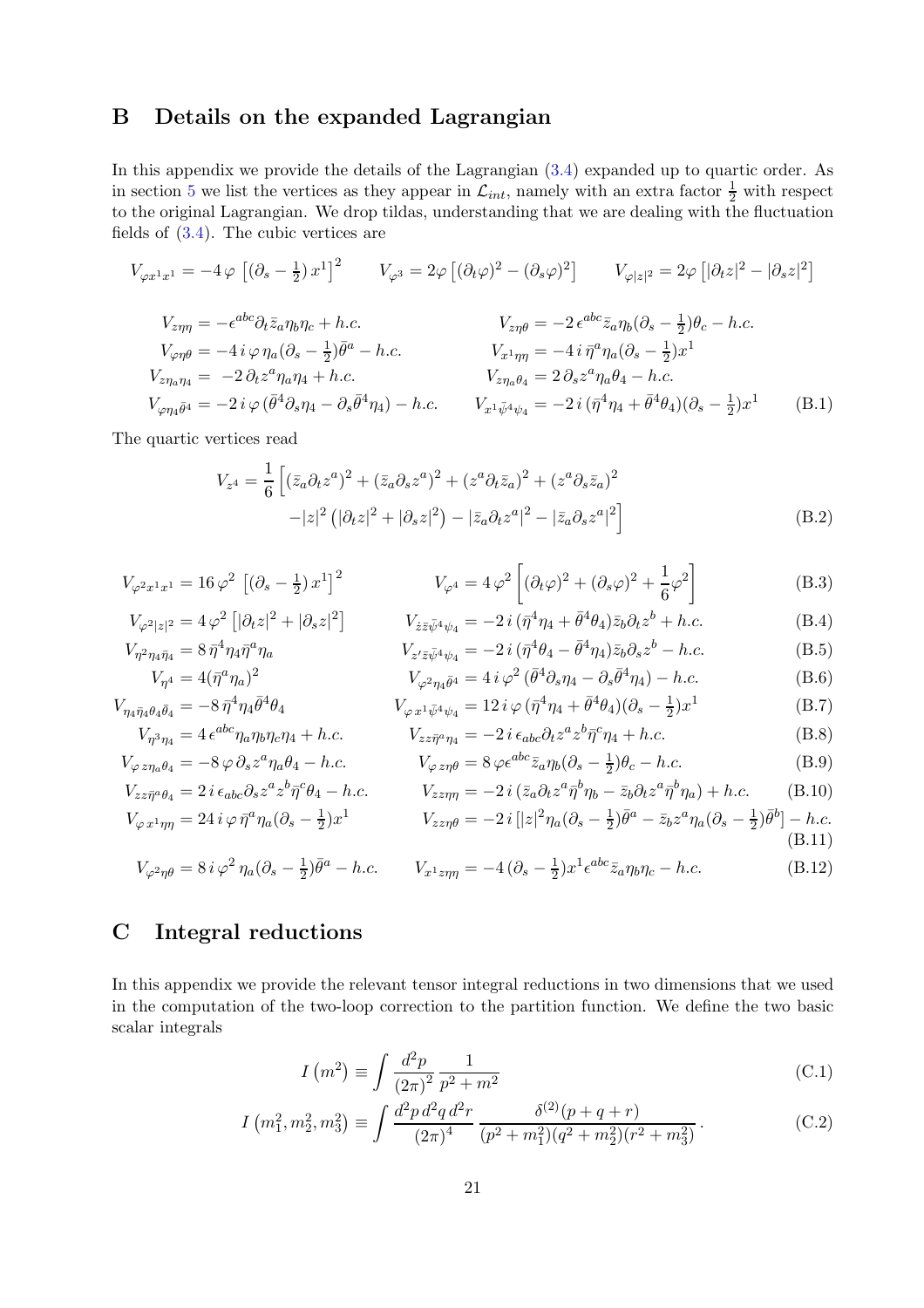Then we have (the factors  $(2\pi)^4$  in the denominator of the integrands are understood)

$$
\int \frac{d^2p \, d^2q \, d^2r \, p^\mu q^\nu \, \delta^{(2)}(p+q+r)}{(p^2+m_1^2)(q^2+m_2^2)(r^2+m_3^2)} = \tag{C.3}
$$

$$
= \frac{\delta^{\mu\nu}}{4} \left[ I(m_1^2)I(m_2^2) - I(m_1^2)I(m_3^2) - I(m_2^2)I(m_3^2) + (m_1^2 + m_2^2 - m_3^2)I(m_1^2, m_2^2; m_3^2) \right]
$$
(C.4)

$$
I^{\mu}_{\mu}(m_1^2, m_2^2; m_3^2) = \int \frac{d^2p \, d^2q \, d^2r \, (p \cdot q) \, \delta^{(2)}(p+q+r)}{(p^2 + m_1^2)(q^2 + m_2^2)(r^2 + m_3^2)} = \tag{C.5}
$$

$$
= \frac{1}{2} \left[ I(m_1^2)I(m_2^2) - I(m_1^2)I(m_3^2) - I(m_2^2)I(m_3^2) + (m_1^2 + m_2^2 - m_3^2)I(m_1^2, m_2^2; m_3^2) \right]
$$
(C.6)

$$
\int \frac{d^2p \, d^2q \, d^2r \, p^\mu \, p^\nu \, \delta^{(2)}(p+q+r)}{(p^2+m_1^2)(q^2+m_2^2)(r^2+m_3^2)} = \frac{\delta^{\mu\nu}}{2} \left[ I(m_2^2)I(m_3^2) - m_1^2 I(m_1^2, m_2^2; m_3^2) \right] \tag{C.7}
$$

$$
J \equiv \int \frac{d^2 p \, d^2 q \, d^2 r \, p^2 q^2 \, \delta^{(2)}(p+q+r)}{(p^2 + m_1^2)(q^2 + m_2^2)(r^2 + m_3^2)} = m_1^2 m_2^2 I(m_1^2, m_2^2; m_3^2) - m_1^2 I(m_1^2) I(m_3^2) - m_2^2 I(m_2^2) I(m_3^2)
$$
\n(C.8)

$$
K \equiv \int \frac{d^2 p \, d^2 q \, d^2 r \, (p \cdot q)^2 \, \delta^{(2)}(p+q+r)}{(p^2 + m_1^2)(q^2 + m_2^2)(r^2 + m_3^2)} = \frac{1}{2} \left[ -m_2^2 \, I(m_2^2) I(m_3^2) - m_1^2 \, I(m_1^2) I(m_3^2) + (m_1^2 + m_2^2 - m_3^2) I_\mu^\mu(m_1^2, m_2^2; m_3^2) \right]
$$
(C.9)

$$
\int \frac{d^2 p \, d^2 q \, d^2 r \, p^{\mu} \, p^{\nu} \, q^{\rho} \, q^{\sigma} \, \delta^{(2)}(p+q+r)}{(p^2 + m_1^2)(q^2 + m_2^2)(r^2 + m_3^2)} = \left(\frac{3}{8}J - \frac{1}{4}K\right) \delta^{\mu\nu} \delta^{\rho\sigma} + \left(\frac{1}{4}K - \frac{1}{8}J\right) \left(\delta^{\mu\rho}\delta^{\nu\sigma} + \delta^{\mu\sigma}\delta^{\nu\rho}\right)
$$
\n(C.10)

$$
\int \frac{d^2 p \, d^2 q \, d^2 r \, p^{\mu} \, p^{\nu} \, p^{\rho} \, q^{\sigma} \, \delta^{(2)}(p+q+r)}{(p^2 + m_1^2)(q^2 + m_2^2)(r^2 + m_3^2)} = \frac{1}{8} \left( \delta^{\mu\nu} \delta^{\rho\sigma} + \delta^{\mu\rho} \delta^{\nu\sigma} + \delta^{\mu\sigma} \delta^{\nu\rho} \right)
$$
\n
$$
\left[ m_2^2 \, I(m_2^2) I(m_3^2) - m_1^2 \, I^{\mu}_{\mu}(m_1^2, m_2^2; m_3^2) \right]
$$
\n(C.11)

$$
L \equiv \int \frac{d^2 p \, d^2 q \, d^2 r \, p^2 \, (q \cdot r) \, \delta^{(2)}(p+q+r)}{(p^2 + m_1^2)(q^2 + m_2^2)(r^2 + m_3^2)} = -m_1^2 \, I_\mu^\mu(m_3^2, m_2^2; m_1^2)
$$
\n(C.12)

$$
M \equiv \int \frac{d^2p \, d^2q \, d^2r \, (p \cdot q)(p \cdot r) \, \delta^{(2)}(p+q+r)}{(p^2+m_1^2)(q^2+m_2^2)(r^2+m_3^2)} = \frac{1}{2} \left[ (m_1^2+m_3^2-m_2^2)I^{\mu}_{\mu}(m_1^2,m_2^2;m_3^2) + m_1^2 I(m_1^2)I(m_3^2) - m_2^2 I(m_2^2)I(m_3^2) \right]
$$
(C.13)

$$
\int \frac{d^2 p \, d^2 q \, d^2 r \, p^{\mu} \, p^{\nu} \, q^{\rho} \, r^{\sigma} \delta^{(2)}(p+q+r)}{(p^2 + m_1^2)(q^2 + m_2^2)(r^2 + m_3^2)} = \left(\frac{3}{8}L - \frac{1}{4}M\right) \delta^{\mu\nu} \delta^{\rho\sigma} + \left(\frac{1}{4}M - \frac{1}{8}L\right) \left(\delta^{\mu\rho}\delta^{\nu\sigma} + \delta^{\mu\sigma}\delta^{\nu\rho}\right). \tag{C.14}
$$

# References

- <span id="page-22-0"></span>[1] O. Aharony, O. Bergman, D. L. Jafferis and J. Maldacena, *"*N = 6 *superconformal Chern-Simons-matter theories, M2-branes and their gravity duals"*, [JHEP 0810, 091 \(2008\)](http://dx.doi.org/10.1088/1126-6708/2008/10/091), [arXiv:0806.1218](http://arxiv.org/abs/0806.1218).
- <span id="page-22-1"></span>[2] J. M. Maldacena, *"The Large N limit of superconformal field theories and supergravity"*, Adv.Theor.Math.Phys. 2, 231 (1998), [hep-th/9711200](http://arxiv.org/abs/hep-th/9711200).
- <span id="page-22-2"></span>[3] J. Minahan and K. Zarembo, *"The Bethe ansatz for superconformal Chern-Simons"*, [JHEP 0809, 040 \(2008\)](http://dx.doi.org/10.1088/1126-6708/2008/09/040), [arXiv:0806.3951](http://arxiv.org/abs/0806.3951).
- <span id="page-22-3"></span>[4] N. Gromov and P. Vieira, *"The all loop AdS4/CFT3 Bethe ansatz"*, [JHEP 0901, 016 \(2009\)](http://dx.doi.org/10.1088/1126-6708/2009/01/016), [arXiv:0807.0777](http://arxiv.org/abs/0807.0777).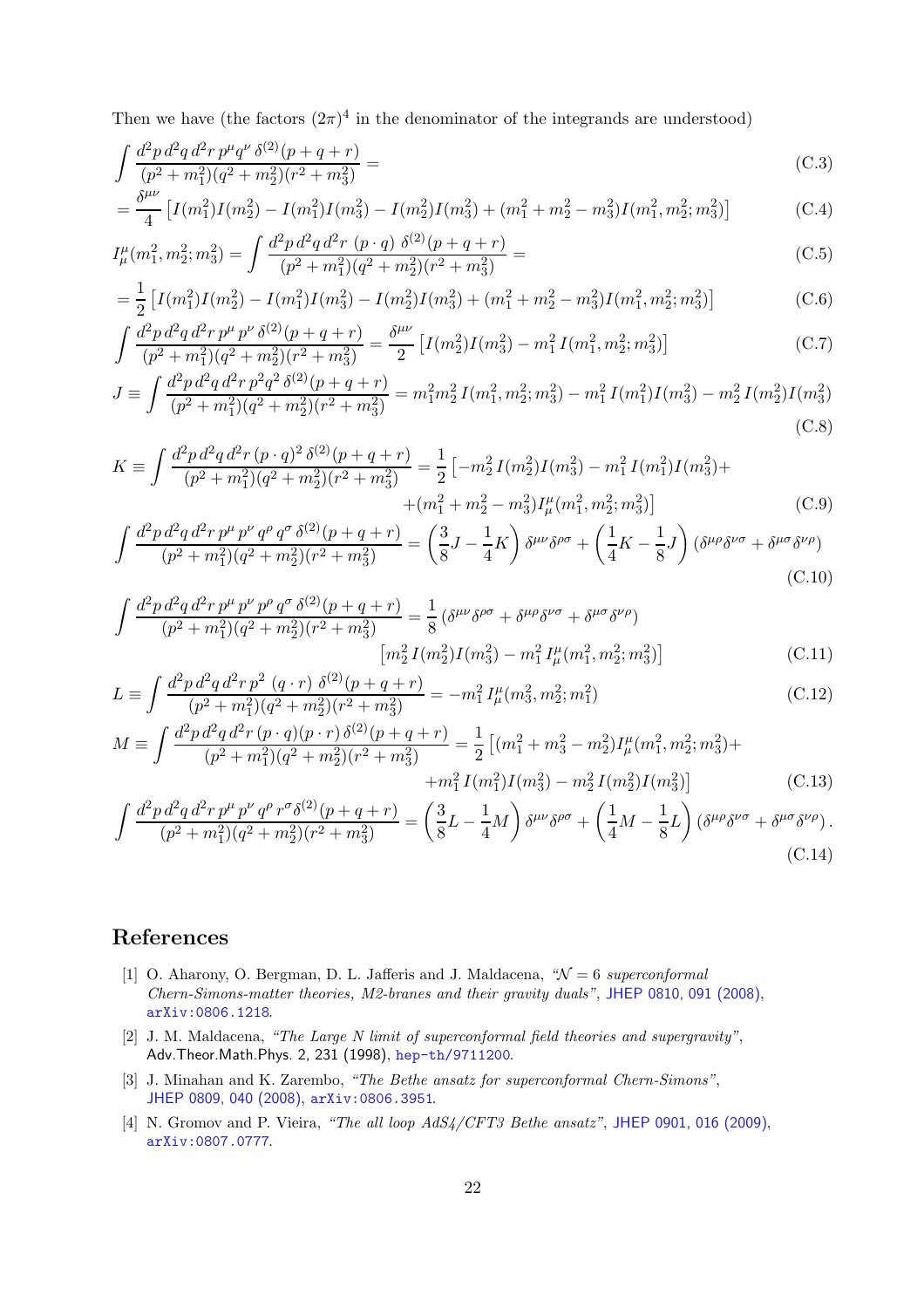- [5] T. Klose, *"Review of AdS/CFT Integrability, Chapter IV.3: N=6 Chern-Simons and Strings on AdS4xCP3"*, [Lett.Math.Phys. 99, 401 \(2012\)](http://dx.doi.org/10.1007/s11005-011-0520-y), [arXiv:1012.3999](http://arxiv.org/abs/1012.3999).
- <span id="page-23-0"></span>[6] A. Cavagli`a, D. Fioravanti, N. Gromov and R. Tateo, *"The Quantum Spectral Curve of the ABJM theory"*, [arXiv:1403.1859](http://arxiv.org/abs/1403.1859).
- <span id="page-23-1"></span>[7] J. M. Maldacena, *"Wilson loops in large N field theories"*, [Phys.Rev.Lett. 80, 4859 \(1998\)](http://dx.doi.org/10.1103/PhysRevLett.80.4859), [hep-th/9803002](http://arxiv.org/abs/hep-th/9803002).
- <span id="page-23-17"></span>[8] S. S. Gubser, I. R. Klebanov and A. M. Polyakov, *"A semi-classical limit of the gauge/string correspondence"*, [Nucl. Phys. B636, 99 \(2002\)](http://dx.doi.org/10.1016/S0550-3213(02)00373-5), [hep-th/0204051](http://arxiv.org/abs/hep-th/0204051).
- <span id="page-23-2"></span>[9] M. Kruczenski, *"A Note on twist two operators in N=4 SYM and Wilson loops in Minkowski signature"*, [JHEP 0212, 024 \(2002\)](http://dx.doi.org/10.1088/1126-6708/2002/12/024), [hep-th/0210115](http://arxiv.org/abs/hep-th/0210115).
- <span id="page-23-9"></span>[10] D. Correa, J. Henn, J. Maldacena and A. Sever, *"An exact formula for the radiation of a moving quark in N=4 super Yang Mills"*, [JHEP 1206, 048 \(2012\)](http://dx.doi.org/10.1007/JHEP06(2012)048), [arXiv:1202.4455](http://arxiv.org/abs/1202.4455).
- <span id="page-23-16"></span>[11] D. Correa, J. Maldacena and A. Sever, *"The quark anti-quark potential and the cusp anomalous dimension from a TBA equation"*, [JHEP 1208, 134 \(2012\)](http://dx.doi.org/10.1007/JHEP08(2012)134), [arXiv:1203.1913](http://arxiv.org/abs/1203.1913).
- <span id="page-23-10"></span>[12] N. Gromov and A. Sever, *"Analytic Solution of Bremsstrahlung TBA"*, [JHEP 1211, 075 \(2012\)](http://dx.doi.org/10.1007/JHEP11(2012)075), [arXiv:1207.5489](http://arxiv.org/abs/1207.5489).
- <span id="page-23-11"></span>[13] D. M. Hofman and J. M. Maldacena, *"Giant Magnons"*, [J.Phys. A39, 13095 \(2006\)](http://dx.doi.org/10.1088/0305-4470/39/41/S17), [hep-th/0604135](http://arxiv.org/abs/hep-th/0604135).
- [14] T. Klose, T. McLoughlin, J. Minahan and K. Zarembo, *"World-sheet scattering in AdS(5) x S\*\*5 at two loops"*, [JHEP 0708, 051 \(2007\)](http://dx.doi.org/10.1088/1126-6708/2007/08/051), [arXiv:0704.3891](http://arxiv.org/abs/0704.3891).
- <span id="page-23-12"></span>[15] D. Berenstein and D. Trancanelli, *"S-duality and the giant magnon dispersion relation"*, [Eur.Phys.J. C74, 2925 \(2014\)](http://dx.doi.org/10.1140/epjc/s10052-014-2925-0), [arXiv:0904.0444](http://arxiv.org/abs/0904.0444).
- <span id="page-23-3"></span>[16] D. Gaiotto, S. Giombi and X. Yin, *"Spin Chains in N=6 Superconformal Chern-Simons-Matter Theory"*, [JHEP 0904, 066 \(2009\)](http://dx.doi.org/10.1088/1126-6708/2009/04/066), [arXiv:0806.4589](http://arxiv.org/abs/0806.4589).
- [17] G. Grignani, T. Harmark and M. Orselli, *"The SU(2) x SU(2) sector in the string dual of N=6 superconformal Chern-Simons theory"*, [Nucl.Phys. B810, 115 \(2009\)](http://dx.doi.org/10.1016/j.nuclphysb.2008.10.019), [arXiv:0806.4959](http://arxiv.org/abs/0806.4959).
- <span id="page-23-4"></span>[18] T. Nishioka and T. Takayanagi, *"On Type IIA Penrose Limit and* N = 6 *Chern-Simons Theories"*, [JHEP 0808, 001 \(2008\)](http://dx.doi.org/10.1088/1126-6708/2008/08/001), [arXiv:0806.3391](http://arxiv.org/abs/0806.3391).
- <span id="page-23-5"></span>[19] J. Minahan, O. Ohlsson Sax and C. Sieg, *"Magnon dispersion to four loops in the ABJM and ABJ models"*, [J.Phys. A43, 275402 \(2010\)](http://dx.doi.org/10.1088/1751-8113/43/27/275402), [arXiv:0908.2463](http://arxiv.org/abs/0908.2463).
- [20] J. Minahan, O. Ohlsson Sax and C. Sieg, *"Anomalous dimensions at four loops in N=6 superconformal Chern-Simons theories"*, [Nucl.Phys. B846, 542 \(2011\)](http://dx.doi.org/10.1016/j.nuclphysb.2011.01.016), [arXiv:0912.3460](http://arxiv.org/abs/0912.3460).
- <span id="page-23-6"></span>[21] M. Leoni, A. Mauri, J. Minahan, O. Ohlsson Sax, A. Santambrogio et al., *"Superspace calculation of the four-loop spectrum in N=6 supersymmetric Chern-Simons theories"*, [JHEP 1012, 074 \(2010\)](http://dx.doi.org/10.1007/JHEP12(2010)074), [arXiv:1010.1756](http://arxiv.org/abs/1010.1756).
- <span id="page-23-13"></span>[22] A. Belitsky, A. Gorsky and G. Korchemsky, *"Logarithmic scaling in gauge/string correspondence"*, [Nucl.Phys. B748, 24 \(2006\)](http://dx.doi.org/10.1016/j.nuclphysb.2006.04.030), [hep-th/0601112](http://arxiv.org/abs/hep-th/0601112).
- <span id="page-23-14"></span>[23] M. Kruczenski, R. Roiban, A. Tirziu and A. A. Tseytlin, *"Strong-coupling expansion of cusp anomaly and gluon amplitudes from quantum open strings in AdS(5) x S\*\*5"*, [Nucl.Phys. B791, 93 \(2008\)](http://dx.doi.org/10.1016/j.nuclphysb.2007.09.005), [arXiv:0707.4254](http://arxiv.org/abs/0707.4254).
- <span id="page-23-7"></span>[24] N. Beisert, B. Eden and M. Staudacher, *"Transcendentality and Crossing"*, [J.Stat.Mech. 0701, P01021 \(2007\)](http://dx.doi.org/10.1088/1742-5468/2007/01/P01021), [hep-th/0610251](http://arxiv.org/abs/hep-th/0610251).
- <span id="page-23-8"></span>[25] T. McLoughlin and R. Roiban, *"Spinning strings at one-loop in*  $AdS_4 \times CP^{3}$ ", [JHEP 0812, 101 \(2008\)](http://dx.doi.org/10.1088/1126-6708/2008/12/101), [arXiv:0807.3965](http://arxiv.org/abs/0807.3965).
- <span id="page-23-15"></span>[26] L. F. Alday, G. Arutyunov and D. Bykov, *"Semiclassical Quantization of Spinning Strings in*  $AdS_4\times \mathbb{CP}^3$ ", [JHEP 0811, 089 \(2008\)](http://dx.doi.org/10.1088/1126-6708/2008/11/089),  $arXiv:$ 0807.4400.
- <span id="page-23-18"></span>[27] C. Krishnan, *"*AdS4*/*CFT<sup>3</sup> *at One Loop"*, [JHEP 0809, 092 \(2008\)](http://dx.doi.org/10.1088/1126-6708/2008/09/092), [arXiv:0807.4561](http://arxiv.org/abs/0807.4561).
- [28] T. McLoughlin, R. Roiban and A. A. Tseytlin, *"Quantum spinning strings in AdS(4) x CP\*\*3: Testing the Bethe Ansatz proposal"*, [JHEP 0811, 069 \(2008\)](http://dx.doi.org/10.1088/1126-6708/2008/11/069), [arXiv:0809.4038](http://arxiv.org/abs/0809.4038).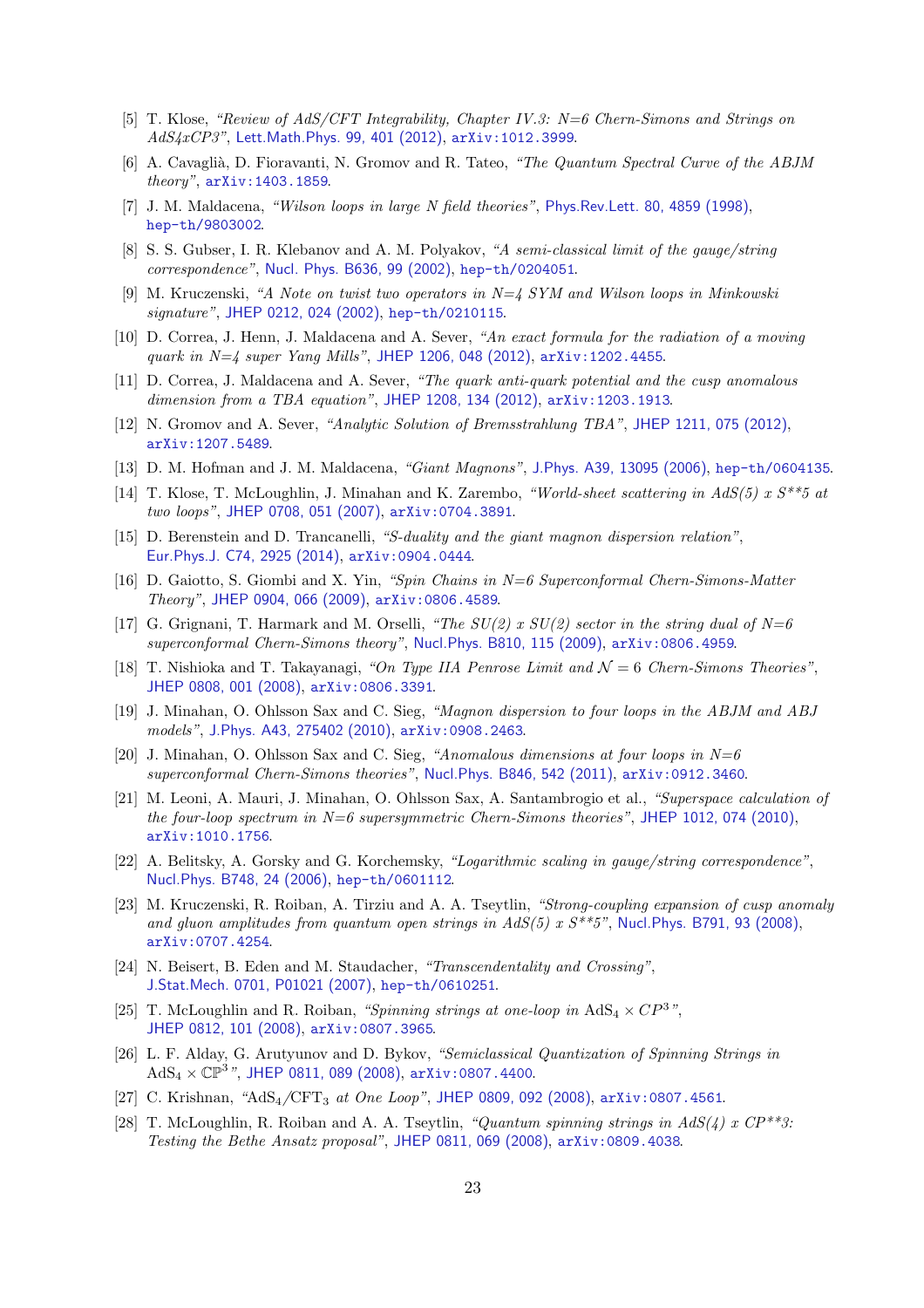- [29] N. Gromov and V. Mikhaylov, *"Comment on the Scaling Function in*  $AdS_4 \times \mathbb{CP}^3$ ", [JHEP 0904, 083 \(2009\)](http://dx.doi.org/10.1088/1126-6708/2009/04/083), [arXiv:0807.4897](http://arxiv.org/abs/0807.4897).
- [30] D. Astolfi, V. G. M. Puletti, G. Grignani, T. Harmark and M. Orselli, *"Finite-size corrections in the SU(2) x SU(2) sector of type IIA string theory on* AdS4xCP3*"*, [Nucl.Phys. B810, 150 \(2009\)](http://dx.doi.org/10.1016/j.nuclphysb.2008.10.020), [arXiv:0807.1527](http://arxiv.org/abs/0807.1527).
- [31] M. A. Bandres and A. E. Lipstein, *"One-Loop Corrections to Type IIA String Theory in AdS4xCP3"*, [JHEP 1004, 059 \(2010\)](http://dx.doi.org/10.1007/JHEP04(2010)059), [arXiv:0911.4061](http://arxiv.org/abs/0911.4061).
- <span id="page-24-15"></span>[32] M. C. Abbott, I. Aniceto and D. Bombardelli, *"Quantum Strings and the AdS<sub>4</sub>/CFT*<sub>3</sub> *Interpolating Function"*, [JHEP 1012, 040 \(2010\)](http://dx.doi.org/10.1007/JHEP12(2010)040), [arXiv:1006.2174](http://arxiv.org/abs/1006.2174).
- [33] M. C. Abbott and P. Sundin, *"The Near-Flat-Space and BMN Limits for Strings in* AdS<sup>4</sup> <sup>×</sup> CP<sup>3</sup> *at One Loop"*, [J.Phys.A A45, 025401 \(2012\)](http://dx.doi.org/10.1088/1751-8113/45/2/025401), [arXiv:1106.0737](http://arxiv.org/abs/1106.0737).
- [34] D. Astolfi, V. G. M. Puletti, G. Grignani, T. Harmark and M. Orselli, *"Finite-size corrections for quantum strings on*  $AdS_4 \times CP^{3}$ <sup>"</sup>, [JHEP 1105, 128 \(2011\)](http://dx.doi.org/10.1007/JHEP05(2011)128),  $arXiv:1101.0004$ .
- [35] D. Astolfi, G. Grignani, E. Ser-Giacomi and A. Zayakin, *"Strings in* AdS<sup>4</sup> <sup>×</sup> CP<sup>3</sup> *: finite size spectrum vs. Bethe Ansatz"*, [JHEP 1204, 005 \(2012\)](http://dx.doi.org/10.1007/JHEP04(2012)005), [arXiv:1111.6628](http://arxiv.org/abs/1111.6628).
- <span id="page-24-16"></span>[36] C. Lopez-Arcos and H. Nastase, *"Eliminating ambiguities for quantum corrections to strings moving in*  $AdS_4 \times \mathbb{CP}^3$ ", [Int.J.Mod.Phys. A28, 1350058 \(2013\)](http://dx.doi.org/10.1142/S0217751X13500589), [arXiv:1203.4777](http://arxiv.org/abs/1203.4777).
- <span id="page-24-0"></span>[37] V. Forini, V. G. M. Puletti and O. Ohlsson Sax, *"The generalized cusp in* AdS<sup>4</sup> *x* CP<sup>3</sup> *and more one-loop results from semiclassical strings"*, [J.Phys. A46, 115402 \(2013\)](http://dx.doi.org/10.1088/1751-8113/46/11/115402), [arXiv:1204.3302](http://arxiv.org/abs/1204.3302).
- <span id="page-24-1"></span>[38] I. Shenderovich, *"Giant magnons in AdS(4) / CFT(3): Dispersion, quantization and finite-size corrections"*, [arXiv:0807.2861](http://arxiv.org/abs/0807.2861).
- <span id="page-24-2"></span>[39] j. Stefanski, B., *"Green-Schwarz action for Type IIA strings on AdS(4) x CP\*\*3"*, [Nucl.Phys. B808, 80 \(2009\)](http://dx.doi.org/10.1016/j.nuclphysb.2008.09.015), [arXiv:0806.4948](http://arxiv.org/abs/0806.4948).
- <span id="page-24-3"></span>[40] G. Arutyunov and S. Frolov, *"Superstrings on* AdS(4) <sup>×</sup> CP<sup>3</sup> *as a Coset Sigma-model"*, [JHEP 0809, 129 \(2008\)](http://dx.doi.org/10.1088/1126-6708/2008/09/129), [arXiv:0806.4940](http://arxiv.org/abs/0806.4940).
- <span id="page-24-4"></span>[41] J. Gomis, D. Sorokin and L. Wulff, *"The Complete AdS(4) x CP\*\*3 superspace for the type IIA superstring and D-branes"*, [JHEP 0903, 015 \(2009\)](http://dx.doi.org/10.1088/1126-6708/2009/03/015), [arXiv:0811.1566](http://arxiv.org/abs/0811.1566).
- <span id="page-24-5"></span>[42] S. Giombi, R. Ricci, R. Roiban, A. Tseytlin and C. Vergu, *"Quantum AdS(5)xS(5) superstring in the AdS light-cone gauge"*, [JHEP 1003, 003 \(2010\)](http://dx.doi.org/10.1007/JHEP03(2010)003), [arXiv:0912.5105](http://arxiv.org/abs/0912.5105).
- <span id="page-24-6"></span>[43] R. Metsaev and A. A. Tseytlin, *"Type IIB superstring action in AdS(5) x S\*\*5 background"*, [Nucl.Phys. B533, 109 \(1998\)](http://dx.doi.org/10.1016/S0550-3213(98)00570-7), [hep-th/9805028](http://arxiv.org/abs/hep-th/9805028).
- <span id="page-24-13"></span>[44] A. Cagnazzo, D. Sorokin and L. Wulff, *"String instanton in AdS(4) x CP\*\*3"*, [JHEP 1005, 009 \(2010\)](http://dx.doi.org/10.1007/JHEP05(2010)009), [arXiv:0911.5228](http://arxiv.org/abs/0911.5228).
- <span id="page-24-7"></span>[45] D. Uvarov, "AdS(4) x CP<sup>\*\*</sup>3 superstring in the light-cone gauge", [Nucl.Phys. B826, 294 \(2010\)](http://dx.doi.org/10.1016/j.nuclphysb.2009.10.006), [arXiv:0906.4699](http://arxiv.org/abs/0906.4699).
- <span id="page-24-8"></span>[46] D. Uvarov, *"Light-cone gauge Hamiltonian for AdS(4) x CP\*\*3 superstring"*, [Mod.Phys.Lett. A25, 1251 \(2010\)](http://dx.doi.org/10.1142/S0217732310033153), [arXiv:0912.1044](http://arxiv.org/abs/0912.1044).
- <span id="page-24-14"></span>[47] P. A. Grassi, D. Sorokin and L. Wulff, *"Simplifying superstring and D-brane actions in*  $AdS_4$  *x*  $CP^3$ *superbackground"*, [JHEP 0908, 060 \(2009\)](http://dx.doi.org/10.1088/1126-6708/2009/08/060), [arXiv:0903.5407](http://arxiv.org/abs/0903.5407).
- <span id="page-24-9"></span>[48] B. de Wit, K. Peeters, J. Plefka and A. Sevrin, *"The M theory two-brane in AdS(4) x S\*\*7 and AdS(7) x S\*\*4"*, [Phys.Lett. B443, 153 \(1998\)](http://dx.doi.org/10.1016/S0370-2693(98)01340-9), [hep-th/9808052](http://arxiv.org/abs/hep-th/9808052).
- <span id="page-24-10"></span>[49] R. Metsaev and A. A. Tseytlin, *"Superstring action in AdS(5) x S\*\*5. Kappa symmetry light cone gauge"*, [Phys.Rev. D63, 046002 \(2001\)](http://dx.doi.org/10.1103/PhysRevD.63.046002), [hep-th/0007036](http://arxiv.org/abs/hep-th/0007036).
- <span id="page-24-11"></span>[50] R. Metsaev, C. B. Thorn and A. A. Tseytlin, *"Light cone superstring in AdS space-time"*, [Nucl.Phys. B596, 151 \(2001\)](http://dx.doi.org/10.1016/S0550-3213(00)00712-4), [hep-th/0009171](http://arxiv.org/abs/hep-th/0009171).
- <span id="page-24-12"></span>[51] R. Roiban, A. Tirziu and A. A. Tseytlin, *"Two-loop world-sheet corrections in AdS(5)x S\*\*5 superstring"*, [JHEP 0707, 056 \(2007\)](http://dx.doi.org/10.1088/1126-6708/2007/07/056), [arXiv:0704.3638](http://arxiv.org/abs/0704.3638).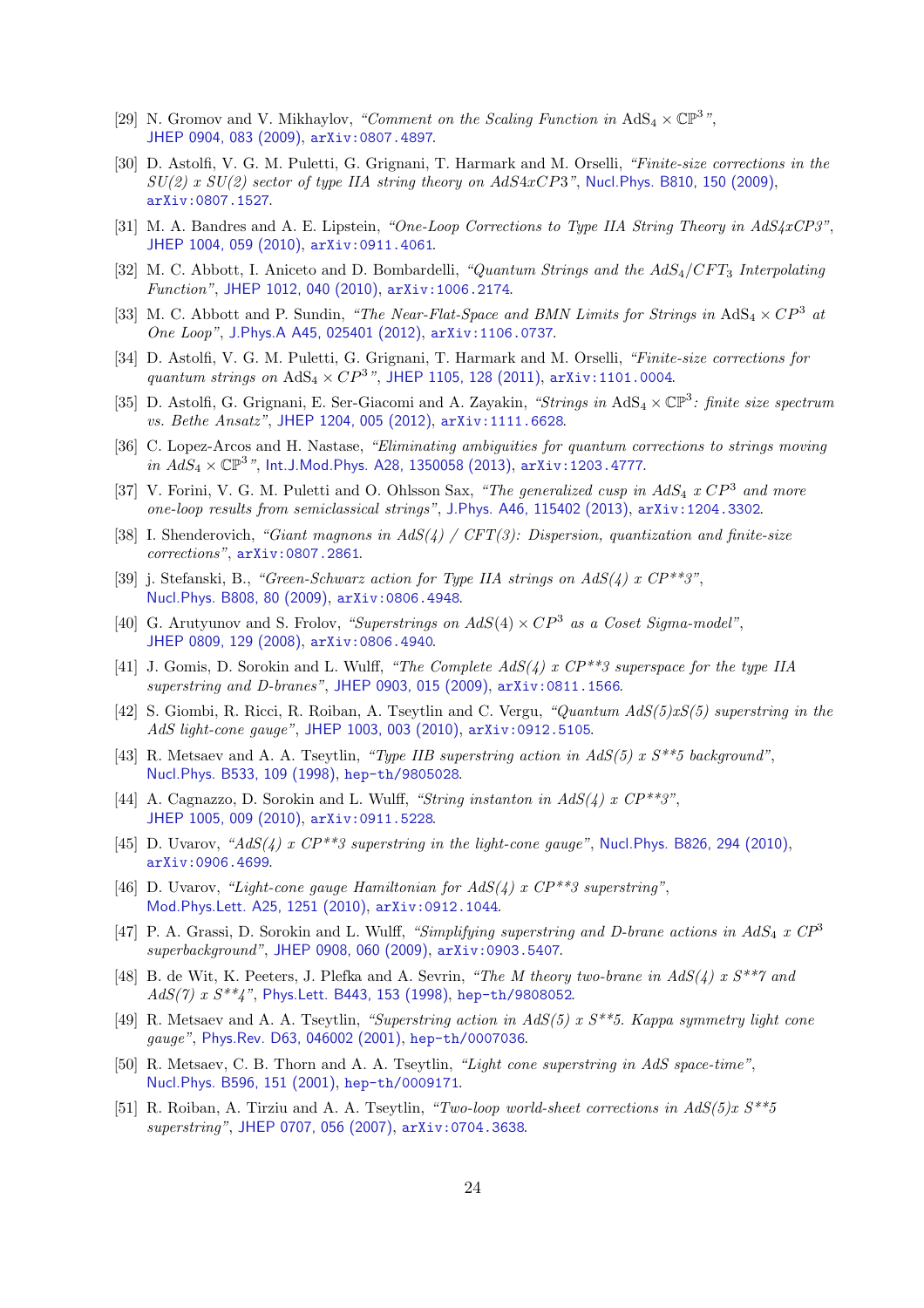- <span id="page-25-19"></span>[52] S. Giombi, R. Ricci, R. Roiban, A. Tseytlin and C. Vergu, *"Generalized scaling function from light-cone gauge AdS(5)xS(5) superstring"*, [JHEP 1006, 060 \(2010\)](http://dx.doi.org/10.1007/JHEP06(2010)060), [arXiv:1002.0018](http://arxiv.org/abs/1002.0018).
- <span id="page-25-0"></span>[53] S. Giombi, R. Ricci, R. Roiban and A. Tseytlin, *"Two-loop AdS5xS5 superstring: testing asymptotic Bethe ansatz and finite size corrections"*, [J.Phys. A44, 045402 \(2011\)](http://dx.doi.org/10.1088/1751-8113/44/4/045402), [arXiv:1010.4594](http://arxiv.org/abs/1010.4594).
- <span id="page-25-3"></span>[54] O. T. Engelund, R. W. McKeown and R. Roiban, *"Generalized unitarity and the worldsheet* S *matrix in*  $AdS_n$   $\times$   $S^n$   $\times$   $M^{10-2n}$ ", [JHEP 1308, 023 \(2013\)](http://dx.doi.org/10.1007/JHEP08(2013)023), [arXiv:1304.4281](http://arxiv.org/abs/1304.4281).
- [55] L. Bianchi, V. Forini and B. Hoare, *"Two-dimensional S-matrices from unitarity cuts"*, [JHEP 1307, 088 \(2013\)](http://dx.doi.org/10.1007/JHEP07(2013)088), [arXiv:1304.1798](http://arxiv.org/abs/1304.1798).
- <span id="page-25-4"></span><span id="page-25-1"></span>[56] L. Bianchi and B. Hoare,  $A dS_3 \times S^3 \times M^4$  string *S*-matrices from unitarity cuts", [arXiv:1405.7947](http://arxiv.org/abs/1405.7947).
- [57] I. Bena, J. Polchinski and R. Roiban, *"Hidden symmetries of the AdS(5) x S\*\*5 superstring"*, [Phys.Rev. D69, 046002 \(2004\)](http://dx.doi.org/10.1103/PhysRevD.69.046002), [hep-th/0305116](http://arxiv.org/abs/hep-th/0305116).
- <span id="page-25-2"></span>[58] D. Sorokin and L. Wulff, *"Evidence for the classical integrability of the complete*  $AdS_4xCP^3$ *superstring"*, [JHEP 1011, 143 \(2010\)](http://dx.doi.org/10.1007/JHEP11(2010)143), [arXiv:1009.3498](http://arxiv.org/abs/1009.3498).
- <span id="page-25-5"></span>[59] L. Wulff, *"Superisometries and integrability of superstrings"*, [JHEP 2014, 115 \(2014\)](http://dx.doi.org/10.1007/JHEP05(2014)115), [arXiv:1402.3122](http://arxiv.org/abs/1402.3122).
- <span id="page-25-8"></span>[60] M. Beccaria, G. Dunne, V. Forini, M. Pawellek and A. Tseytlin, *"Exact computation of one-loop correction to energy of spinning folded string in AdS(5)xS(5)"*, [J.Phys. A43, 165402 \(2010\)](http://dx.doi.org/10.1088/1751-8113/43/16/165402), [arXiv:1001.4018](http://arxiv.org/abs/1001.4018).
- <span id="page-25-9"></span>[61] V. Forini, *"Quark-antiquark potential in AdS at one loop"*, [JHEP 1011, 079 \(2010\)](http://dx.doi.org/10.1007/JHEP11(2010)079), [arXiv:1009.3939](http://arxiv.org/abs/1009.3939).
- [62] N. Drukker and V. Forini, *"Generalized quark-antiquark potential at weak and strong coupling"*, [JHEP 1106, 131 \(2011\)](http://dx.doi.org/10.1007/JHEP06(2011)131), [arXiv:1105.5144](http://arxiv.org/abs/1105.5144).
- <span id="page-25-10"></span>[63] R. Roiban and A. A. Tseytlin, *"Spinning superstrings at two loops: Strong-coupling corrections to dimensions of large-twist SYM operators"*, [Phys.Rev. D77, 066006 \(2008\)](http://dx.doi.org/10.1103/PhysRevD.77.066006), [arXiv:0712.2479](http://arxiv.org/abs/0712.2479).
- <span id="page-25-6"></span>[64] O. Bergman and S. Hirano, *"Anomalous radius shift in AdS(4)/CFT(3)"*, [JHEP 0907, 016 \(2009\)](http://dx.doi.org/10.1088/1126-6708/2009/07/016), [arXiv:0902.1743](http://arxiv.org/abs/0902.1743).
- <span id="page-25-7"></span>[65] O. Aharony, O. Bergman and D. L. Jafferis, *"Fractional M2-branes"*, [JHEP 0811, 043 \(2008\)](http://dx.doi.org/10.1088/1126-6708/2008/11/043), [arXiv:0807.4924](http://arxiv.org/abs/0807.4924).
- <span id="page-25-11"></span>[66] N. Gromov and G. Sizov, *"Exact Slope and Interpolating Functions in ABJM Theory"*, [arXiv:1403.1894](http://arxiv.org/abs/1403.1894).
- <span id="page-25-13"></span><span id="page-25-12"></span>[67] B. Basso, *"An exact slope for AdS/CFT"*, [arXiv:1109.3154](http://arxiv.org/abs/1109.3154).
- [68] A. Kapustin, B. Willett and I. Yaakov, *"Exact Results for Wilson Loops in Superconformal Chern-Simons Theories with Matter"*, [JHEP 1003, 089 \(2010\)](http://dx.doi.org/10.1007/JHEP03(2010)089), [arXiv:0909.4559](http://arxiv.org/abs/0909.4559).
- <span id="page-25-15"></span>[69] M. Marino and P. Putrov, *"Exact Results in ABJM Theory from Topological Strings"*, [JHEP 1006, 011 \(2010\)](http://dx.doi.org/10.1007/JHEP06(2010)011), [arXiv:0912.3074](http://arxiv.org/abs/0912.3074).
- <span id="page-25-14"></span>[70] N. Drukker, M. Marino and P. Putrov, *"From weak to strong coupling in ABJM theory"*, [Commun.Math.Phys. 306, 511 \(2011\)](http://dx.doi.org/10.1007/s00220-011-1253-6), [arXiv:1007.3837](http://arxiv.org/abs/1007.3837).
- <span id="page-25-16"></span>[71] L. Griguolo, D. Marmiroli, G. Martelloni and D. Seminara, *"The generalized cusp in ABJ(M) N = 6 Super Chern-Simons theories"*, [JHEP 1305, 113 \(2013\)](http://dx.doi.org/10.1007/JHEP05(2013)113), [arXiv:1208.5766](http://arxiv.org/abs/1208.5766).
- [72] A. Lewkowycz and J. Maldacena, *"Exact results for the entanglement entropy and the energy radiated by a quark"*, [JHEP 1405, 025 \(2014\)](http://dx.doi.org/10.1007/JHEP05(2014)025), [arXiv:1312.5682](http://arxiv.org/abs/1312.5682).
- [73] M. S. Bianchi, L. Griguolo, M. Leoni, S. Penati and D. Seminara, *"BPS Wilson loops and Bremsstrahlung function in ABJ(M): a two loop analysis"*, [JHEP 1406, 123 \(2014\)](http://dx.doi.org/10.1007/JHEP06(2014)123), [arXiv:1402.4128](http://arxiv.org/abs/1402.4128).
- <span id="page-25-17"></span>[74] D. H. Correa, J. Aguilera-Damia and G. A. Silva, *"Strings in*  $AdS_4 \times \mathbb{CP}^3$  Wilson loops in  $\mathcal{N}=6$ *super Chern-Simons-matter and bremsstrahlung functions"*, [JHEP 1406, 139 \(2014\)](http://dx.doi.org/10.1007/JHEP06(2014)139), [arXiv:1405.1396](http://arxiv.org/abs/1405.1396).
- <span id="page-25-18"></span>[75] K. Zarembo, *"Worldsheet spectrum in AdS(4)/CFT(3) correspondence"*, [JHEP 0904, 135 \(2009\)](http://dx.doi.org/10.1088/1126-6708/2009/04/135), [arXiv:0903.1747](http://arxiv.org/abs/0903.1747).